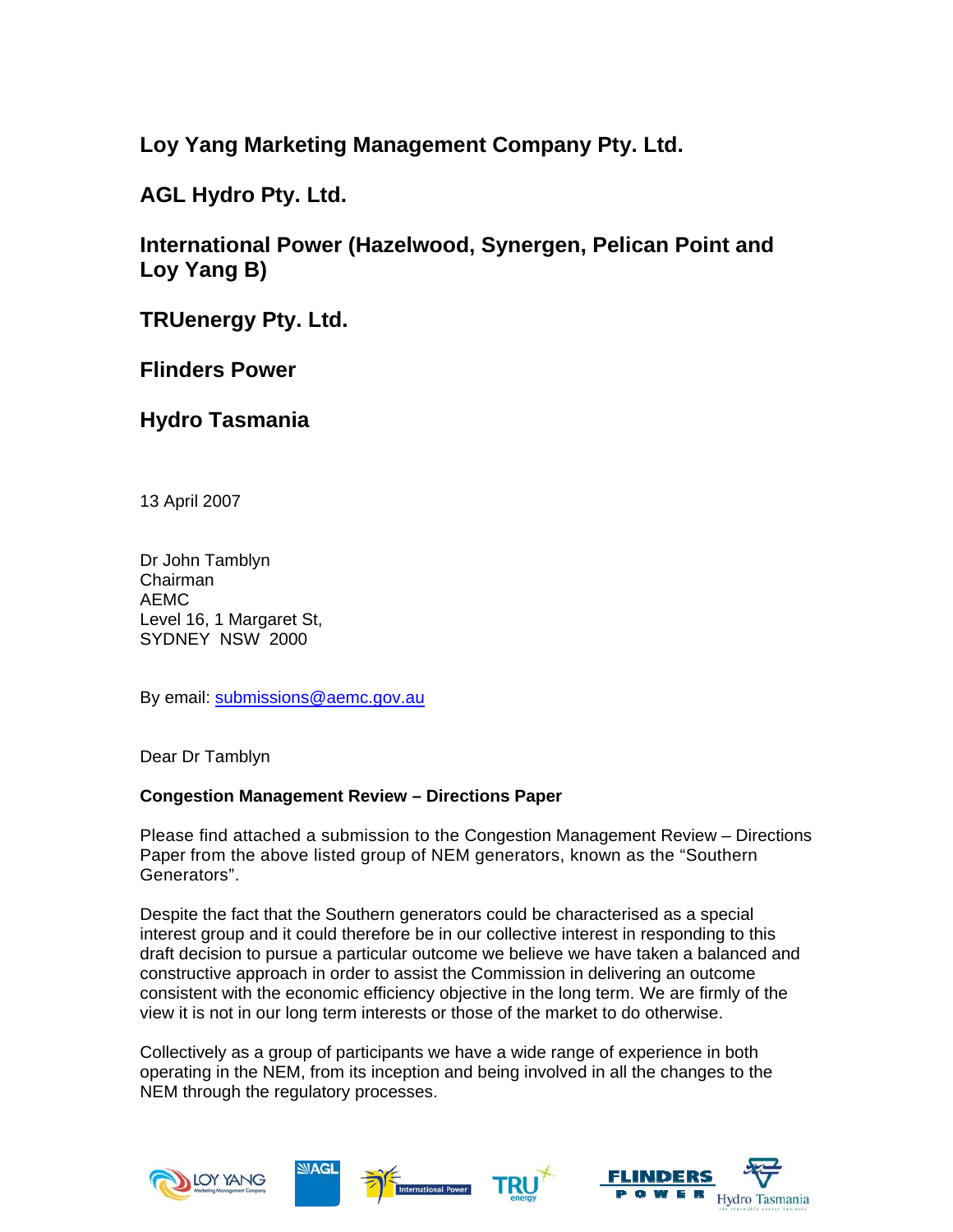We make this submission in the hope that it will be constructive in informing and assisting the Commissions decision making process.

If you have any questions regarding this submission please contact Roger Oakley on (03) 96122211.

Yours faithfully,

 $\left( \!\!{\,}^{\mathop{}\limits_{}}_{\mathop{}\limits^{}}\right\rangle \!\!$ Dahley

**Roger Oakley** Loy Yang Marketing Management Company Pty. Ltd. Level 27, 459 Collins Street, Melbourne, Victoria 3000

(on behalf of the participants listed)

| <b>Ken Thompson</b><br><b>General Manager</b><br>Yang Marketing<br>Loy<br>Management<br>Company Pty Ltd | <b>Alex Cruickshank</b><br>Manager NEM Development<br><b>AGL Hydro Pty Ltd</b> |  |
|---------------------------------------------------------------------------------------------------------|--------------------------------------------------------------------------------|--|
| <b>Ben Skinner</b>                                                                                      | <b>David Hoch</b>                                                              |  |
| Regulatory Manager, Wholesale Markets                                                                   | <b>Market Specialist</b>                                                       |  |
| <b>TRUenergy Pty Ltd</b>                                                                                | <b>International Power</b>                                                     |  |
| <b>David Bowker</b>                                                                                     | <b>Reza Evans</b>                                                              |  |
| <b>Manager Regulatory Affairs</b>                                                                       | Manager Energy Policy & Regulation                                             |  |
| Hydro Tasmania                                                                                          | <b>Flinders Power</b>                                                          |  |







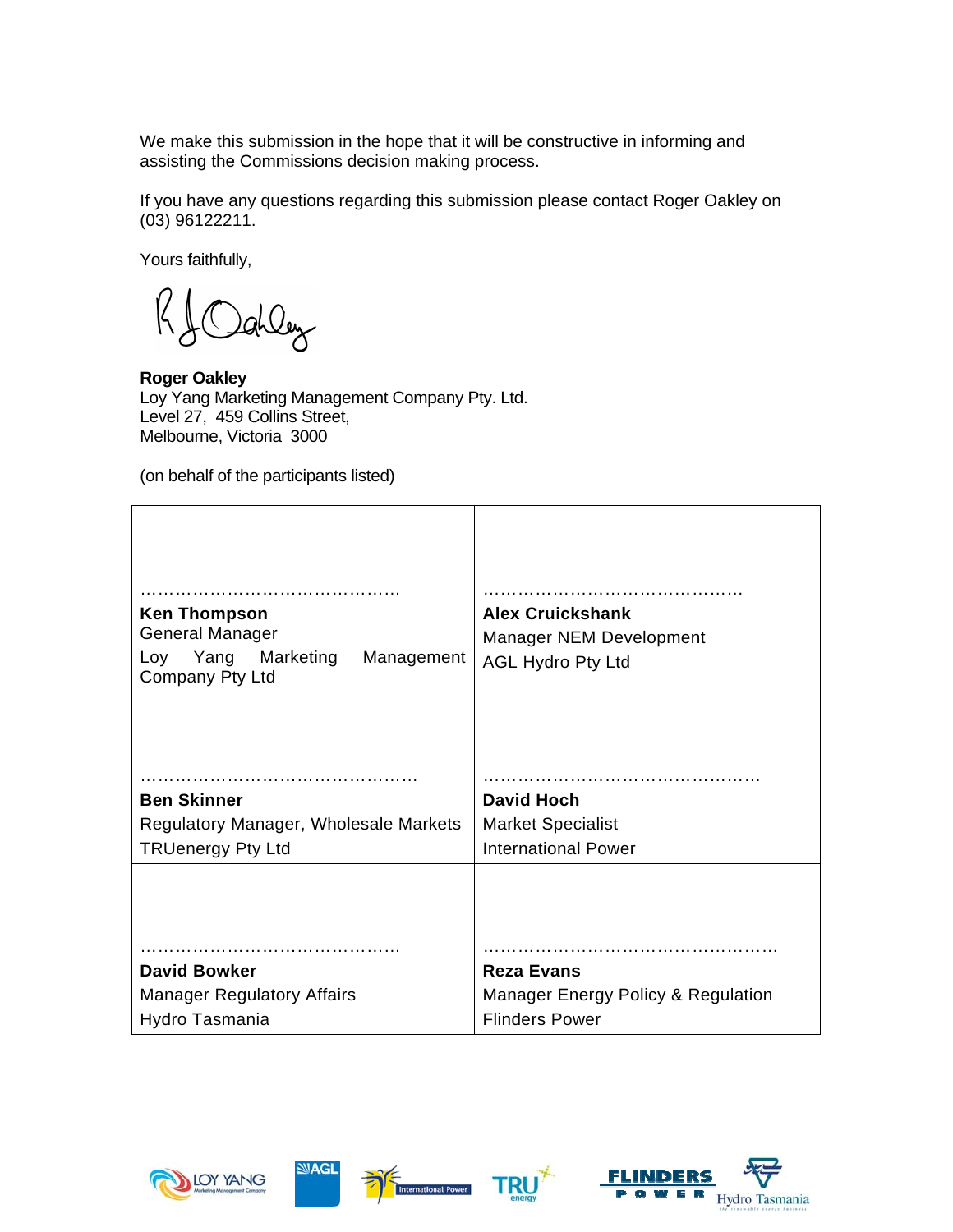# **Congestion Management Review Directions Paper**

# Submission from the Southern Generators Group

Loy Yang Marketing Management Co AGL **TRUenergy** International Power Flinders Power Hydro Tasmania

April 2007







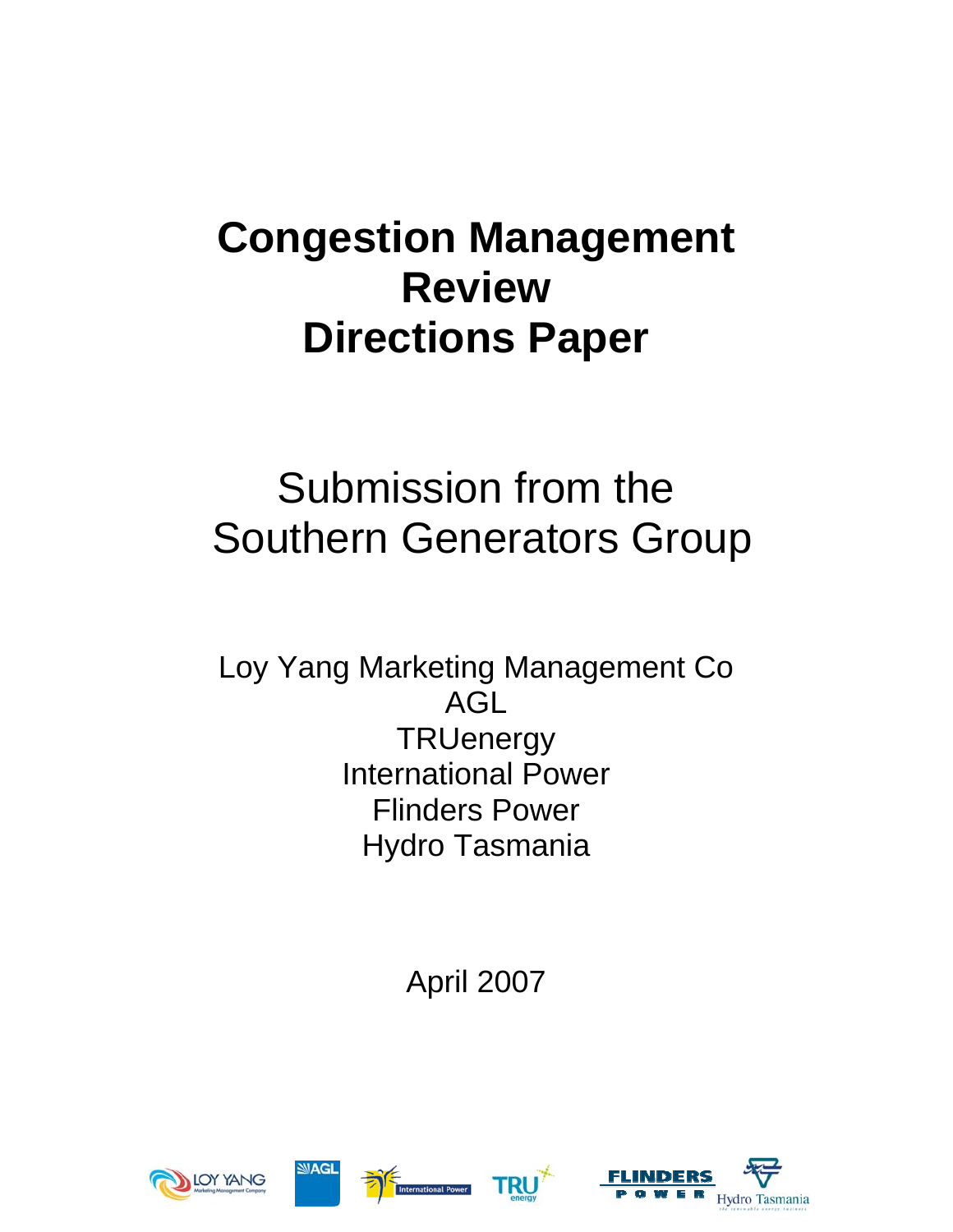# **Table of Contents**

| 1.1.<br>1.2. |  |
|--------------|--|
|              |  |
| 2.1.         |  |
| 2.2.         |  |
| 2.3.         |  |
| 2.4.         |  |
|              |  |
| 3.1.         |  |
| 3.2.         |  |
| 3.3.         |  |
| 3.4.         |  |
| 3.5.         |  |
| 4.           |  |
| 4.1.         |  |
| 4.2.         |  |
| 4.3.         |  |
|              |  |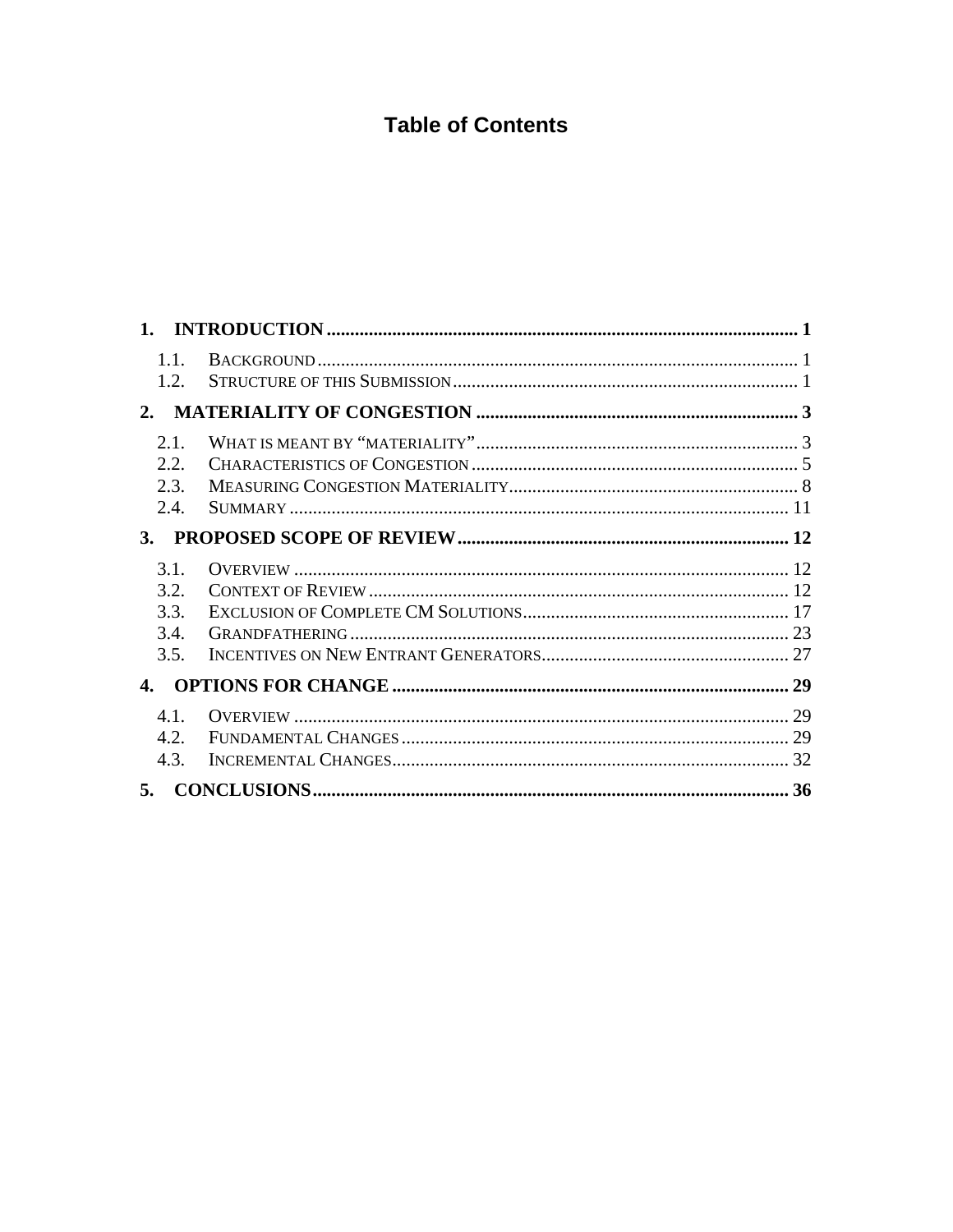# <span id="page-4-0"></span>**1. Introduction**

# **1.1. Background**

The group of six generators listed on the title page of this submission (the "Southern Generators") who represent the bulk of generation capacity south of the Snowy Region are pleased to comment on the AEMC's directions paper on the Congestion Management Review (CMR).

Five generators in this group (the "LATIN" generators) made a submission to the CMR issues paper, describing a "full" alternative to the CSP/CSC arrangements proposed by CRA. Full CSP/CSC appears, *prima facie*, to have some advantages over the CRA approach and the submission recommended that it be considered further in the CMR. Although Hydro Tasmania was not a signatory to that submission, it broadly supports its  $\cot \tilde{t}^1$  $\cot \tilde{t}^1$ .

# **1.2. Structure of this Submission**

We support the AEMC's approach of publishing and consulting on a directions paper for this review. It is very helpful for us to see and understand the AEMC's thinking at this early stage of the review and we hope that the AEMC will find our feedback similarly helpful.

We agree with much of the content of the directions paper. Inevitably, this submission focuses on the parts that we disagree with or consider could be further improved. These disagreements arise in two main areas:

- the consideration of the materiality of congestion; and
- the scoping of the review: in particular, the exclusion of a number of potential solution areas.

Section two of this paper considers congestion materiality. We agree with the AEMC that defining and measuring this is crucial to the review, since it will determine which congestion management solutions are necessary or appropriate. In particular, we argue that "materiality" must be considered in relation to the cost and effectiveness of potential congestion management (CM) solutions and so a critical aspect of measuring materiality is to identify solutions and estimate these costs.

Section three considers scoping and focuses on three solution areas which have been excluded: "complete" CM solutions; grandfathering; and provision of pricing signals to new entrant generators. We think these exclusions are not justified by the review's Terms of Reference (ToR) or, more generally, by the NEM objective. By limiting the scope in this way, the AEMC may be ruling out, at this early stage, the best solution - or solutions - for congestion management.

<span id="page-4-1"></span>  $1$  Hydro Tasmania has a position on how the grandfathering principle should be applied in designing the methodology for allocating CSCs which is somewhat different to that set out in the LATIN submission.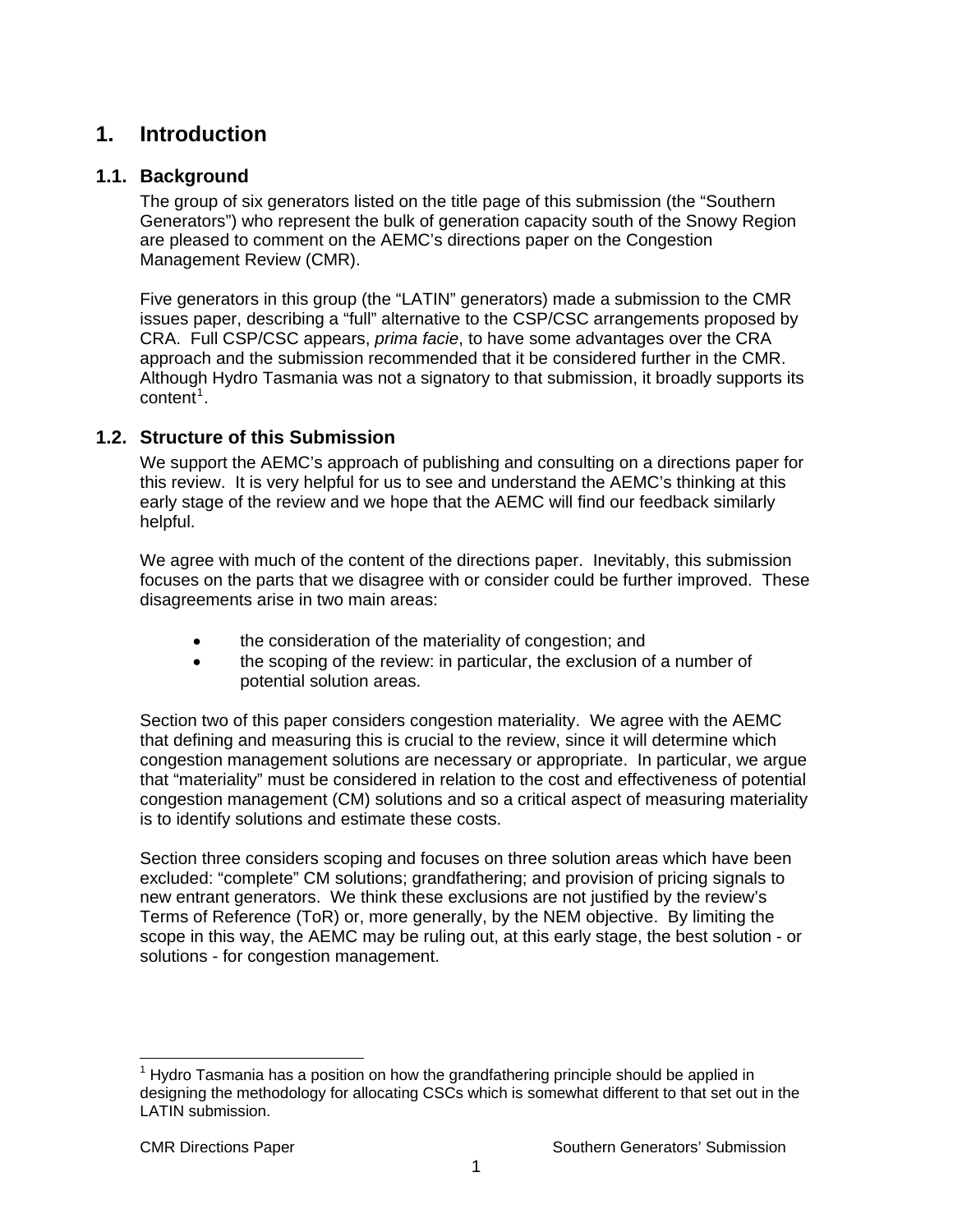Section four considers the various "options for change" proposed in the directions paper. Whilst some options appear preferable to others, we think it is appropriate at this stage of the review for all of the options to be explored further so that their various strengths and weaknesses can be better understood.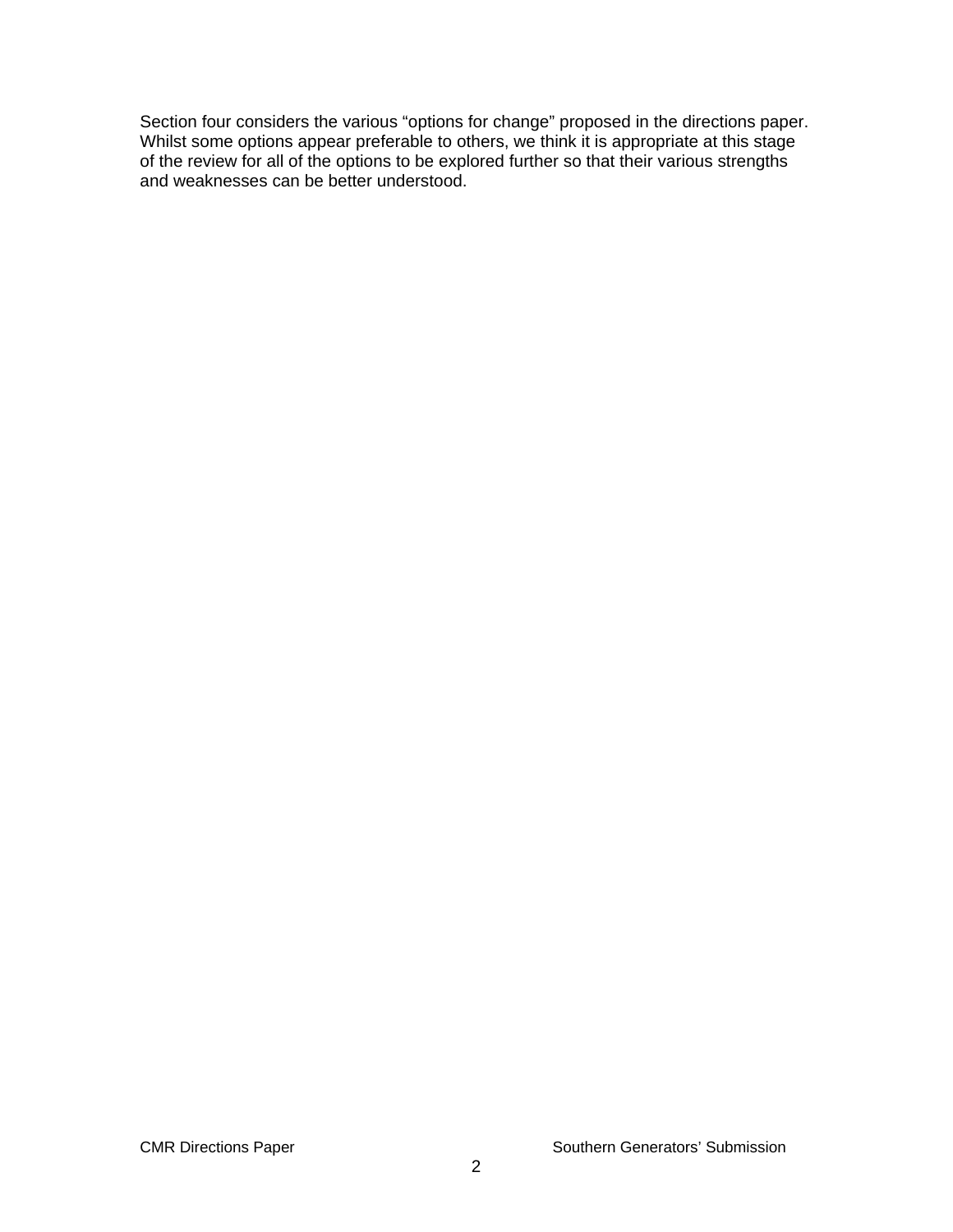# <span id="page-6-0"></span>**2. Materiality of Congestion**

# **2.1. What is meant by "materiality"**

#### *Overview*

The concept of "materiality" of congestion is a critical aspect of the CMR. A significant part of the directions paper – and most likely a substantial part of the remaining CMR – is dedicated to discussing and analysing it.

Despite this, we do not think that the AEMC has been clear in how it intends to interpret and apply this concept. In particular, we believe that materiality must always be predicated on the cost and effectiveness of potential CM solutions.

#### *Cost-Benefit Framework*

The AEMC notes, on page 8 of the directions paper:

"The frequent reference to "material" congestion in the ToR has been noted by the Commission... All options for permanent change or for the implementation of interim regimes are likely to involve costs as well as benefits. Therefore, whether any option is justifiable against the NEM Objective depends on a comparison of the costs and benefits of the option against the status quo counterfactual – that is, the materiality of pre-existing congestion. The Commission sees no virtue in pursuing changes that increase the complexity of the NEM design without offering corresponding net benefits."

We interpret this to mean that "materiality" has meaning only in the context of the cost of introducing new congestion management mechanisms<sup>[2](#page-6-1)</sup>. So, for example, if a CM mechanism cost \$10m, then only congestion costs<sup>[3](#page-6-2)</sup> of above \$10m would be considered "material", whereas if the mechanism cost only \$1m, then the materiality threshold would instead be  $$1m<sup>4</sup>$  $$1m<sup>4</sup>$  $$1m<sup>4</sup>$ .

We largely<sup>[5](#page-6-4)</sup> agree with this view, since it is consistent with the NEM Objective. Conversely, any other definition of materiality would be *inconsistent* with the NEM objective. For example, suppose that the materiality threshold was arbitrarily set at \$100m, even though a CM mechanism could be introduced for only \$10m. A situation might then arise where congestion costs were \$50m and considered not to be "material" and so would not be managed, even though this would run counter to the NEM objective.

<span id="page-6-1"></span>  $2$  including the indirect costs to NEM participants of consequential changes to systems and processes as well as the direct cost to NEMMCO of implementing and operating the new mechanisms.

<sup>3</sup> in NPV terms

<span id="page-6-3"></span><span id="page-6-2"></span><sup>4</sup> More accurately, it is the *reduction* in congestion costs that is relevant, not the absolute level. If the CM mechanisms only reduced congestion costs by half, the materiality thresholds would become \$20m or \$2m, respectively.

<span id="page-6-4"></span> $5$  Our only concern is with the word "pre-existing". the relevant congestion cost is not the *historical* level, but the amount by which it is expected to be reduced in the *future* as a result of the new CM mechanism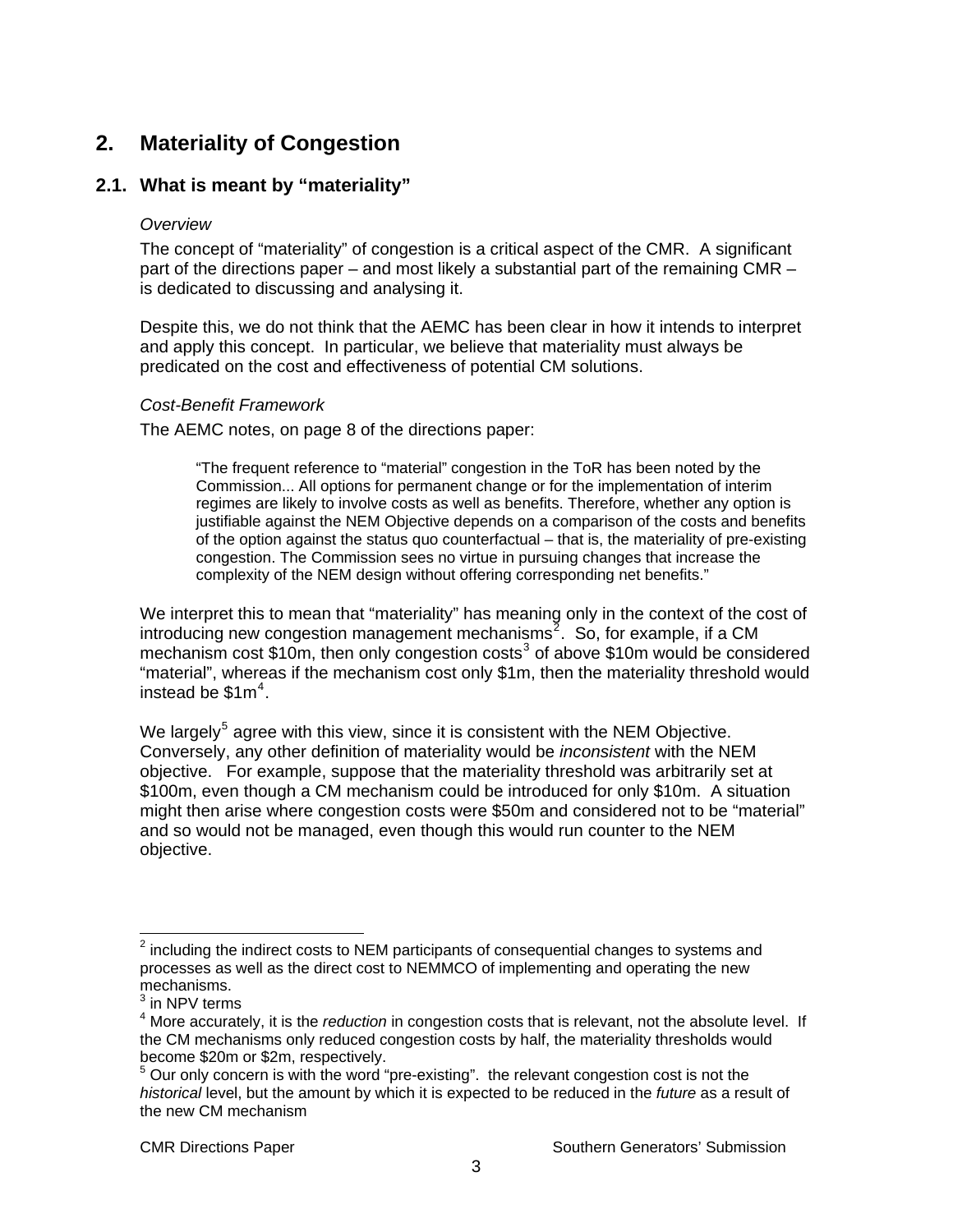In this context, we note the wording of clause 3.1 of the CMR ToR:

"This review will identify and develop improved arrangements for managing…risks associated with material network congestion…with the objective of maximising net economic benefit…"

This also supports the interpretation that "materiality" is defined in the context of the NEM Objective and its implied cost-benefit framework.

Recognising that even the most trivial changes to NEM design have some consequential costs, there will be some "de minimus" level of congestion impact, below which no change is justified.

#### *Trading Risks*

The directions paper, on pages 10-11, notes:

As indicated in the ToR, congestion can give rise to physical and financial trading risks for market participants. If the market arrangements do not provide participants with adequate means of managing these risks, economic efficiency may be compromised. As the maximisation of efficiency is an important component of the NEM Objective, the Commission considers that inadequacies in the arrangements for congestion management should be addressed in this Review.

We interpret this statement as follows:

- A. congestion (or the potential for congestion) can give rise to trading risks
- B. these risks may lead to a loss of efficiency
- C. the NEM objective is to maximise efficiency
- D. therefore, the relevant measure of congestion is the extent to which trading risks caused by congestion lead to a loss of NEM efficiency

In this interpretation, "congestion" could be material, even if transmission constraints never actually bind. The threat of them binding, or changes in strategic behaviour to prevent them binding, may be sufficient to create trading risks which, in turn, lead to a material loss of NEM efficiency.

Again, we agree with this interpretation. It is vital, therefore, that the AEMC's approach to analysing congestion materiality reflects this position. In particular, the analysis should:

- primarily be forward-looking rather than backward-looking
- measure uncertainty of congestion rather than just its average or expected levels;
- consider worst-case scenarios, since these are an important component of trading risk;
- consider how congestion risks are likely to impact on operating and investment behaviours and how, in turn, these may impact NEM efficiency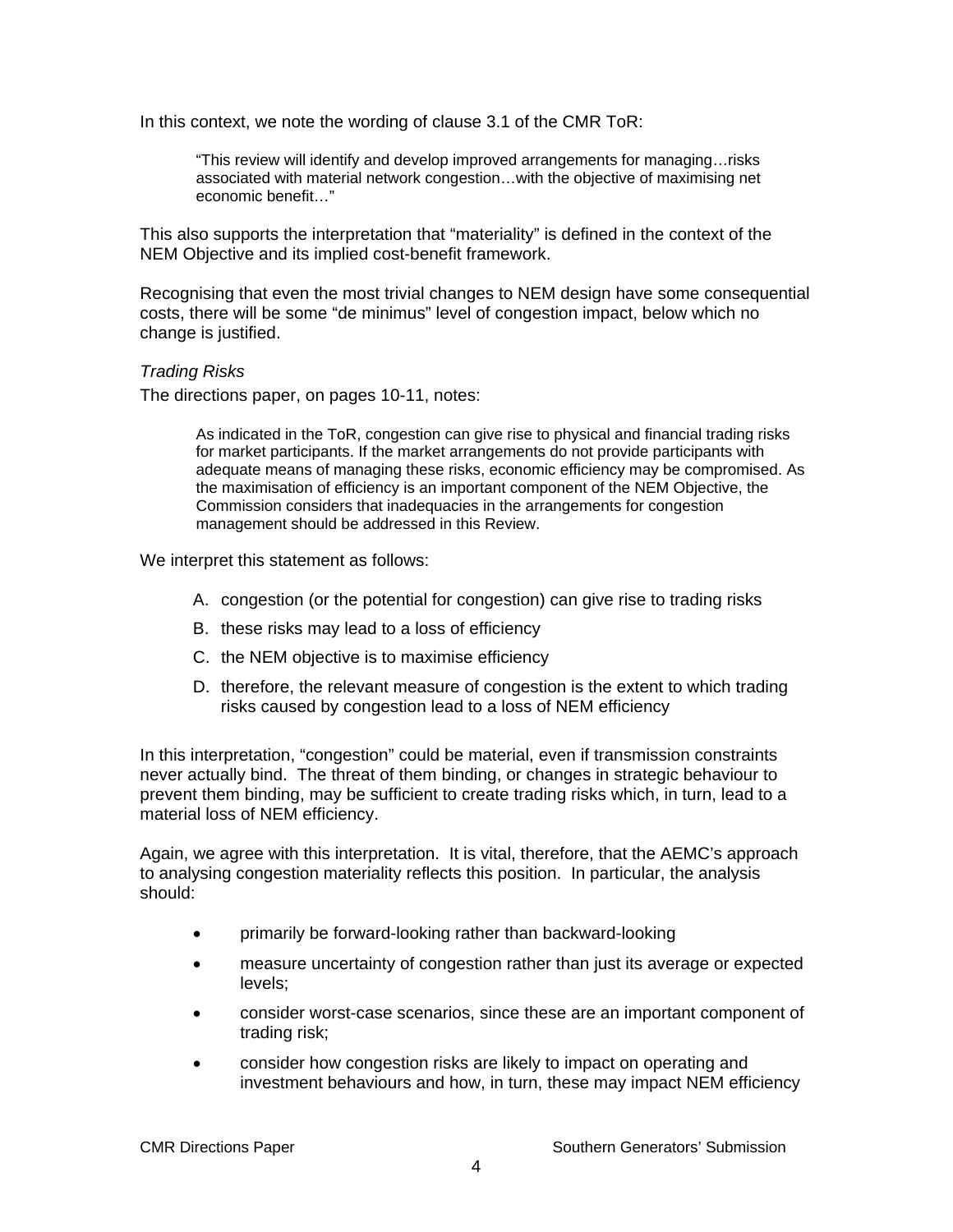• consider all aspects of risks associated with congestion, including price risk, dispatch risk and regulatory risk

## <span id="page-8-0"></span>*Summary*

We agree with the AEMC's interpretation of the ToR that:

- the term "materiality" is to be interpreted in the context of the cost of introducing mechanisms to manage congestion and, more broadly, in the context of the NEM objective;
- that the relevant measure of congestion is the impact that trading risks caused by congestion – or the threat of congestion – have on NEM efficiency

As a consequence:

- a materiality threshold can only be defined once potential CM mechanisms have been identified and their costs and effectiveness estimated; and
- analysis of congestion should be forward looking and focus on the uncertainty of congestion impacts, not the average or expected level of congestion.

# **2.2. Characteristics of Congestion**

#### *Static and Dynamic Efficiency Impacts*

The relevant measure of congestion materiality is the impact of congestion on NEM efficiency. As noted, on page 9 of the directions paper, efficiency can be broken down into three components: productive, allocative and dynamic efficiency. We will also refer to "static efficiency" as the aggregate of productive and allocative efficiency.

Typically, dynamic efficiency impacts are potentially much larger – up to an order of magnitude – than static efficiency impacts. This is because, under "static" assumptions, gains in efficiency can only come about from changes in generation dispatch or customer consumption. Dynamic efficiency impacts can involve changes to the type, location and amount of generation capacity as well as changing trade-offs between local generation and extra transmission (with remote generation). As the IES/LATIN study<sup>[6](#page-8-1)</sup> illustrates, under some scenarios these changes can be quite substantial.

To give another example, the RIEMNS review estimated the efficiency gains of moving to an increased number of regions. Static efficiency gains were estimated to be around \$16m/year, whereas dynamic efficiency gains were estimated to be \$50-100m/year<sup>[7](#page-8-2)</sup>.

Most analysis of congestion undertaken to date estimates static efficiency impacts: for example, the AER analysis, the ANTS analysis and the Frontier modelling for the Snowy

-

<span id="page-8-1"></span><sup>&</sup>lt;sup>6</sup> Intelligent Energy Systems (IES), Modelling of Transmission Pricing and Congestion Management Regimes, Report, 22 December 2006.

<span id="page-8-2"></span> $7$  The scope for integrating the energy market and network services, Draft report Volume 1, NECA, October 2000, P29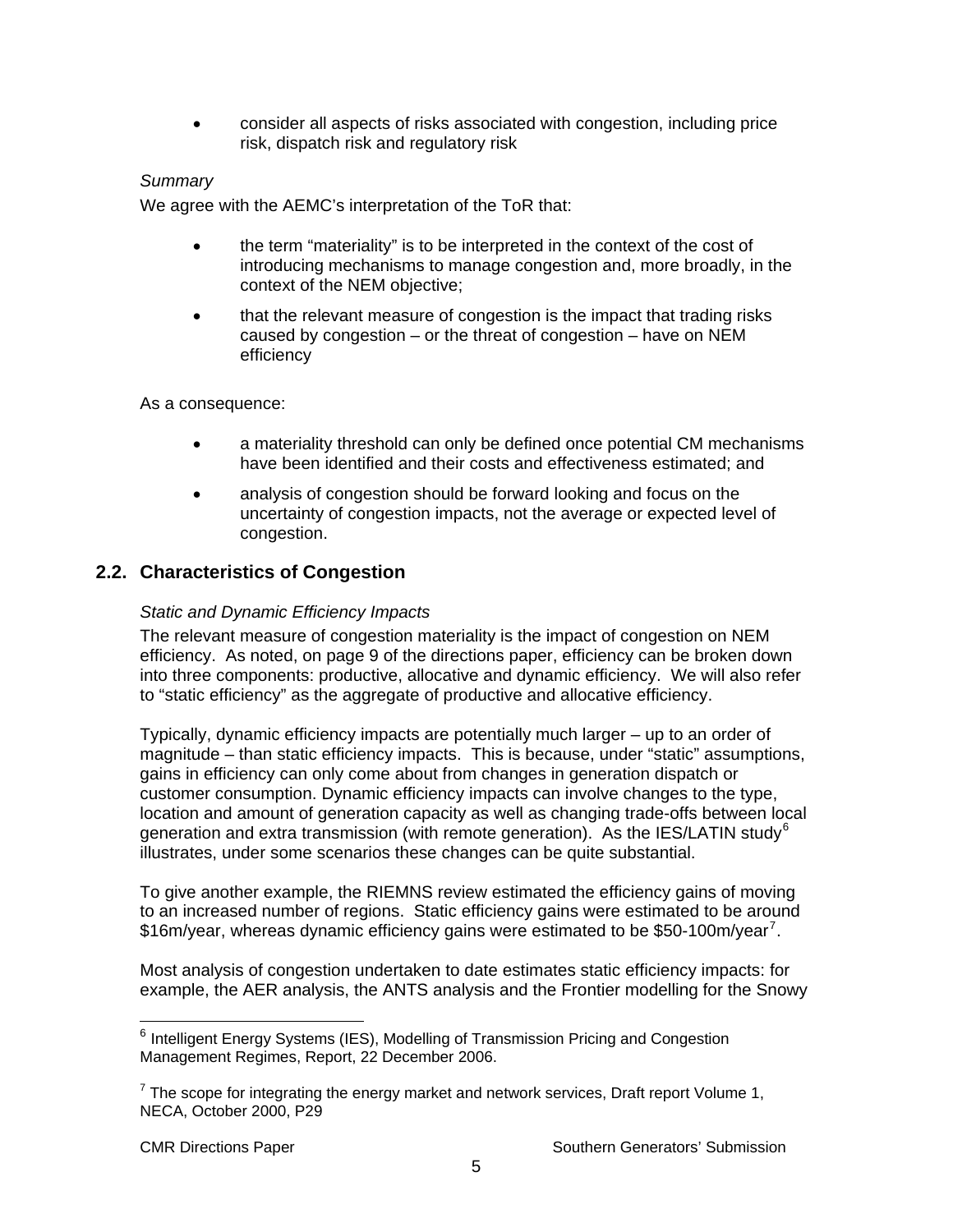Abolition rule change determination. Only the IES/LATIN study has endeavoured to directly estimate dynamic efficiency impacts.

The static/dynamic distinction is important in relation to congestion materiality in two respects. Firstly, of course, if only static impacts are estimated, congestion will appear much less "material" than if dynamic impacts are included. Secondly, the level of dynamic efficiency benefits will depend upon the design of the CM mechanism: in particular, the extent to which the mechanism impinges on investment decisions as well as dispatch decisions. So, congestion might be "material" in relation to a CM mechanism which affects investment decisions, but "immaterial" in the context of an alternative CM mechanism which does not affect investment.

#### *Increasing Trend*

As we explained in an earlier submission $<sup>8</sup>$  $<sup>8</sup>$  $<sup>8</sup>$ , conceptually one would expect intra-regional</sup> congestion to increase over time, from an extremely low level at NEM commencement to an eventual "equilibrium" level once the design and operation of the transmission network becomes "fully national". This is because pre-NEM transmission planning was State based. Under the NEM, though planning has become somewhat more "national", it still has - according to ERIG at least  $9$  - some way to go. As transmission planning becomes more national, the bias towards intra-state augmentation is gradually removed, inter-state bottlenecks are relieved and new intra-state bottlenecks will develop. Congestion should only be built out once it becomes sufficiently material so as to make transmission augmentation economic, or where it affects customer reliability. As the AEMC acknowledges, jurisdictional standards focus on customer supply reliability and do not otherwise require that transmission congestion is relieved.

This conceptual prediction seems to be borne out empirically, for example in the AER analysis. The key question, of course, is how much further there is to go before equilibrium is reached. We believe that we are still a long way from equilibrium. However, further quantitative analysis is required to confirm this.

The implication of this trend is that historical estimates of congestion impacts have limited relevance to the determination of congestion materiality which, by definition, depends upon future congestion.

#### *Uncertainty and Diversity*

Two other important characteristics of congestion are:

- *diversity*: ie a large number of different constraints and constraint locations contribute to the totality of congestion; and
- *uncertainty*: it is hard to predict how much congestion will occur and where;

<span id="page-9-0"></span> 8 LATIN Group, Supplementary Submission, Congestion Management Review, 17 November 2006.

<span id="page-9-1"></span> $9$  For example: "On balance, ERIG [agrees] that transmission planners with reliability obligations within a defined geographic region do not currently face incentives to appropriately consider market conditions in the broader NEM." ERIG Discussion Papers, November 2006, P134.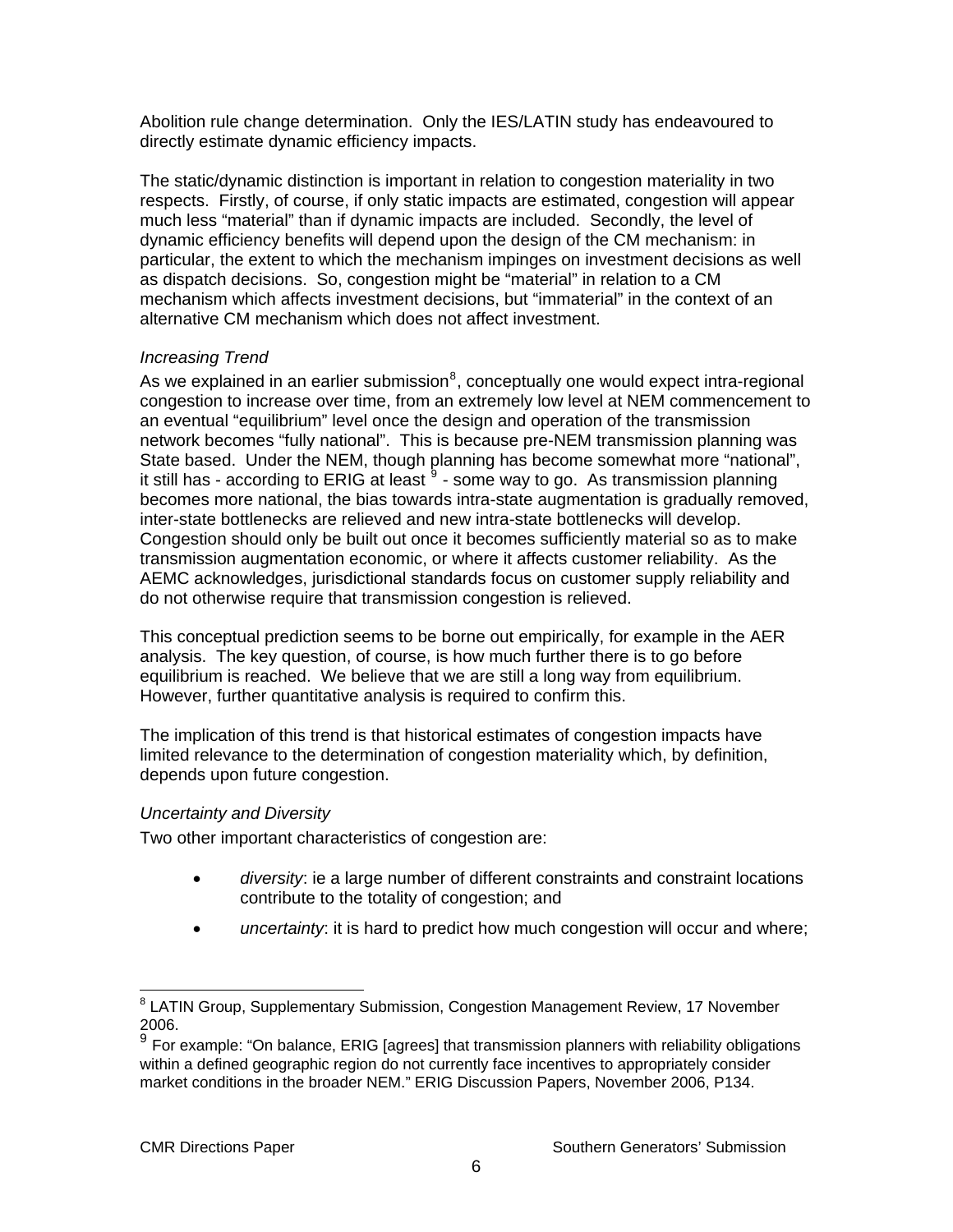Conceptually, we can see that this is likely to be the case. Any congestion which is, in contrast, concentrated and predictable is more likely to be managed under current arrangements: eg through region change, network augmentation or outage scheduling. So, in a sense, the "low hanging fruit" is picked, leaving (to mix metaphors) a "long tail" of diverse congestion.

These characteristics are revealed in the empirical analysis: for example in the IES submission<sup>[10](#page-10-0)</sup> and also in the AER analysis<sup>[11](#page-10-1)</sup>, which shows an increasing proportion of congestion occurring under network outage conditions.

These characteristics are very significant to the "materiality" of congestion: both the way that it is measured and modelled and the framing of potential CM solutions, for the following reasons:

- uncertainty means that trading risks may be high, even where overall average levels of congestion are low;
- diversity and uncertainty mean modelling must cover a broad range of conditions and scenarios: eg outage conditions as well as system normal conditions must be considered;
- diversity means that "partial" solutions<sup>[12](#page-10-2)</sup> that only manage a subset of network constraints may miss the long tail and therefore only "capture" a portion of congestion; and
- uncertainty means that CM mechanisms which rely on predicting congestion in advance may be ineffective.

For these reasons, it is vital that the AEMC takes care to measure the uncertainty and diversity of congestion and to incorporate its findings into the development and testing of potential CM solutions.

#### *Actual and Potential Congestion*

Historical analysis typically only reveals congestion that has actually occurred, not the congestion that might have occurred had operating conditions or decisions been slightly different. However, in relation to efficiency impacts, it is the "potential" level of congestion which may be much more significant, since:

- potential congestion may cause decision-makers (eg generation traders) to change their behaviour in a way that leads to a loss of efficiency
- this changed behaviour may actually be designed to reduce the likelihood of congestion<sup>[13](#page-10-3)</sup> so that "potential" does not become "actual";

<span id="page-10-0"></span>  $10$  IES noted: "there could be a large number of constraints that bind at some stage and have a material impact on the market dispatch of plant" (P10) and that "most of the binding constraint hours are from constraints which do not persistently bind over many months" (P11): IES Submission to Congestion Management Review, 19<sup>th</sup> April 2006<br><sup>11</sup> Table 3.1 of the directions paper, P20<br><sup>12</sup> these are discussed further in section 3.3, below

<span id="page-10-3"></span><span id="page-10-1"></span>

<span id="page-10-2"></span>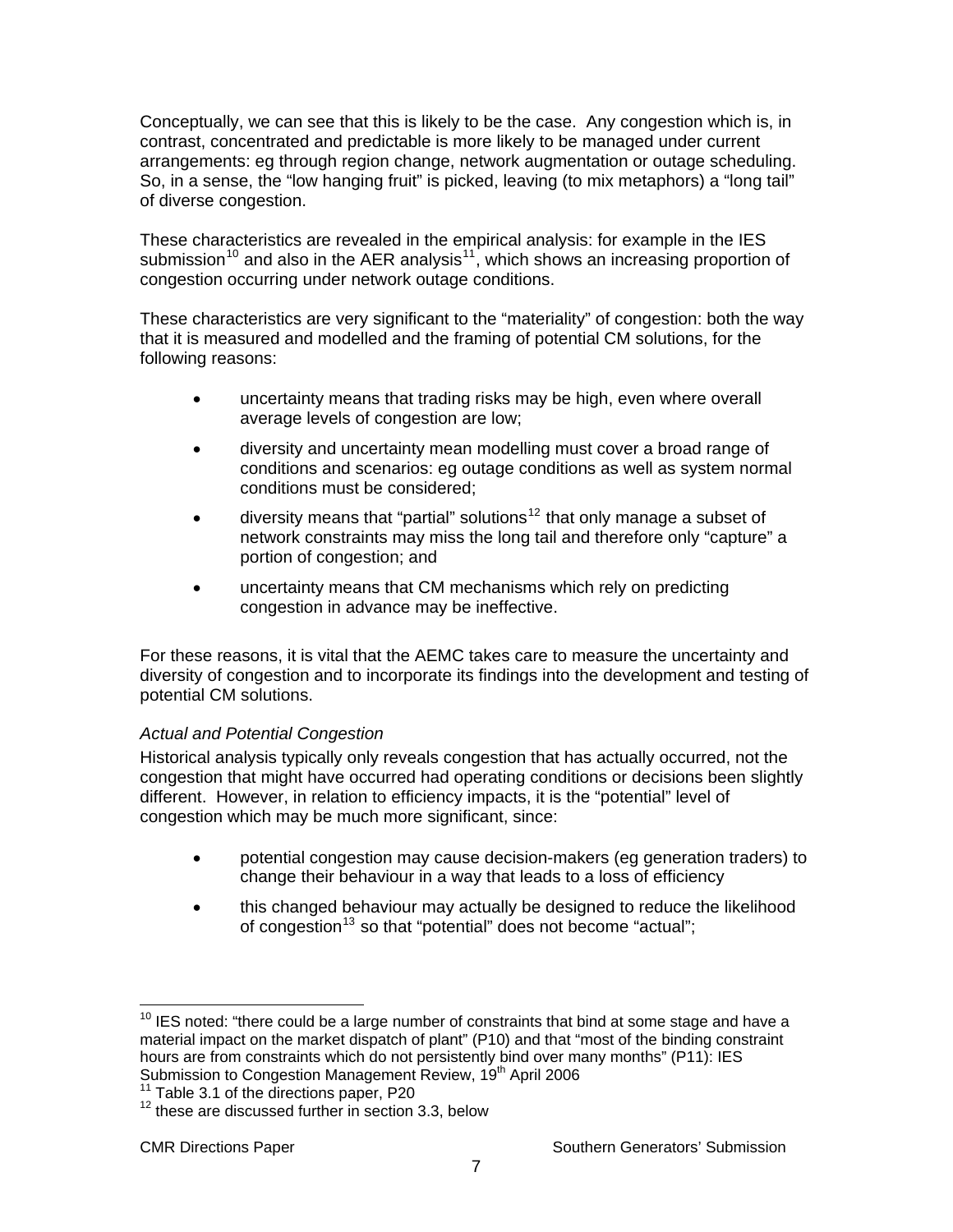<span id="page-11-0"></span>• the ToR requires AEMC to focus on the trading risks relating to congestion: risk is determined by potential conditions – particularly worst-case conditions (eg when using VaR analysis) – as much as actual conditions

Of course, potential congestion is much harder to define, model and measure than actual congestion. Nevertheless, this is an area that the AEMC needs to focus on.

#### *Summary*

In analysing congestion impacts and developing potential CM solutions, the AEMC should take into account that:

- dynamic efficiency impacts are typically much larger than static efficiency impacts, so the impact of a CM solution on future investment decisions is important;
- intra-regional congestion is increasing and is likely to continue to increase, so historical levels may have limited relevance;
- intra-regional congestion is diverse and uncertain, so CM mechanisms which rely on prediction and/or which manage only certain constraints may be less effective; and
- trading risks and efficiency impacts are likely to be determined as much by potential as actual congestion, so low levels of actual congestion do not imply that congestion is not material.

# **2.3. Measuring Congestion Materiality**

#### *Approaches to Measurement*

There are three different approaches to analysing congestion materiality:

- *empirical*: analysing historical data: for example the AER analysis and the DB/NEMMCO analysis;
- *conceptual*: looking at the rights, obligations and incentives of NEM participants and analysing how, qualitatively, this may affect market outcomes and efficiency; for example the MMA analysis and the LATIN response to it; and
- *modelled*: estimate future congestion materiality using NEM models under a range of NEM development scenarios: for example, the Frontier analysis reported in the Snowy Abolition draft determination.

 $13$  For example, the draft determination on the Snowy Region Abolition rule change proposal introduces the concept of trading "headroom" whereby strategic generators may deliberately endeavour to prevent constraints binding.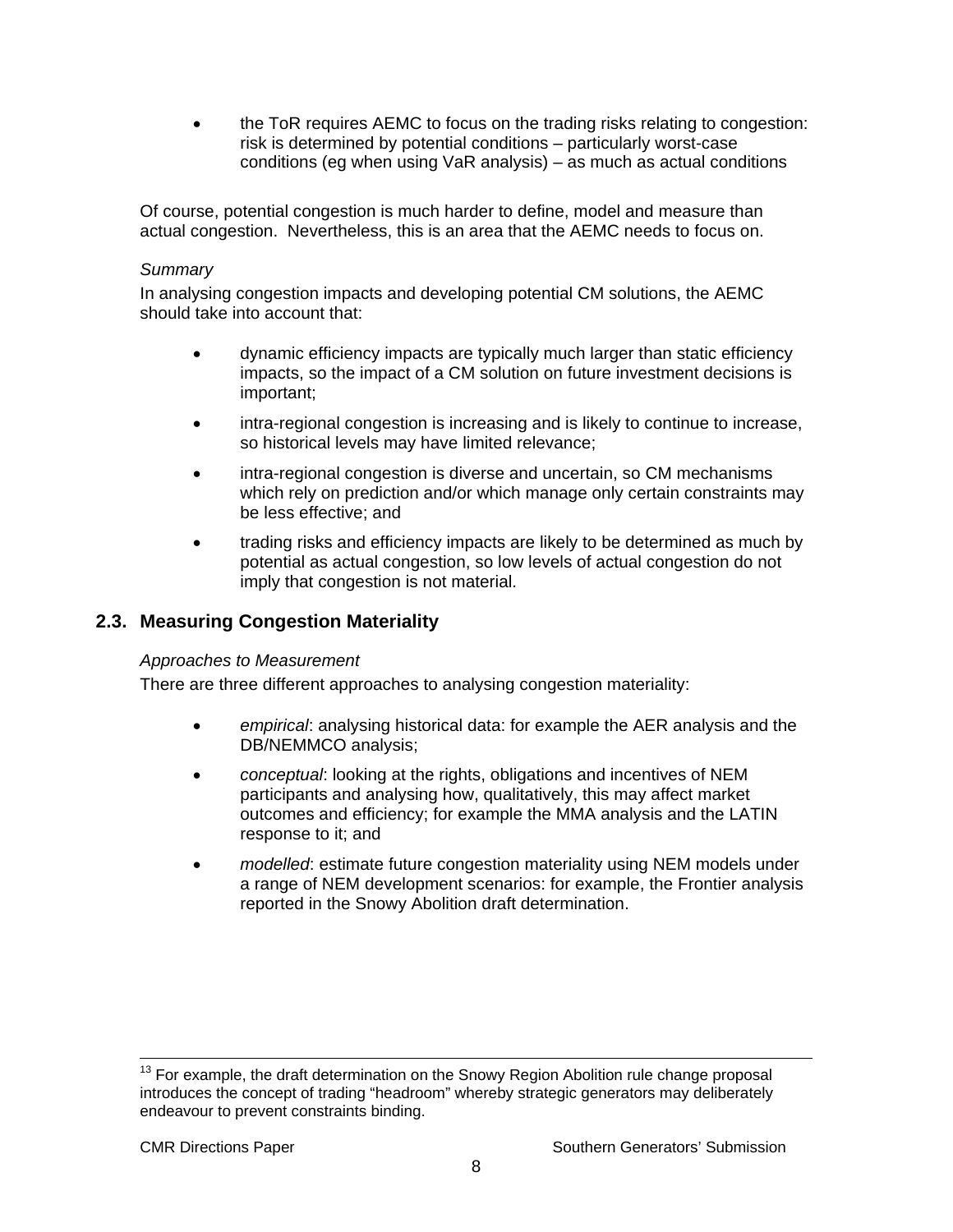Each of these approaches has its strengths and weaknesses:

- empirical analysis can provide objective estimates of historical congestion, but says little about future conditions<sup>[14](#page-12-0)</sup> and cannot measure "potential" congestion and its impact on efficiency; it is also unable to measure dynamic efficiency impacts, which only occur over long timescales;
- conceptual analysis can provide insight into likely trends and characteristics, but does not provide quantitative estimates;
- models can estimate future and potential congestion, but results are highly dependent on the modelling methodology and assumptions, and susceptible to the "garbage-in-garbage-out" syndrome.

Given this, we think a mixture of all three approaches should be employed by the AEMC.

# *AEMC Critique of Existing Analysis*

In the directions paper, the AEMC reviews and critiques a number of congestion studies as follows:

- On the AER analysis: "given the limitations…the Commission considers that these indicates could be used to observe trends rather than provide a definitive…source of information"
- On the DB/NEMMCO mispricing analysis: the analysis is backward looking and does not calculate the economic dispatch cost of mispricing
- On the surveys of trading risks: the AEMC recognises "the pitfalls of excessive reliance on surveys".
- On the conceptual analyses: the MMA study provides "insight into whether TNSPs are responding to reliability needs…this is one dimension of [congestion materiality]. The AEMC "acknowledged" the points made in the LATIN response but did not respond to them.
- On the NEMMCO ANTS analysis "this does not account for [future] network investment. This means that the information has limited usefulness"
- On the IES/LATIN analysis: "the extent to which the findings are sensitive to those assumptions needs to be fully interrogated before any firm conclusions can be drawn from this work."

The AEMC is rightly sceptical about the rigour or relevance of these historical analyses and we agree with many of the AEMC's points about the shortcomings of the various approaches. However, we are concerned that the AEMC generally does not put forward any proposals about how those shortcomings might be addressed or set out any plans for doing this. For example, the AEMC considers that some further "interrogation" of the assumptions underlying the IES/LATIN analysis is needed, but does not indicate how or when this might be done<sup>[15](#page-12-1)</sup>.

<span id="page-12-1"></span><span id="page-12-0"></span>

 $^{14}$  given that we are likely to still be a long way from equilibrium<br> $^{15}$  We would be happy to assist the AEMC in better understanding this analysis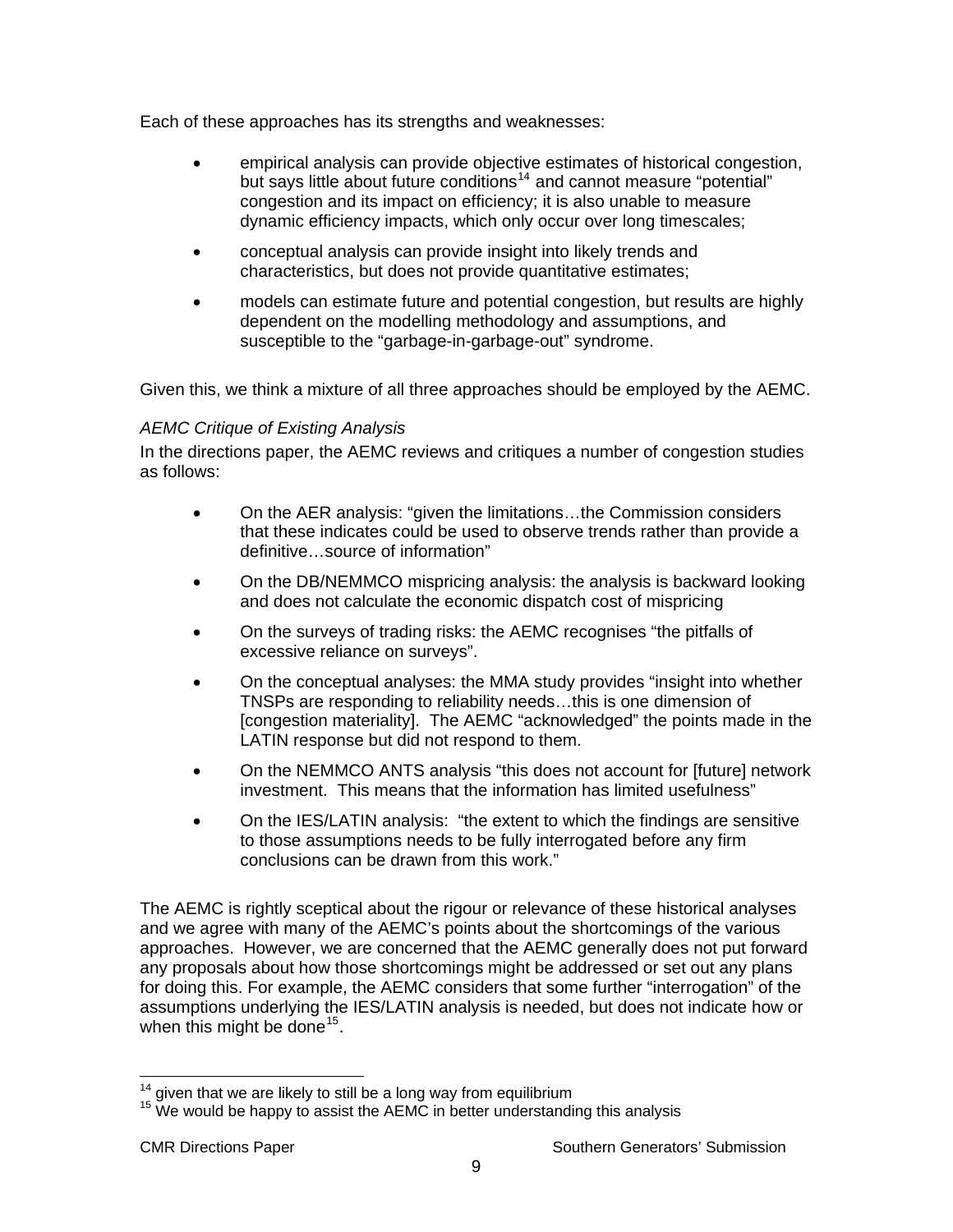In short, we would like to see the AEMC building on the foundation provided by these existing studies, rather than developing its analysis from scratch.

In summary, the directions paper states (on page 31):

"At this stage, there is no clear evidence before the Commission that mispricing due to system normal constraints is material or is having a significant adverse effect on dispatch efficiency."

This statement is revealing in the light of our earlier consideration of congestion materiality and characteristics:

- materiality is predicated on the cost of CM solutions, so the AEMC can say nothing about materiality until it has identified potential solutions and estimated their costs and effectiveness;
- a large part of congestion materiality is likely to occur under outage conditions or other potential conditions not seen or modelled in the studies; and
- dispatch efficiency impacts are likely to represent only a small proportion of overall efficiency impacts;

Our conclusion from the existing analyses would be that there is strong evidence to suggest that congestion is having an impact on NEM efficiency and that this impact is likely to trend higher. Further work is required to measure this impact and to compare it to the potential cost of introducing new CM mechanisms.

#### *Future Work Program*

We would accept the AEMC dismissal of the work to date, if it had put forward a comprehensive alternative. However, the proposed workplan consists of just four bullet points (on page 32 of the directions paper):

- "undertake further analysis to assess the magnitude and materiality of congestion in the NEM;
- extend the analysis of mis-pricing undertaken by Dr. Biggar and NEMMCO to determine what factors have influenced the extent of mis-pricing observed in the data. In particular, the Commission intends to examine whether much of the mispricing is being driven by outages, rather than occurring during system normal conditions;
- determine whether there is scope for public reporting by NEMMCO of an annual measure or measures of congestion to inform market participants and improve locational investment decisions by load, generators and TNSPs; and
- assess whether historical congestion is a sufficiently large problem to justify adopting one of more options for intervention options to manage congestion, as discussed later in this paper".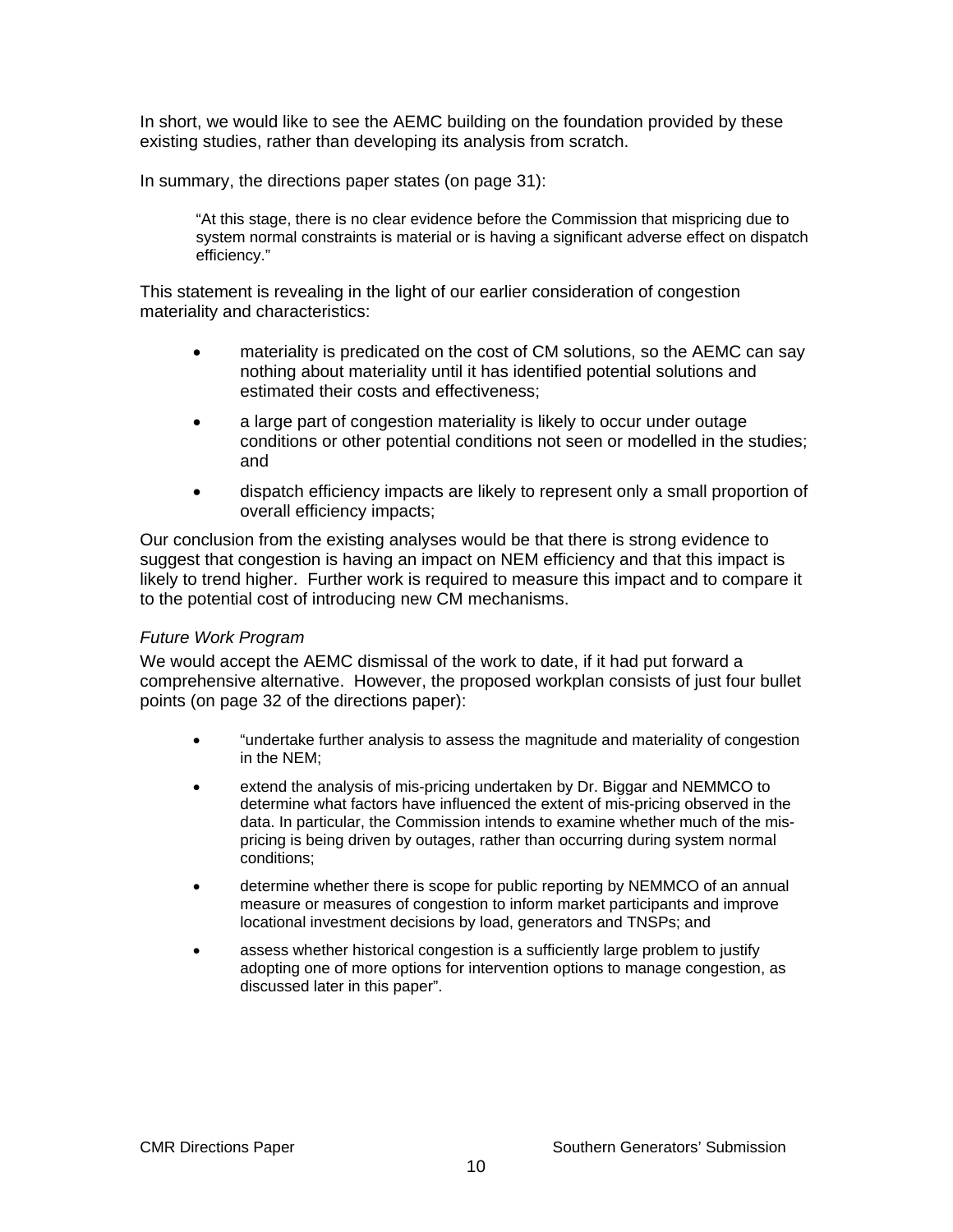<span id="page-14-0"></span>This work program:

- is very high level: for example, it does not indicate how AEMC intends to undertake the "further analysis"
- fails to build upon existing work except in relation to extend the mispricing analysis which the AEMC anyway considers to be flawed;
- mainly adopts the empirical approach; we believe that this is likely to be less fruitful or relevant than the conceptual or modelled approaches
- fails to explain how it intends to measure trading risks and efficiency impacts

The work program is also noteworthy for not drawing on the modelling carried out by Frontier Economics in relation to the Snowy Abolition rule change determination. This work used sophisticated models to estimate the impact of alternative congestion management mechanisms (ie new or changed region boundaries) on dispatch, pricing and trading risks. This work would seem to provide a useful starting point for modelling static efficiency impacts, at least.

#### *Summary*

We are concerned that the AEMC's analysis of and plans for measuring congestion, as set out in the directions paper, are inadequate and incomplete:

- the plans do not reflect the likely characteristics of congestion impacts;
- the AEMC usefully critiques existing studies, but fails to build upon these studies;
- the AEMC's work plan is high-level and focuses on measuring historical, actual, static efficiency impacts, whereas future, potential, dynamic efficiency impacts are likely to be much larger
- the AEMC fails to draw upon the most extensive analysis of congestion impacts carried out to date: the Frontier Economics work.

#### **2.4. Summary**

Defining and analysing congestion materiality is a critical component of the CMR. In this respect, we would have expected that the AEMC's plans for doing this would have been set out in more detail and that these would have built upon existing congestion analyses.

As this has not been done in the directions paper, we would hope that these plans will be developed and revealed in a subsequent paper, to allow stakeholders to comment on the intended approach prior to the work being carried out.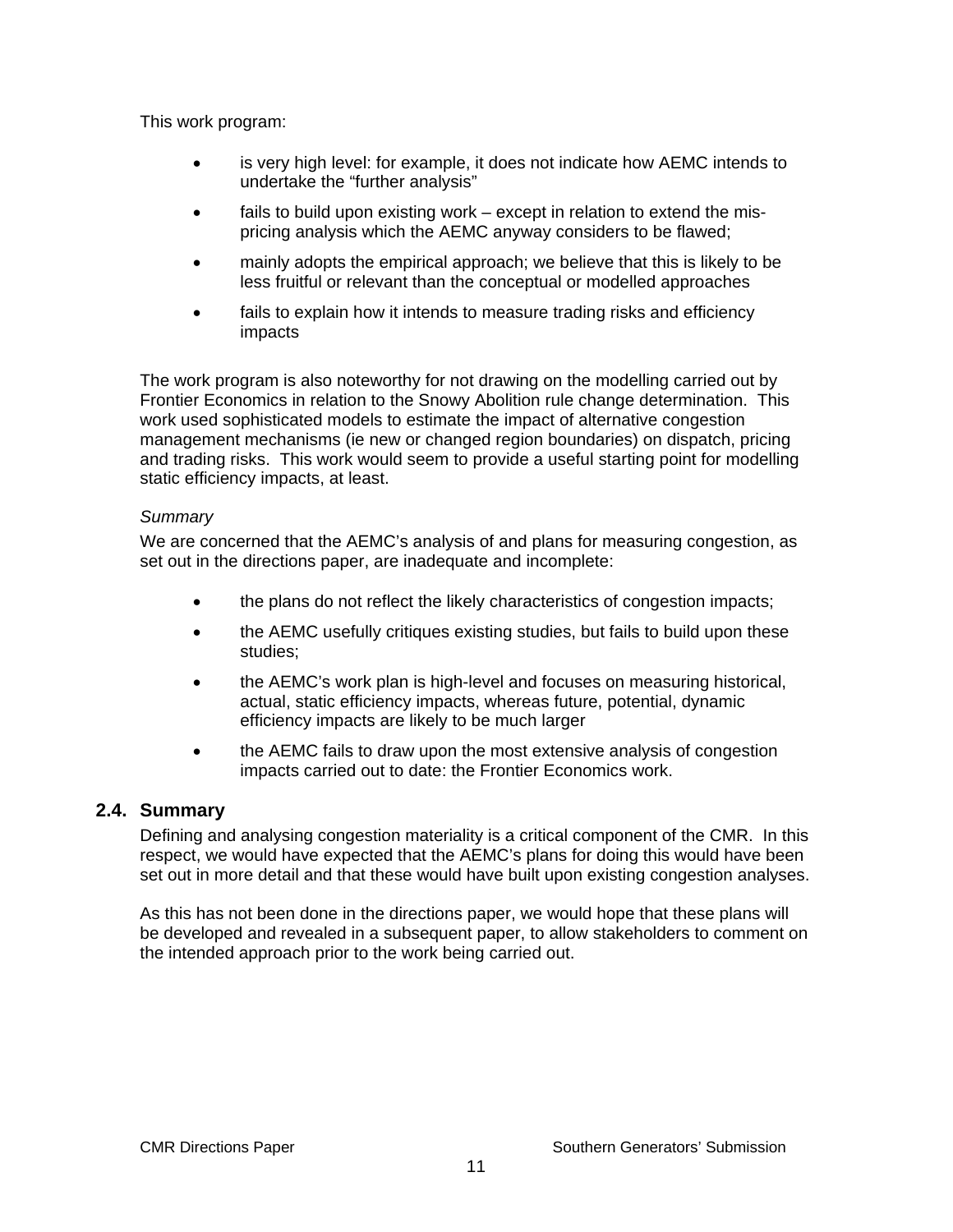# <span id="page-15-0"></span>**3. Proposed Scope of Review**

# **3.1. Overview**

We are disappointed to see that the AEMC plans to exclude a number of potential CM solutions from further consideration in the CMR. Whilst we acknowledge that the scope of the CMR needs to be carefully managed, this should not mean excluding potential solutions before they have been properly considered on their merits. Furthermore, we do not support or accept the reasoning for the exclusions.

Specifically, we are concerned that the following potential solutions have been excluded:

- all "complete" solutions: ie those solutions which can manage all current and future congestion without further development or regulatory intervention;
- grandfathering of existing generators against the commercial impacts of new CM mechanisms; and
- use of congestion prices to provide efficient incentives to the location of new investment

We would emphasise that we are not, at this stage, arguing that these represent the best CM solutions and should be adopted and implemented, simply that they should be given a "fair go" and properly considered and evaluated in the remainder of the CMR.

# **3.2. Context of Review**

# *Overview*

The MCE's terms of reference (ToR) for the CMR are very brief: essentially just three paragraphs<sup>[16](#page-15-1)</sup> are used to describe the conceptual scope of the review. The AEMC has interpreted the ToR in a very specific way, which we disagree with. To help in resolving this disagreement, we consider in this section how the ToR was developed in the context of MCE policy development on transmission and how this context can help to ensure a credible and robust interpretation of the ToR.

# *Region Change Policy*

The need for a review to identify and develop new CM mechanisms is a direct consequence of the MCE policy on region change. The original NEM design was that material intra-regional congestion would be addressed through region change, meaning there was basically only one CM mechanism: a region boundary with the associated pricing and trading infrastructure.

<span id="page-15-1"></span><sup>-</sup> $16$  Paras 3.1 to 3.3 of the terms of reference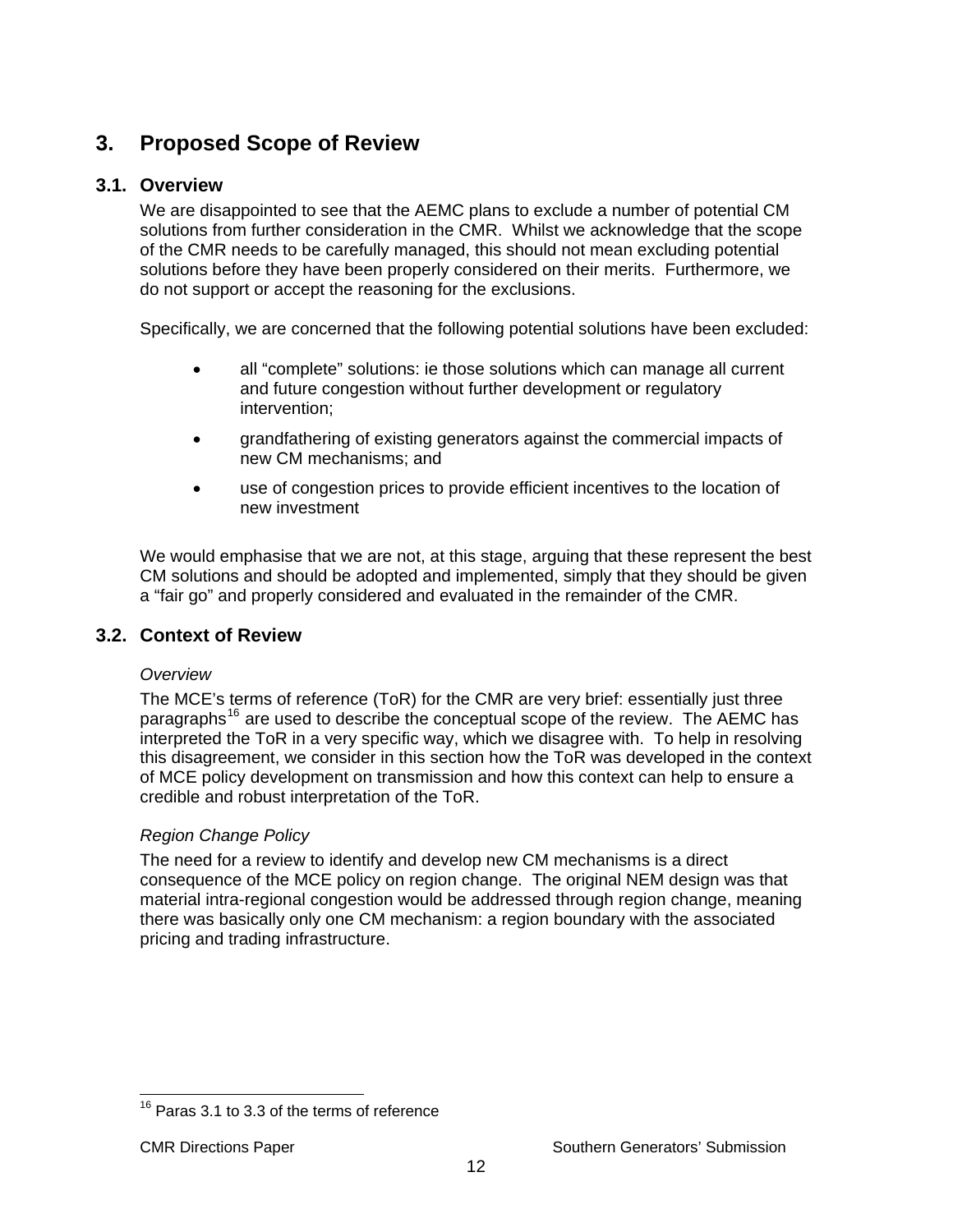The MCE foreshadowed its new region change policy in clause 4.3(c) of a report to COAG in December 2003:

"The MCE agrees that jurisdictional boundaries should be maintained for retail customer pricing. However, a new and more transparent process is required to enable assessment of regional boundary changes for the wholesale market to facilitate investment and more efficient operation of the NEM. This process will ultimately be managed by the AEMC. As a first step, the MCE will commission an independent economic study to develop the criteria and process for boundary changes, and initial boundary change options, to report to the MCE by June 2004. The boundary change process must include sufficient lead time to address commercial and economic considerations. This initial review will involve wide market consultation."

The economic study was subsequently undertaken by Charles River Associates (CRA) in 2004. The terms of reference<sup> $17$ </sup> for this study stated that:

"The purpose of the economic study will be to:

- Review and develop proposed regional boundary criteria and means of managing network congestion consistent with the policy direction set by MCE.
- o Develop options on a mechanism for changing wholesale regional boundaries or other means of transparently and consistently managing network congestion in the NEM.
- o Recommend a revised mechanism for wholesale regional boundaries and the criteria underpinning it, having regard to the objectives outlined below.
- o Provide a basis to enable the AEMC to progress changes to the Code to implement a revised mechanism for wholesale regional boundary changes.

In this regard, there are currently several potential options for changing the wholesale structure of the NEM including but not limited to:

- o Work undertaken by NEMMCO, including on constraint formulation;
- o Previous CRA study which developed a "gatekeeper" proposal;
- o A proposal to examine nodal pricing for generators."

So, at this point, the MCE recognised that new intra-regional CM mechanisms may be required to complement the new region change policy and, furthermore, that there were a number of potential solutions including:

- revised approaches to constraint formulation;
- a "gatekeeper" approach (which CRA later generalised into CSP/CSC); and
- a "generator nodal pricing" approach: ie the "policy pragmatic" model whereby generation would be priced nodally and be allocated fixed hedges to the regional reference node (RRN), whereas demand would continue to be priced regionally.

-

<span id="page-16-0"></span> $17$  National Electricity Market – Regional Structure, Terms of Reference, 27 January 2004, pages 2-3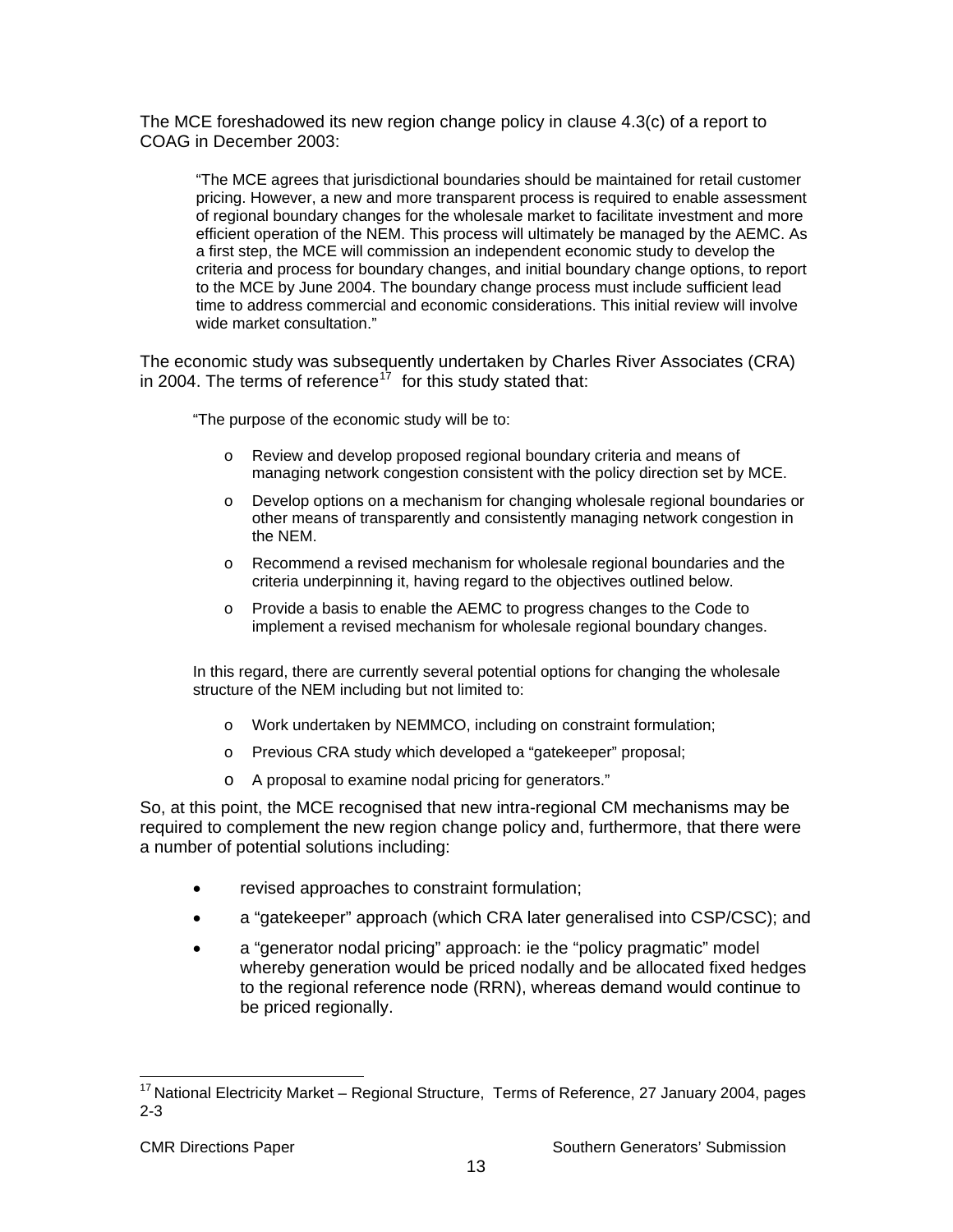#### *2005 Transmission Statement*

CRA provided a draft report to the MCE in 2004 and this was finalised in 2005. The final report has not been published, but it informed an updated MCE policy on congestion management which was published in a May 2005 Transmission Statement<sup>[18](#page-17-0)</sup>. It is worthwhile presenting this policy here in full:

"The MCE commissioned an independent economic study from Charles River Associates (CRA) to develop criteria for regional boundary changes. The draft CRA study has been presented to the market together with a number of recommendations. In response to the draft report the MCE has formed the following views:

- *Regional Structure* The regional structure for the wholesale market should be stable, based on current boundaries and with robust economic criteria to support incremental change as required. MCE accepts CRA's advice that no material efficiency benefits would be gained from a nodal pricing approach at this stage of market development.
- *Frequency of Boundary Change* The existing process of annual boundary reviews will cease. Two alternative options will be considered by the MCE: periodic reviews with a longer interval between reviews (eg. the 5-yearly cycle recommended by CRA); or boundary change assessment by application (eg. participants would apply to the AEMC for a review of regional boundaries under the formal regional boundary Rule change process). The MCE supports giving advanced notice of a boundary change to allow registered participants the opportunity to adjust their contract trading positions and minimise their commercial risk.
- *Change Criteria* Criteria to amend boundaries should be forward looking and economically based. A net improvement to the efficiency of dispatch is considered a reasonable basis for the revised criteria. The MCE will undertake further work to refine the thresholds which will trigger a change. This will be reflected in the Rule change to be initiated by the MCE. There will be consistency in the economic criteria used for assessing regional boundary changes and for assessing transmission investment.
- *Constraint Equation Formulation* All constraints should be developed in a consistent form. A form of constraint equation that allows NEMMCO to control all the variables (i.e. fully co-optimised direct physical representation) should be adopted by NEMMCO.
- *Dispatch Efficiency* The MCE supports, as an interim measure, the current arrangements enabling NEMMCO to manage the occurrence of negative settlement residues, consistent with the current Code derogation (which has been extended to December 2005).
- *Inter-Regional Congestion Management* The MCE, in its report to COAG of 11 December 2003 recognised the desirability of further developing inter-regional financial trading instruments. The MCE will direct the AEMC to consider the requirement for and scope of enhanced inter-regional trading arrangements following completion of the regional structures review, and taking into account the results of the Snowy trial, provided industry are consulted and broadly supportive.
- *Intra-Regional Congestion Management* The MCE considers that there may also be merit in the introduction of financial instruments to manage intra-regional congestion including that which affects major national

<span id="page-17-0"></span><sup>&</sup>lt;sup>18</sup> MCE, Statement on NEM Electricity Transmission, May 2005, pages 4-5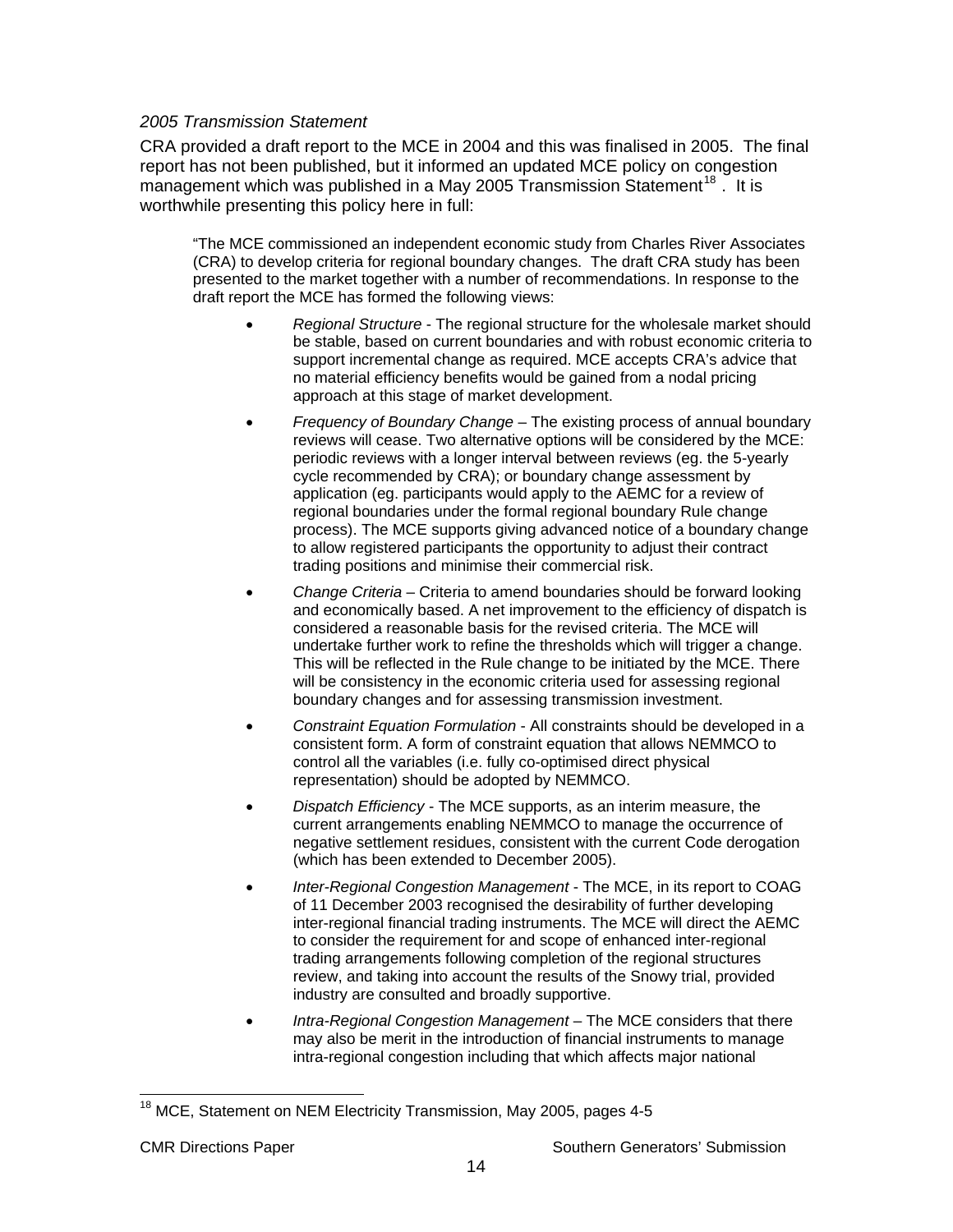flowpaths. The MCE will direct the AEMC to further investigate efficient financial trading arrangements in the NEM, including proposals in the CRA study in relation to congestion management and pricing. "

This statement reveals that on certain issues the MCE had come to a clear and specific policy position: specifically that

- (full) nodal pricing<sup>[19](#page-18-0)</sup> was ruled out;
- the CRA recommendation for "incremental" region change was supported;
- constraints should be formulated in a "fully optimised" form which directly represented the physical constraint;
- that congestion should be managed through "financial instruments" and, by implication, not managed through changes to physical dispatch, except as an interim measure to manage negative residues;

However, in other areas, the MCE was undecided. In particular, the MCE felt that further consideration of intra-regional CM mechanisms was required. It placed no explicit restrictions or limitations on what potential mechanisms should be considered, although implicitly these would need to be consistent with the specific policy on region change.

The AEMC work foreshadowed in the statement became the CMR. Indeed, the statement was published just 5 months before the CMR ToR were issued. Thus, the statement – and the historical context in which it was developed – provides helpful guidance on how to interpret the ToR: specifically:

- the only CM option that was explicitly ruled out as a result of the CRA project was full nodal pricing;
- thus, implicitly, the generation nodal pricing option which was "on the table" prior to the commencement of the CRA project remained on the table at its conclusion: if the MCE wanted to exclude it, it would have said so<sup>[20](#page-18-1)</sup>;
- whilst the MCE clearly felt that the CRA proposal (of CSP/CSC) was worthy of consideration, it was not supported to the extent that other potential solutions should be excluded.

This is not to say that the AEMC should not, as part of its "winnowing" process, progressively rule out potential options as it carries out the CMR. However, it does imply that the AEMC should not use the ToR as a justification for doing this. It was clearly not the intention of the MCE to exclude any options in the ToR, except those explicitly ruled out in the Transmission Statement.

<span id="page-18-0"></span> $\overline{a}$  $19$  We agree with the AEMC position that the MCE reference to "nodal pricing" means nodal pricing for generation and load and so does not include generator nodal pricing.

<span id="page-18-1"></span>Although, for some reason, CRA did not investigate the generator nodal pricing option.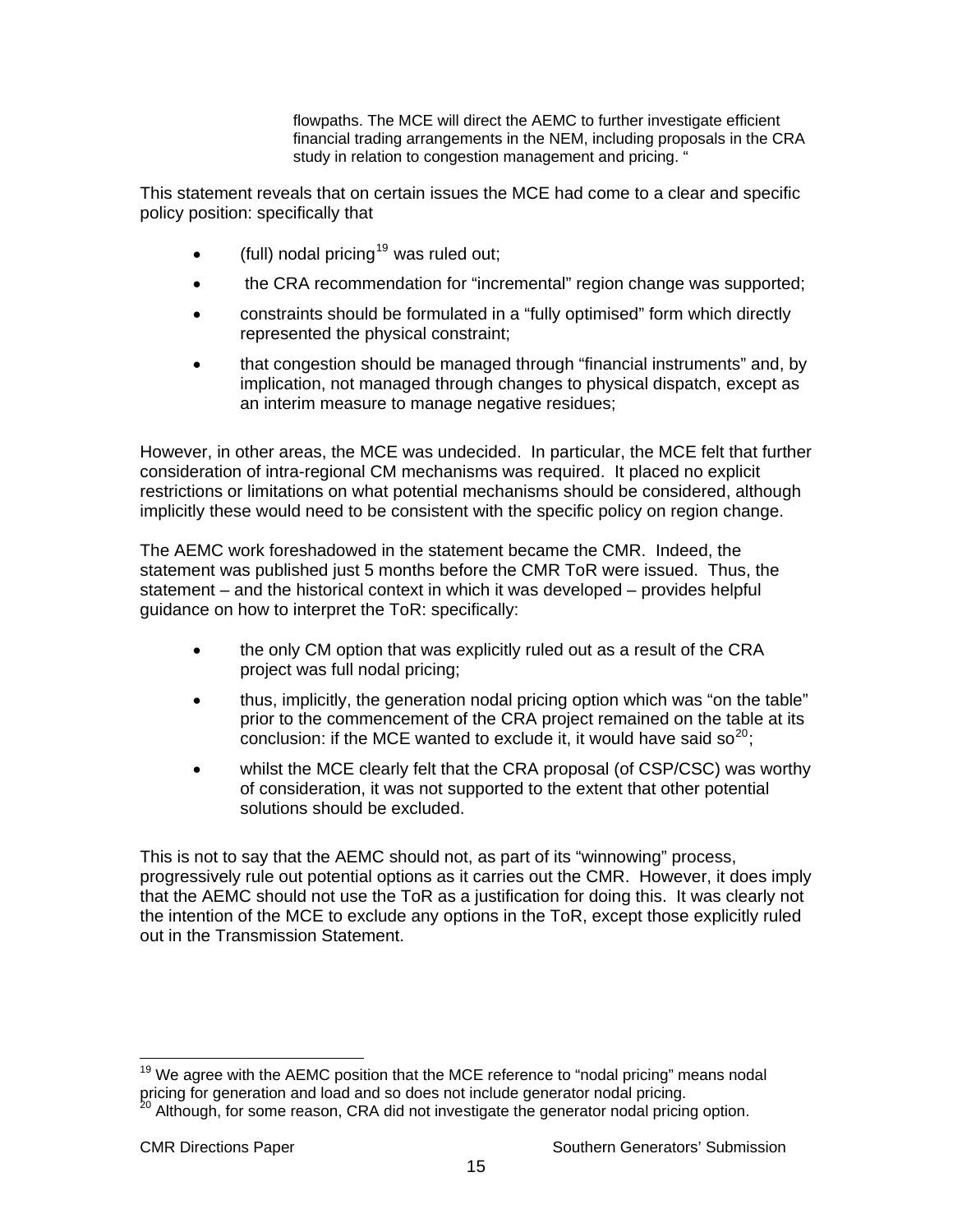#### *Recent Developments*

Since the 2005 Transmission Statement, there have been some further developments in the analysis and understanding of congestion management which the AEMC should take into account in interpreting the ToR and defining the scope of the CMR:

- modelling carried out for the Snowy Abolition determination has shown how increasing the number of pricing points in the NEM can improve dispatch efficiency and reduce trading risks;
- the Snowy Trial has been implemented and by all accounts has operated successfully;
- the southern generators rule change has been successfully developed and implemented as an alternative to NEMMCO intervention to manage negative settlement residues;
- some further shortcomings of region change have been identified: specifically, the problem of placing a region boundary across a transmission loop<sup>[21](#page-19-0)</sup> and the time and cost involved in implementing region change $^{22}$  $^{22}$  $^{22}$ ; and
- the ERIG has been constituted and has reported to COAG.

The most relevant conclusions and recommendations from  $ERIG^{23}$  $ERIG^{23}$  $ERIG^{23}$  are that:

- substantial impediments to the development of a fully national grid remain: in the context of the CMR, this implies that intra-regional congestion continues to be suppressed, as discussed earlier; and
- price incentives to encourage the efficient location of new generation are poor and should be addressed.

We understand that ERIG's report will be considered by COAG in April 2007. Therefore, we think that any consequential revisions to COAG/MCE policy should be able to be accommodated within the CMR. For this reason, the AEMC should be very cautious in scoping the CMR, to ensure that its does not pre-emptively rule out potential solutions to address these new policy issues.

We think that the AEMC should adapt the emphasis – if not the scope – of the CMR to accommodate and reflect these recent developments. In particular:

• it should recognise the possibility that region change may be even more infrequent than envisaged by the MCE; perhaps to the extent that no future changes are made to existing regions, reflecting the relatively high cost of region change versus the relatively low cost of alternative (intra-regional) CM mechanisms;

<span id="page-19-0"></span> $21$  For example, in the "split region" option for region change, the AEMC has decided – and Macquarie Generation, the change proponent concurs – that the RRN for the "Murray" region should be located at Dederang, to mitigate this problem.

<span id="page-19-1"></span> $^{22}$  as articulated in NEMMCO's letter to the AEMC on 5<sup>th</sup> March 2007

<span id="page-19-2"></span><sup>&</sup>lt;sup>23</sup> drawn from the Discussion Papers. The final report to COAG has not be made public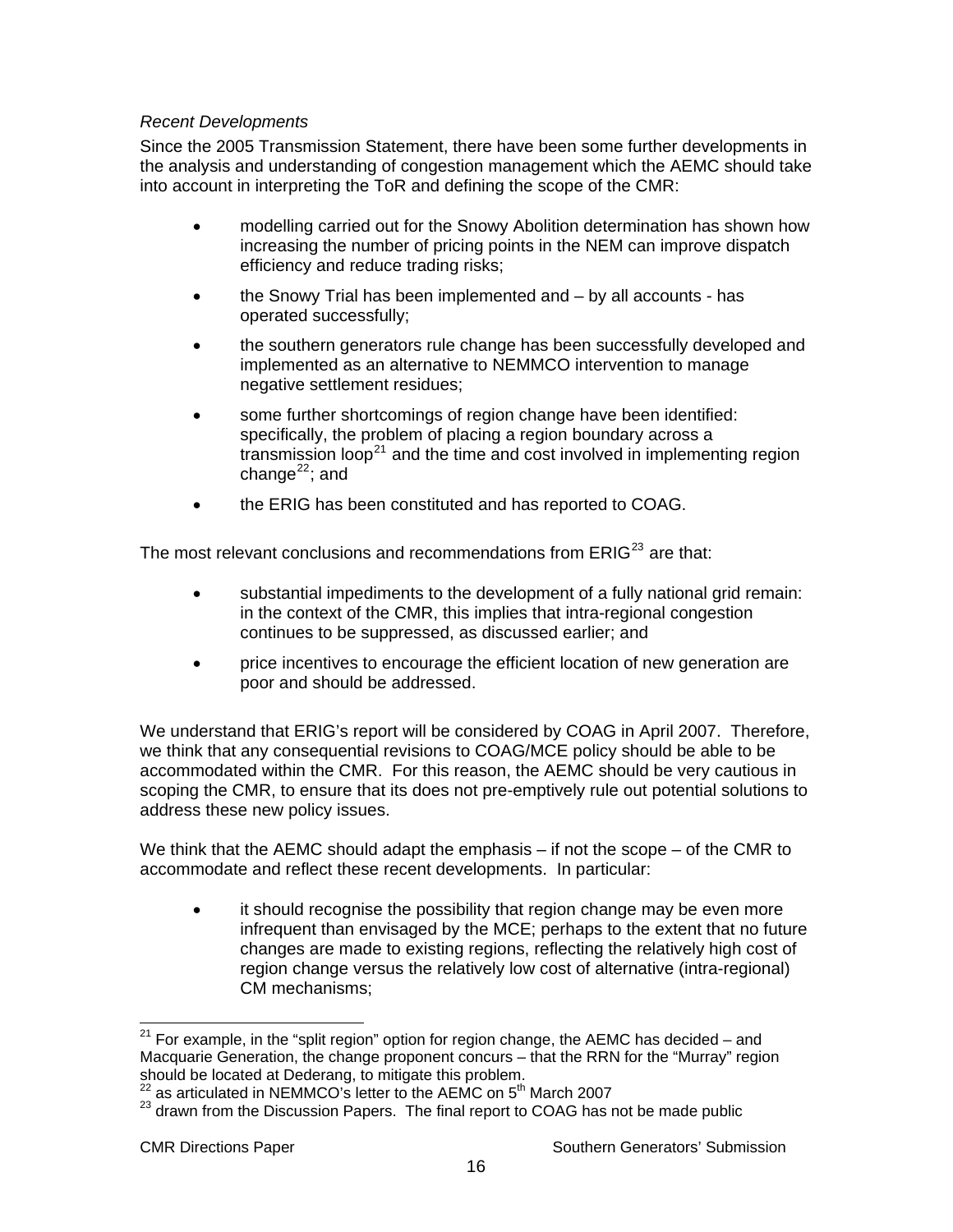- <span id="page-20-0"></span>• it should ensure that it considers CM solutions through which congestion prices are signalled to potential entrants as well as existing NEM participants; and
- it should factor COAG's desire for a "fully national grid"<sup>[24](#page-20-1)</sup> into its measurement of future congestion.

## *Summary*

MCE policy on congestion management has been very clear. Indeed, much clearer than the CMR ToR itself. In particular:

- region change policy is specific and detailed; policy on intra-regional congestion management, on the other hand, remains at a strategic level;
- the MCE has in the past been explicit where it considers that potential CM solutions should be ruled out: eg nodal pricing, changes to physical dispatch etc. Conversely, where the MCE has not been explicit, it should be assumed that it has not ruled out potential solutions;
- the AEMC should be mindful of this in interpreting the ToR. In particular, it should be cautious in drawing policy inferences from the wording of the ToR that are not supported by explicit statements of MCE policy;
- the AEMC should recognise the possibility that there will be no future region changes, meaning that new CM mechanisms may be required to manage *all* material intra-regional congestion ; and
- the AEMC should be mindful of the ERIG recommendations to COAG and the possible policy changes flowing from these – in scoping the CMR.

# **3.3. Exclusion of Complete CM Solutions**

#### *Overview*

The area of "de-scoping" that most concerns us is the ruling out of "complete" CM solutions. By this, we mean solutions that have the potential to manage all current and future congestion – wherever it may occur – without further development or regulatory intervention.

There are a number of possible complete solutions:

- $\bullet$  full CSP/CSC as proposed by the LATIN group<sup>[25](#page-20-2)</sup>
- generation nodal pricing
- a "complete" constraint-based residues (CBRs) approach<sup>[26](#page-20-3)</sup>

 $\overline{a}$  $^{24}$  As defined and described in the terms of reference for ERIG

<span id="page-20-3"></span><span id="page-20-2"></span><span id="page-20-1"></span><sup>&</sup>lt;sup>25</sup> LATIN Group submission to the CMR issues paper, April 2006<br><sup>26</sup> CBRs are described in the paper: "Solving the Pricing and Hedging Problems in the NEM using Constraint-based Residues", Darryl Biggar, 25<sup>th</sup> October 2006. A CBR approach could be either partial or complete.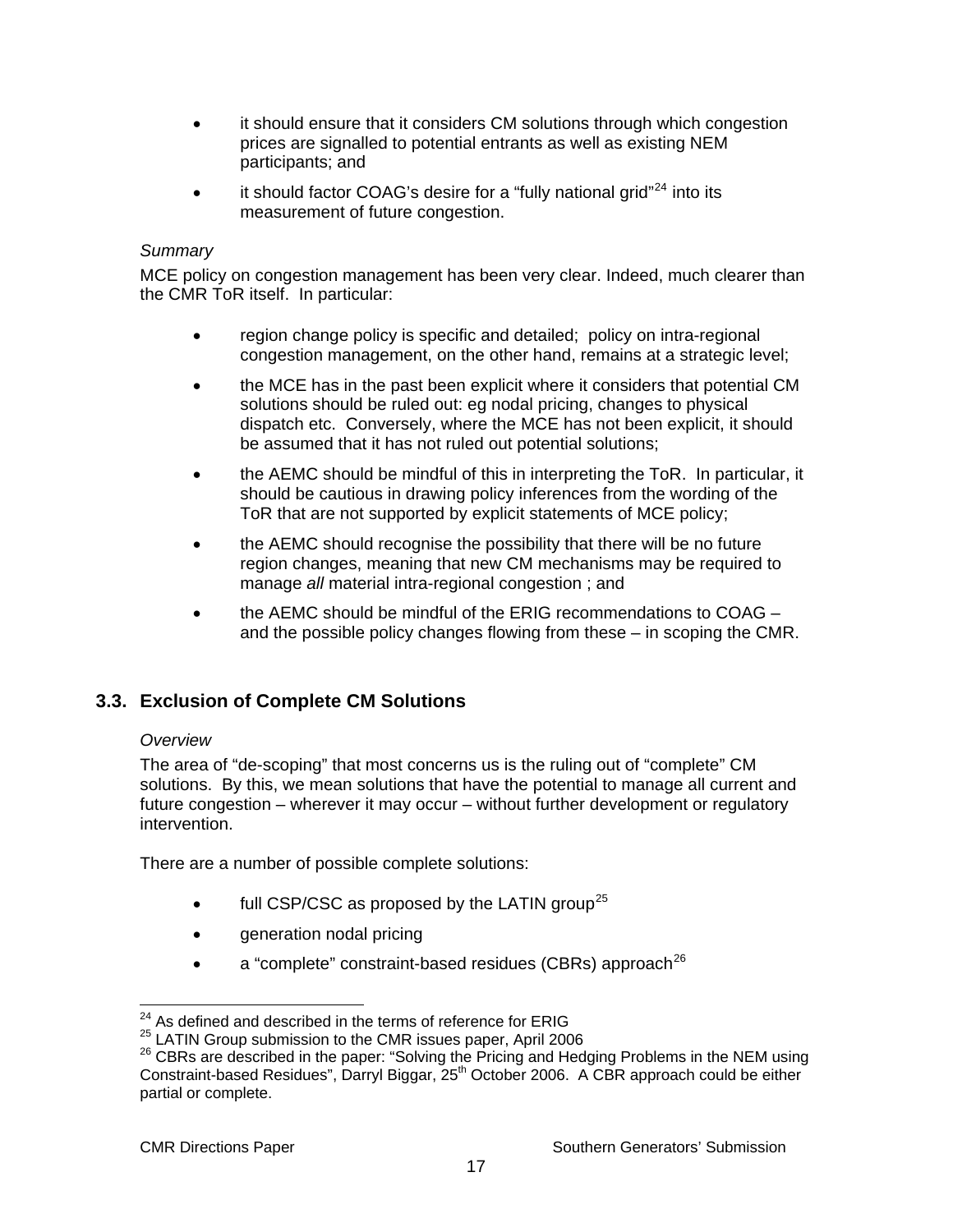In ruling these out, the AEMC has confined the CMR scope to considering "partial" solutions, whereby only existing congestion is explicitly priced and managed and, should congestion develop elsewhere in the future, a regulator (eg AEMC or NEMMCO) must decide whether to explicitly price/manage this new congestion

Partial solutions include the CRA CSP/CSC approach, partial generation nodal pricing or a partial CBR approach. The use of region boundaries to manage congestion is also a partial solution in this context.

We object to the AEMC's scoping decision on a number of grounds:

- we do not think it was the intention of the MCE, in drafting the ToR;
- the AEMC has not properly taken the cost characteristics of complete CM solutions into account in applying its "materiality" requirement;
- the characteristics of congestion may mean that partial solutions are relatively ineffective in managing the majority of congestion.

These objections are discussed further below.

#### *Interpreting the CMR Terms of Reference*

In the directions paper, the AEMC is somewhat elliptical in setting out its rationale for excluding complete CM solutions. Its reasons seem to be founded on a concept of "specified instances" of material congestion. Thus, it notes, on page 66 of the directions paper, that:

…the [CMR] is intended to address trading risks associated with the emergence of *specific instances* of material congestion (our emphasis)

and then on page 68:

[the CMR should only develop responses to] the emergence of *identified instances* of material congestion (our emphasis)

In our view, this concept was not intended, implied or envisaged by the MCE, whose sole criterion was "materiality". We believe that, if the MCE had intended to restrict congestion management to "specified instances" it would have included this concept in the ToR and defined it accordingly.

A clue to the rationale for the AEMC's interpretation of the ToR appears on page 53 of the directions paper:

"The reason for investigating the technical feasibility of localised implementation of targeted congestion pricing mechanisms, such as CSP/CSC, is that the CMR ToR specifically requires the Commission to identify options that could be applied to manage material congestion *until it is addressed by investment or regional boundary change*  (clause 3.2)". The Commission was not asked to develop a regime for long term marketwide application." (the AEMC's emphasis)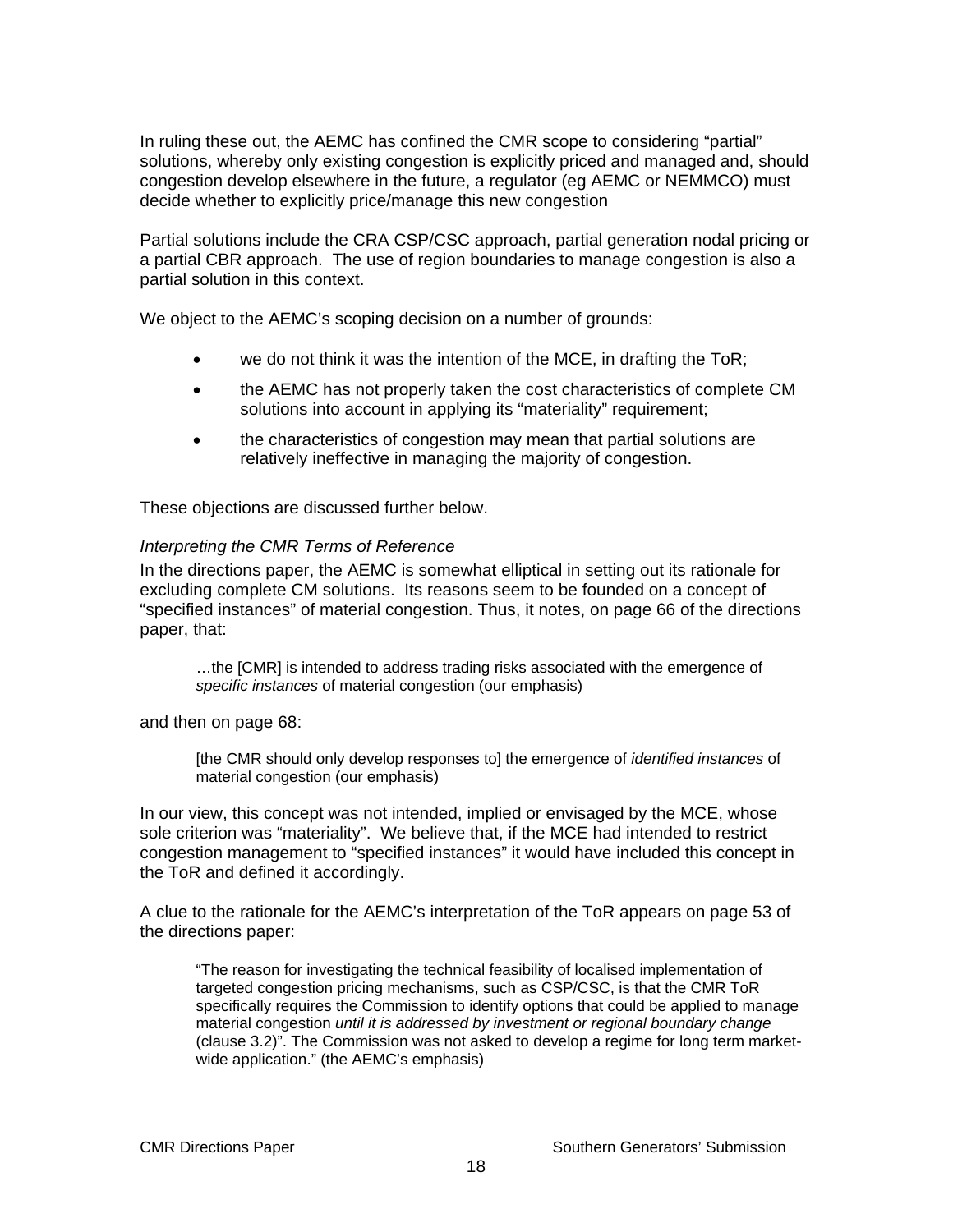Thus, the rationale for the AEMC interpretation, as we infer it, would be as follows:

- A. the CM regime applies to material congestion prior to it being addressed by investment or region change;
- B. thus, the CM regime should *only* apply to congestion which is to be subsequently addressed by investment or region change
- C. for congestion to be addressed by investment or region change, it must be identified and appropriately specified;
- D. therefore, the CM regime can only apply to identified, specified instances of congestion

We do not believe that this was the MCE's intention. Firstly, it appears to conflict with the NEM objective, since it implies that material (but not "specified" or "identified") congestion should *not* be managed, despite the requirement of the NEM objective and of clause 3.1 of the CMR ToR.

Secondly, there is an alternative, simpler interpretation of the ToR. The word "until" reflects the CM "hierarchy" proposed by CRA and largely accepted by the MCE. This hierarchy is described in the MCE's rule change request on "Reform of Regional Boundaries"[27](#page-22-0), as follows:

- 1. "A congestion management regime is applied where material congestion emerges…
- 2. Where network congestion is commercially material…and enduring…and has not been addressed by investment, it may be appropriate in this instance that the AEMC invoke its  $LRPP<sup>28</sup>$  $LRPP<sup>28</sup>$  $LRPP<sup>28</sup>$
- 3. Where the AEMC has applied its LRPP and no investment proposal…has been committed for completion…a regional boundary review may follow."

Under this policy, any material congestion which endures over the medium term may in the future be addressed by investment or region change, which would supersede the (intra-regional) CM mechanism. In this sense – and in this sense only – the CM regime manages congestion until it is addressed by region change.

However, there will be many occurrences of congestion which are insufficiently material or enduring to be addressed by augmentation or region change. The AEMC appears to believe that these should *not* be addressed by a CM mechanism, because there is no prospect of them, in the future, being addressed by investment or region change.

In our view, this interpretation is inconsistent with the NEM objective and with MCE policy:

• the NEM objective implies that all material congestion should be managed, where "materiality" is defined in relation to the cost and effectiveness of the CM mechanism;

<span id="page-22-0"></span> $\overline{a}$  $27$  Rule Change Request from MCE entitled "Reform of Regional Boundaries", October 2005, page 5

<span id="page-22-1"></span><sup>&</sup>lt;sup>3</sup> Last Resort Planning Power]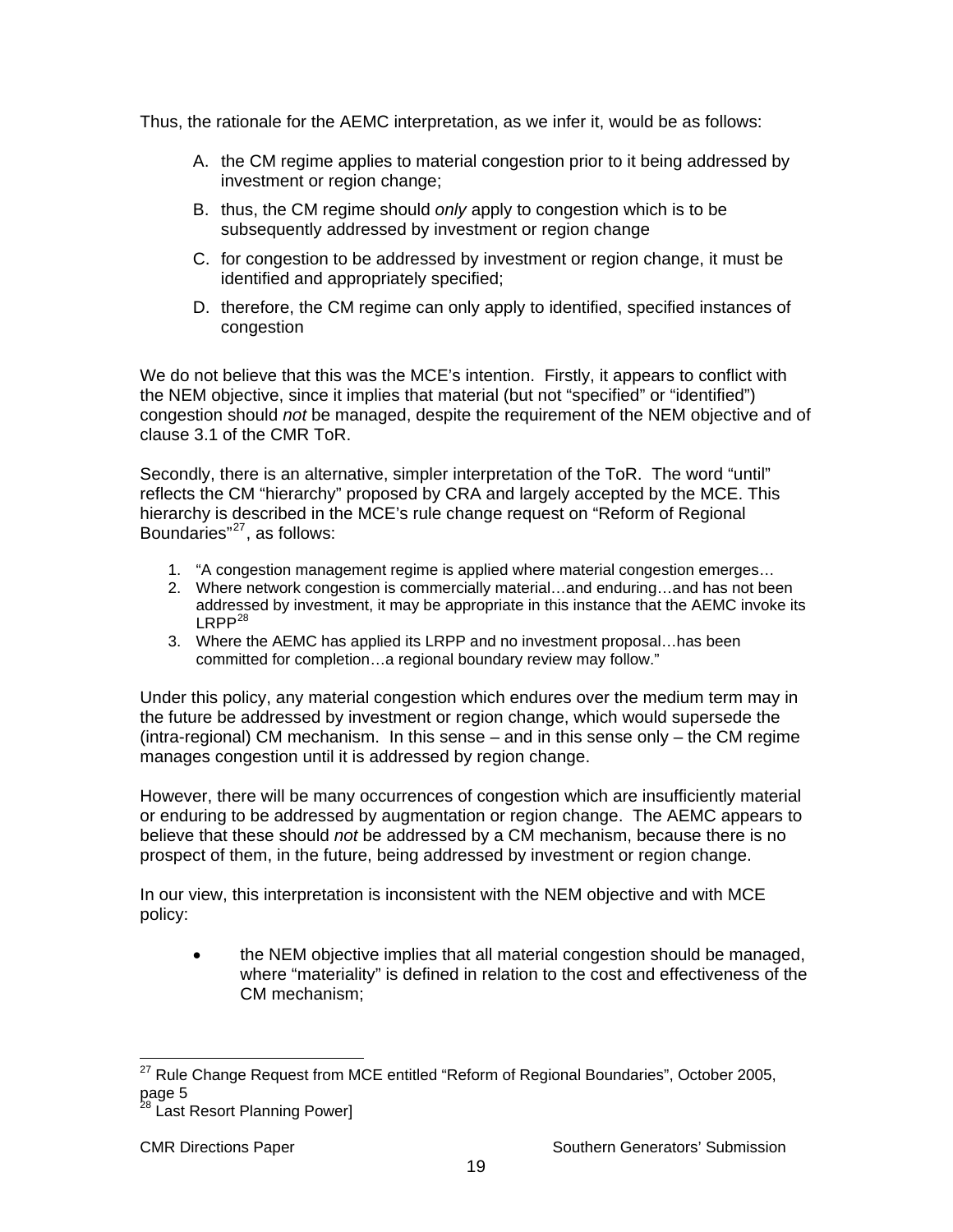- the CM hierarchy described by the MCE is straightforward: "a CM regime is applied where material congestion emerges". Apart from materiality, there is no qualification on which congestion should be managed; and
- the CMR ToR simply refers to managing "material" congestion, not to "specific", "identified" or "enduring" congestion; as noted above, where the MCE has a specific policy, it is usually explicit about this policy.

The interpretation also creates practical difficulties, since:

- it is impossible to know at the time that congestion emerges whether it is going to be sufficiently material and enduring so that it will, in the future, be addressed by investment or region change; or, alternatively, whether it will simply "go away" or continue chronically or episodically at a level which is insufficiently material to justify investment or region change but is sufficiently material to warrant a CM mechanism; and
- it is not possible to manage congestion retrospectively, so it is not practical to wait to see if congestion will be addressed by investment or region change before applying a CM mechanism to it.

Finally, we would dispute the AEMC position that "the Commission was not asked to develop a regime for long term market-wide application". We think that the AEMC may be confusing a CM *regime* with a CM *mechanism*. It was surely the intention of the MCE that the CM regime *would* be NEM-wide and long-term. The ToR did not specify, for instance, that the regime should only apply to one part of the NEM (in Snowy, say) or that it should have a sunset date. As noted above, the need for a new intra-regional CM regime arises from the change in region policy. To the extent that the latter is NEM-wide and long-term, the former also needs to be NEM-wide and long-term.

However, whilst the CM *regime* should be NEM-wide and long-term, this does not mean that the individual CM *mechanisms* implemented pursuant to that regime need be longterm or NEM-wide, since they only need apply when and where material congestion arises. The application of these mechanisms could either be:

- *automatic*: immediately applied whenever and wherever congestion arises: this is the essence of a *complete* CM regime; or
- *manual*: requiring a regulator to decide where and when to apply new CM mechanisms as new congestion emerges: this is the essence of a *partial* CM regime.

An analogy with region boundary policy may help clarify this distinction further. The new region change regime (once it has been implemented through the reform of regions rule change) will be both long-term and NEM-wide. However, region boundaries themselves (ie the CM *mechanisms*) are neither: there are currently no region boundaries within Queensland or Tasmania (for example) and any current region boundaries are subject to change over the long-term.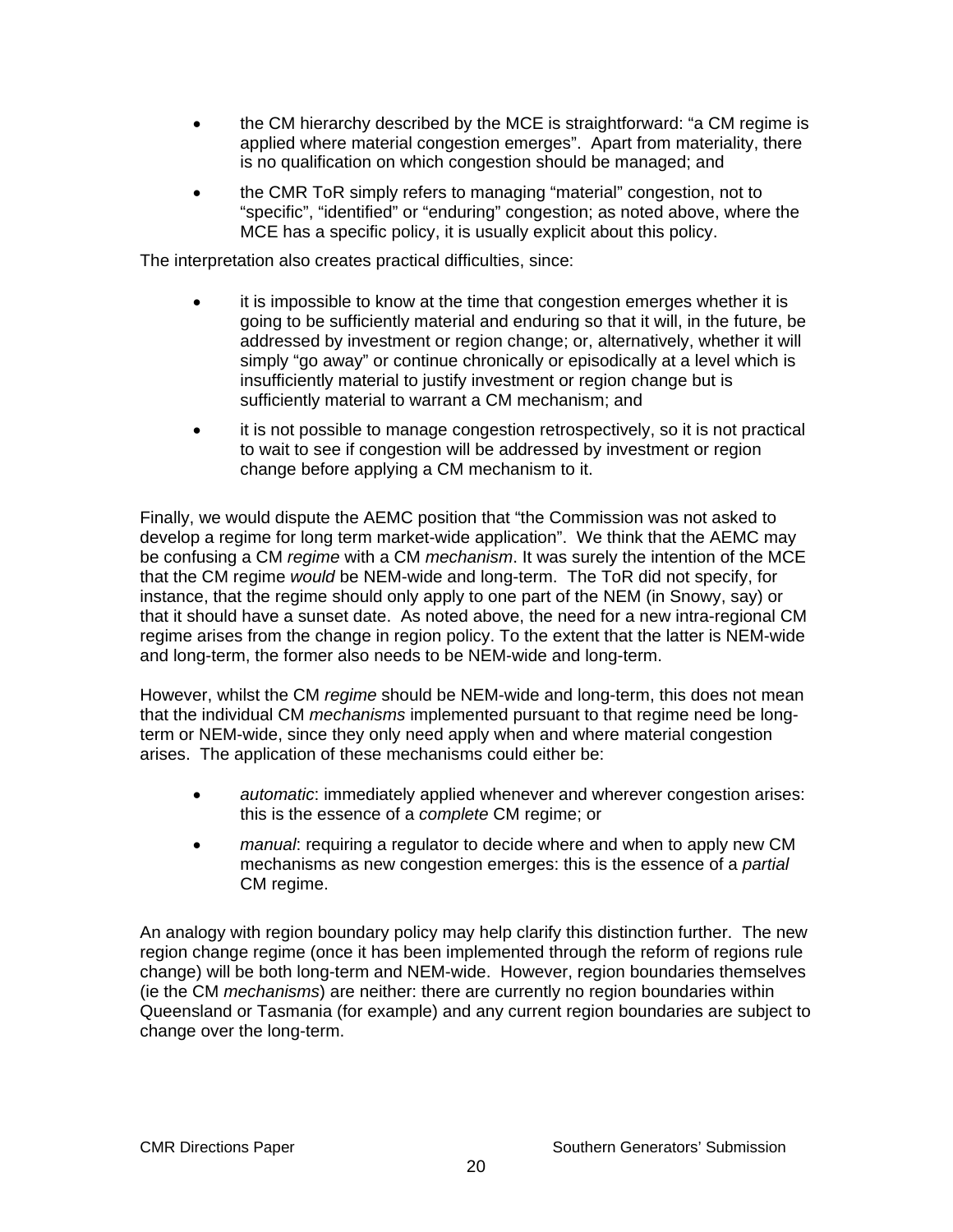#### *Issues Paper*

The AEMC published an "issues paper" on the CMR in March 2006. In that paper, the AEMC articulated its understanding of the MCE's requirement that a "staged approach" is used for congestion management (P37), which is essentially as we have interpreted it in the previous section.

In that paper, the AEMC also presented a number of alternative options for CM solutions. One option was described as follows:

"…as an alternative to full nodal pricing, it could be possible to introduce and an arrangement where generators are settled according to nodal prices, while customers continue to pay for electricity based on zonal prices." (P47)

This is an example of a "complete" CM solution, of the kind which the AEMC is now saying is out of scope. There is no suggestion in the issues paper that the AEMC then considered this option – or any other complete option – to be contrary to the terms of reference. Thus, the AEMC must have come to this view since the issues paper was published.

Why has the AEMC's thinking changed? We would have expected the AEMC to consider carefully the meaning and scope of the ToR prior to drafting the issues paper and to have consulted the MCE where there was any ambiguity. As far as we are aware, no submissions on the issues paper raised this scoping issue and there has been no further advice from the MCE clarifying or amending the ToR.

#### *Congestion Materiality under complete and partial solutions*

We noted above that congestion "materiality" must be defined in terms of the cost of introducing CM mechanisms. Partial and complete CM solutions have quite different cost characteristics, given that:

- in a complete approach, all future congestion is automatically managed, with no further regulatory intervention;
- in a partial approach, only specified congestion is managed initially. Should material congestion occur in the future in areas not managed, regulatory intervention – pursuant to the CM regime – is required to introduce any new mechanisms to manage this congestion.

Therefore, the cost characteristics of the two approaches are:

- in a complete approach, the majority of costs are incurred at the initial implementation. There are no costs associated with extending the CM mechanisms to cover new, emerging areas of congestion since these are covered automatically;
- in a partial approach, some costs are incurred on initial implementation and further costs are incurred each time the coverage of the CM mechanisms are extended or revised.

So, for a partial approach, congestion not covered by existing mechanisms would only be considered "material" once its expected future impact exceeded the incremental cost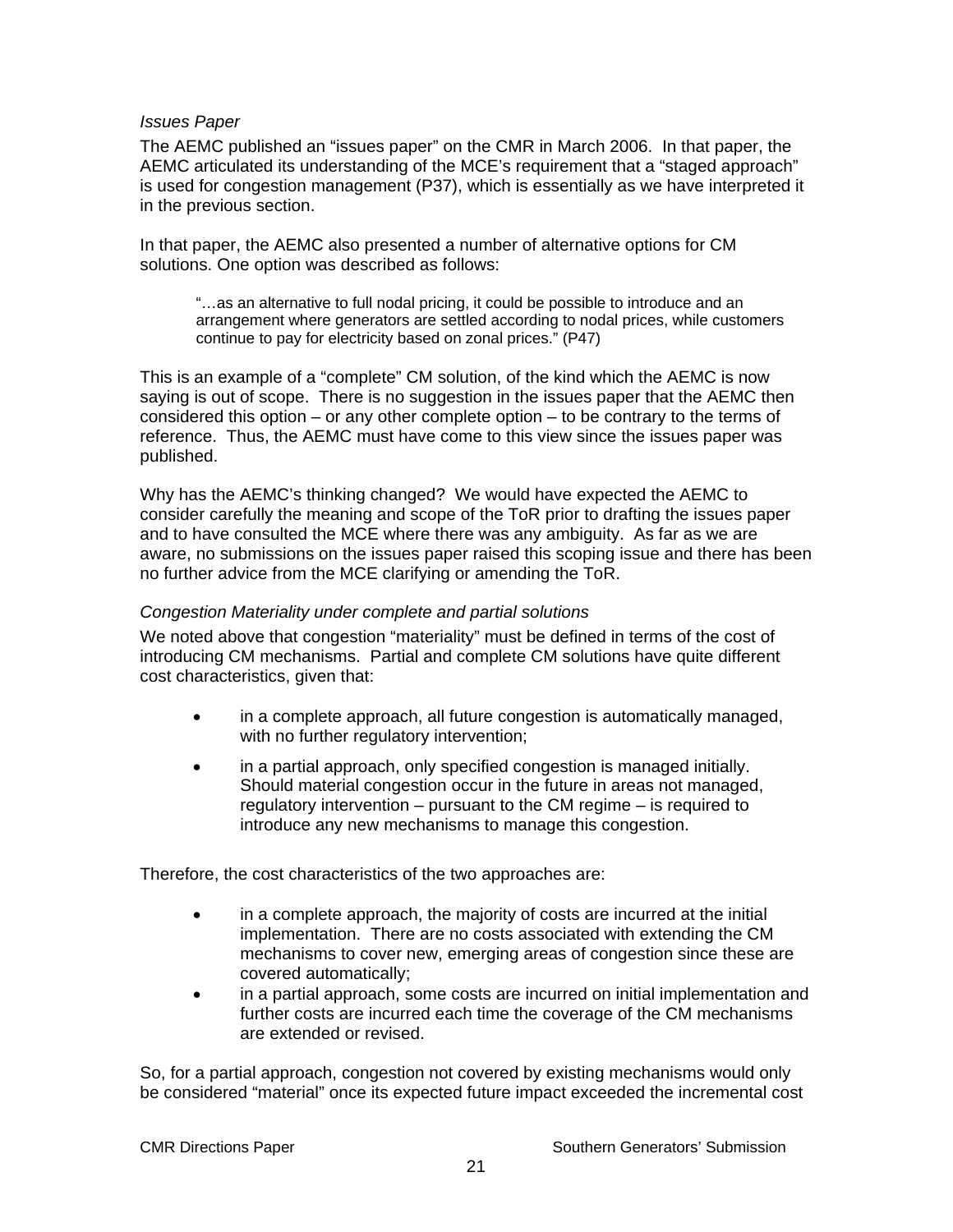of developing, implementing and operating an additional CM mechanism. Thus, for CM mechanisms to be applied, there would need to be a new *specific*, *identified* and *material* area of congestion, with the materiality threshold based on the incremental cost of new CM mechanisms. Therefore, in relation to a partial approach, the AEMC is correct to say that it would only cover specified, identified and material congestion.

However, for a full approach, the choice is all or nothing. The approach should be implemented if the aggregate level and impact of *all* future congestion – existing, anticipated and unexpected – across the NEM exceeds the (net present value of) implementation and operating costs of the full CM solution. The fact that the solution covers constraints which, in practice, may never become congested is irrelevant, since there is zero incremental cost to the scheme in covering these constraints and so the materiality threshold required to include these constraints within the scheme is also zero.

In summary, the concept articulated by the AEMC that a CM mechanism should only be applied to identified, specified instances of material congestion is appropriate to partial CM solutions where there is a significant incremental cost associated with each extra area of congestion which is covered by the scheme. It is not appropriate to a complete CM mechanism, where there is essentially no incremental cost to managing new areas of congestion.

#### *Effect of Congestion Characteristics on the Choice of Solution*

We noted earlier that the occurrence of congestion is likely to be both diverse and uncertain. Such characteristics may militate against a partial solution, since:

- if congestion is diverse, a large number of mechanisms will need to be used to manage a substantial proportion of overall congestion; or, conversely, if only a small number of schemes are feasible, only a small proportion of congestion will be managed;
- if congestion is unpredictable, mechanisms may be short-lived or in the wrong place. For example, material congestion may occur in one area in a particular year, prompting the application of a new mechanism there. However, in the following year, the congestion may subside in that area and arise in a new area not covered by an existing mechanism. Thus, again, it may be difficult to manage a substantial proportion of overall congestion.

On the other hand, a partial approach may be more effective if congestion is concentrated and predictable. Therefore, an important area of study for the CMR is to measure the diversity and unpredictability of congestion, since this will determine the relative merits of partial and complete CM mechanisms.

#### *Practicability of CSP/CSC Approaches*

On pages 53-54 of the directions paper, the AEMC casts doubt on the practicability of a CSP/CSC approach covering a large number of areas of congestion:

"The Commission also notes that CSP/CSC arrangements were originally envisaged as being workable for only a relatively small number of locations (up to five) across the NEM at any one time."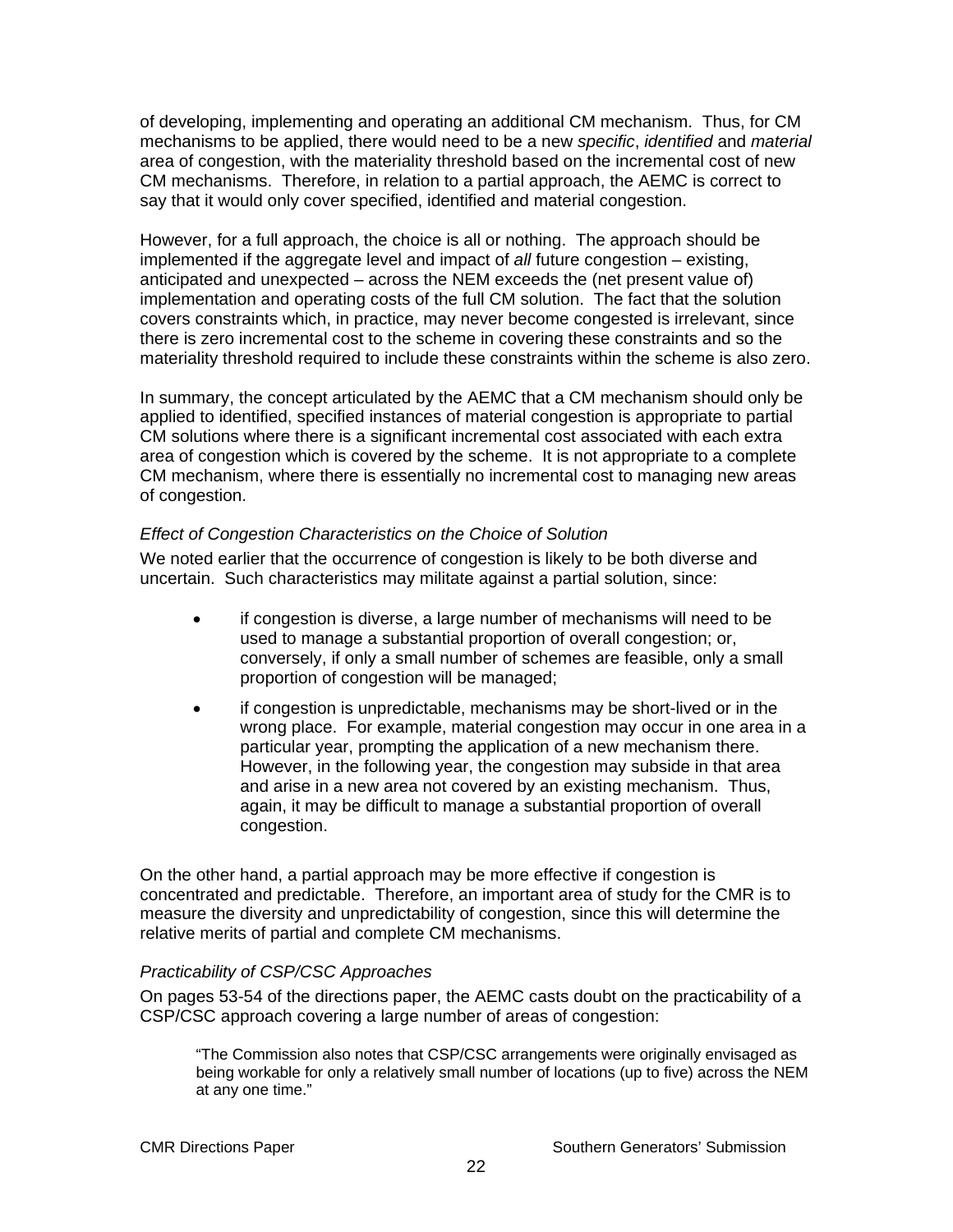<span id="page-26-0"></span>This view is based on a statement by CRA in their final report to the MCE. We do not know the context of this statement, since this report has not been published. We have only seen the excerpt reproduced in footnote 65 in the directions paper:

"The [CSP/CSC] regime is most suited to manage a small number of local conditions under the broader regulatory framework; it would become overly complex if used universally across the NEM. Our expectation based on the history of the NEM and analysis of the potential level of congestion under the investment framework, is that the regime might be applied to a relatively small number of key points of congestion, say five, at any one time across the NEM."

We agree that a partial CSP/CSC scheme will become increasingly complex as more CSP/CSC schemes are introduced. However, we do not believe that this shortcoming would apply to a full CSP/CSC scheme since, as noted, it does not become any more complex in the face of new areas of congestion emerging.

Therefore, the relative practicalities of partial or full CSP/CSC schemes will depend upon the diversity and materiality of congestion across the NEM.

#### *Summary*

In summary, we think the AEMC is mistaken to interpret the CMR ToR as implying that complete CM mechanisms should not be considered in the CMR: that is mechanisms which apply to all congestion, current and future, actual and potential, irrespective of the efficiency impact of individual areas of congestion. This interpretation appears to be inconsistent with the NEM objective and with related statements of MCE policy.

Complete and partial CM solutions have different cost and effectiveness characteristics. The costs of complete solutions are primarily incurred upfront, whilst the cost of partial solutions increase as the number of different CM mechanisms introduced increase. Partial solutions will be most effective where congestion is concentrated and predictable, whereas complete solutions will be more effective where congestion is diverse and uncertain.

Given the existing lack of clarity both on the relative costs of these two approaches and on the characteristics of future congestion, it is not clear at this stage which approach is more appropriate and effective. We therefore think it is premature to exclude complete solutions and may lead to a loss of NEM efficiency if it subsequently transpires that complete approaches are in fact the most appropriate. In particular, we urge the AEMC to consider and evaluate both the partial and full CSP/CSC approaches in the remainder of the CMR.

# **3.4. Grandfathering**

#### *Overview*

A critical component of the full CSP/CSC proposal put forward by the LATIN group was that existing generators would be allocated CSCs so as to "grandfather" them against the impact of the new CSPs. The objective of this grandfathering was that if generators continued to be dispatched at historical levels they would receive the RRP (ie be unaffected by the CSPs) for this level of output. However, any output above or below historical levels would be priced by the new CSPs. Thus, CSPs would apply at the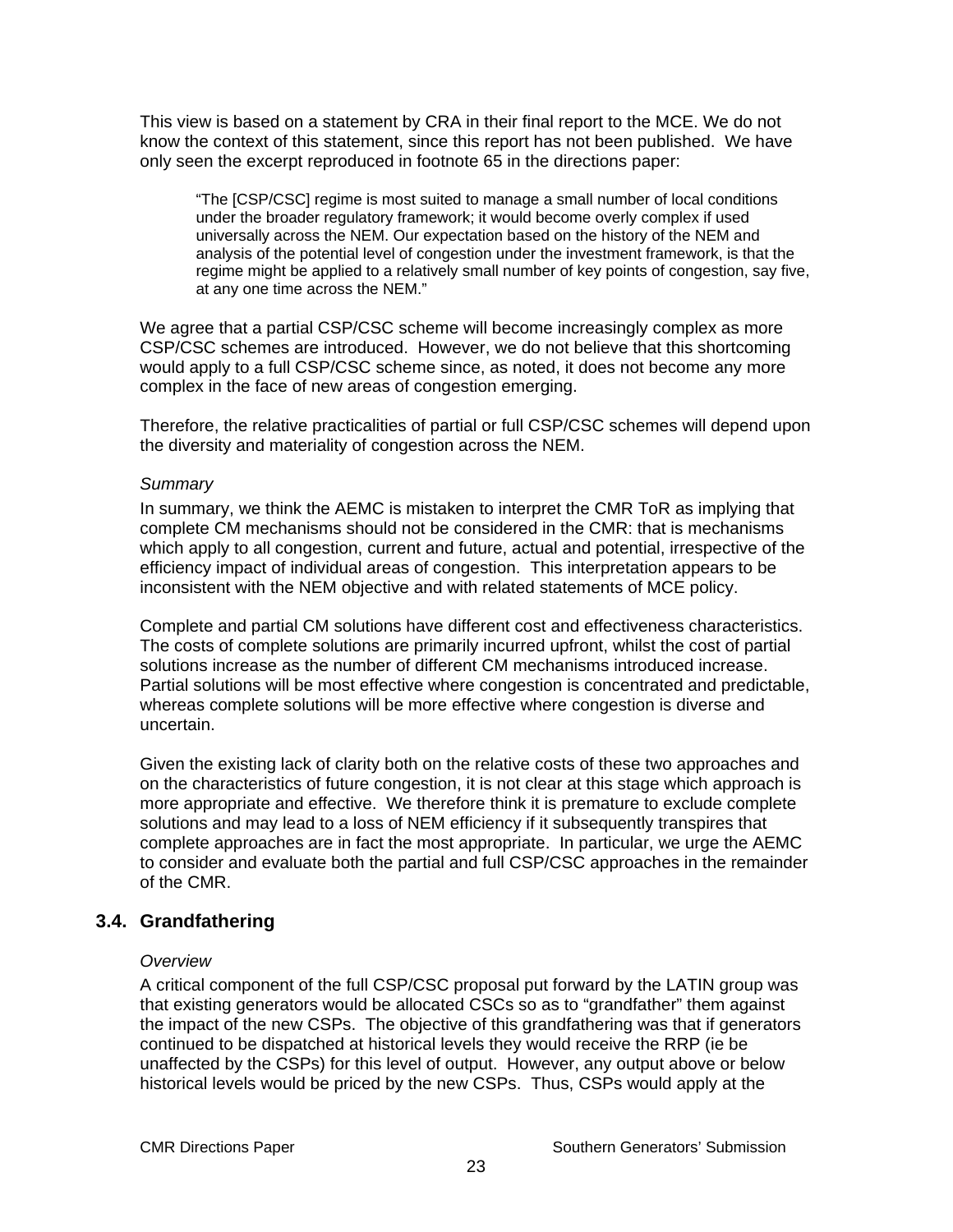margin and the inefficiencies created by inconsistencies between dispatch and marginal pricing would be removed.

However, the AEMC rejected grandfathering – at least in this context - remarking on page 72 of the directions paper that:

"[Grandfathering] would provide a benefit to incumbent generators without offering any efficiency improvements over auctioning"

As incumbents with substantial sunk assets committed to the NEM, the impact of any regulatory changes to the NEM is an important concern to us and we are disappointed to see our suggestion summarily rejected. In this section we argue that:

- from a policy viewpoint, whether or not grandfathering provides benefit to incumbent generators is irrelevant;
- regulatory good practice dictates that the impact of new regulations on existing participants should be minimised, to the extent that this is possible without compromising the objectives of the new regulations; and
- contrary to the AEMC position, the grandfathering approach proposed by the LATIN group *does* offer efficiency benefits compared to the alternative of auctioning CSCs.

These points are covered below.

#### *Policy Considerations*

The AEMC notes, on page 10 of the directions paper, that:

"different arrangements for managing risk arising from congestion may have distributional impacts. The Commission considers that the NEM Objective is primarily concerned with economic efficiency and good regulatory practice. These qualities will help ensure that the market arrangements will benefit consumers in the long term. Rather than seeing distributional outcomes as a distinct limb or component of the NEM Objective, the Commission has taken the view that distributional outcomes have relevance *only in so far as they may negatively influence the stability and integrity of the market arrangements*. Basing fundamental decisions on the operation of the market primarily on distributional criteria rather than efficiency and good regulatory practice is likely to be counterproductive to the interests of consumers in the long term." (our emphasis)

We agree with this position. We believe that making changes to the NEM rules, such as introducing CSPs, without providing reasonable protection to incumbents against the adverse commercial consequences of doing this, would indeed "negatively influence the stability and integrity of the market arrangements." A regulatory regime with a propensity to introduce new regulations having substantial adverse consequences for essentially blameless participants would be widely perceived to be rather unstable.

These considerations are generic and not directly related to CSP/CSC mechanisms; appropriate grandfathering is good regulatory practice whatever the context.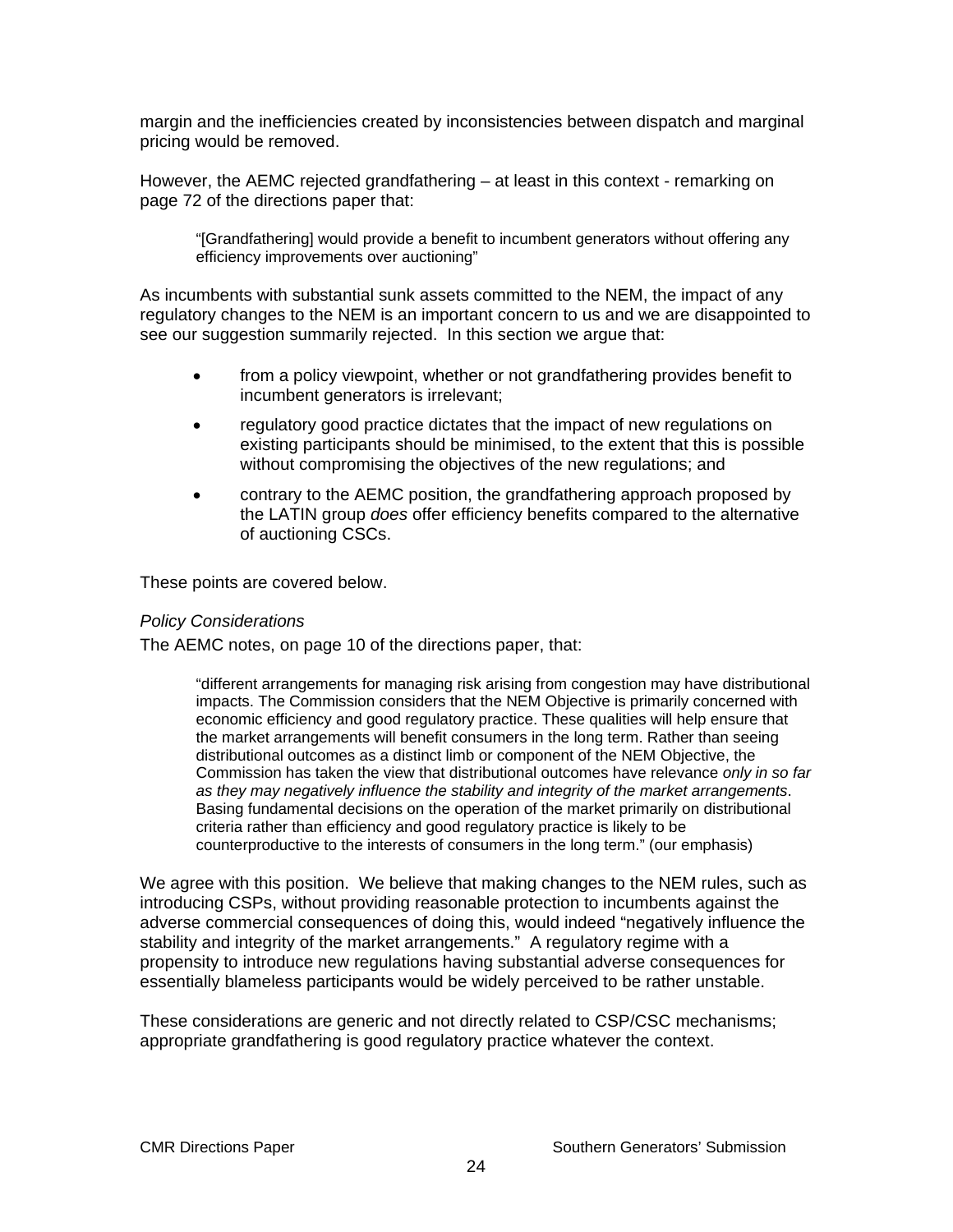On page 48, the AEMC notes:

"constrained on payments could also introduce an overall wealth transfer to generators in the NEM. The Commission considers that the materiality of such a transfer would need to be understood as a prerequisite to any implementation of such an arrangement."

So, in some circumstances at least, the AEMC does recognise that distributional outcomes have relevance to the desirability of a potential CM solution.

#### *Grandfathering does improve efficiency*

We believe that a grandfathering approach would provide efficiency benefits in the following ways:

- it would reduce the perceived level of regulatory risk in the NEM and so encourage new entry and investment;
- it would lessen the need to design and implement complex auctioning arrangements for CSCs;
- it would ensure allocation of CSCs to constrained-on generators and so relieve the problem of revenue insufficiency; and
- it could mitigate market power concerns

These benefits are discussed below.

Firstly, the reduction in regulatory risk relates not to CM solutions specifically, but more generally to the approach and attitude of the AEMC to mitigating regulatory impacts on incumbents. A policy – express or implied – of endeavouring to shelter blameless incumbents from the worst of the impact would certainly reduce the perceived level of regulatory risk in the NEM.

Secondly, a grandfathering approach would be administrative rather than price-based and so would not require an auction infrastructure<sup>[29](#page-28-0)</sup>. Whilst efficiency may be further improved by allowing some secondary trading of CSCs – to ensure that they go to those who value them most – this could potentially be done "informally" between NEM participants without having to develop any central market infrastructure (just as secondary trading of other financial NEM instruments currently takes place).

Auctioning of all CSCs would also raise complex policy issues. Should the auctions have a reserve price? Who should be allowed to participate? Should there be any restrictions on auction purchases $30$ ? How often should auctions take place and what duration of CSCs should be offered? How should the non-firmness of the transmission network be reflected in the design of the auction instruments? We note that the market is still grappling with some of these issues in relation to the SRA auction. Of course, policy issues also arise with grandfathering.

<span id="page-28-0"></span><sup>-</sup><sup>29</sup> It may be necessary to design auction arrangements in relation to the capacity provided by transmission augmentation, although there might also be other, simpler forms of issuance for these CSCs.

<span id="page-28-1"></span> $30$  for example, as Snowy Hydro is currently restricted in the IRSR auctions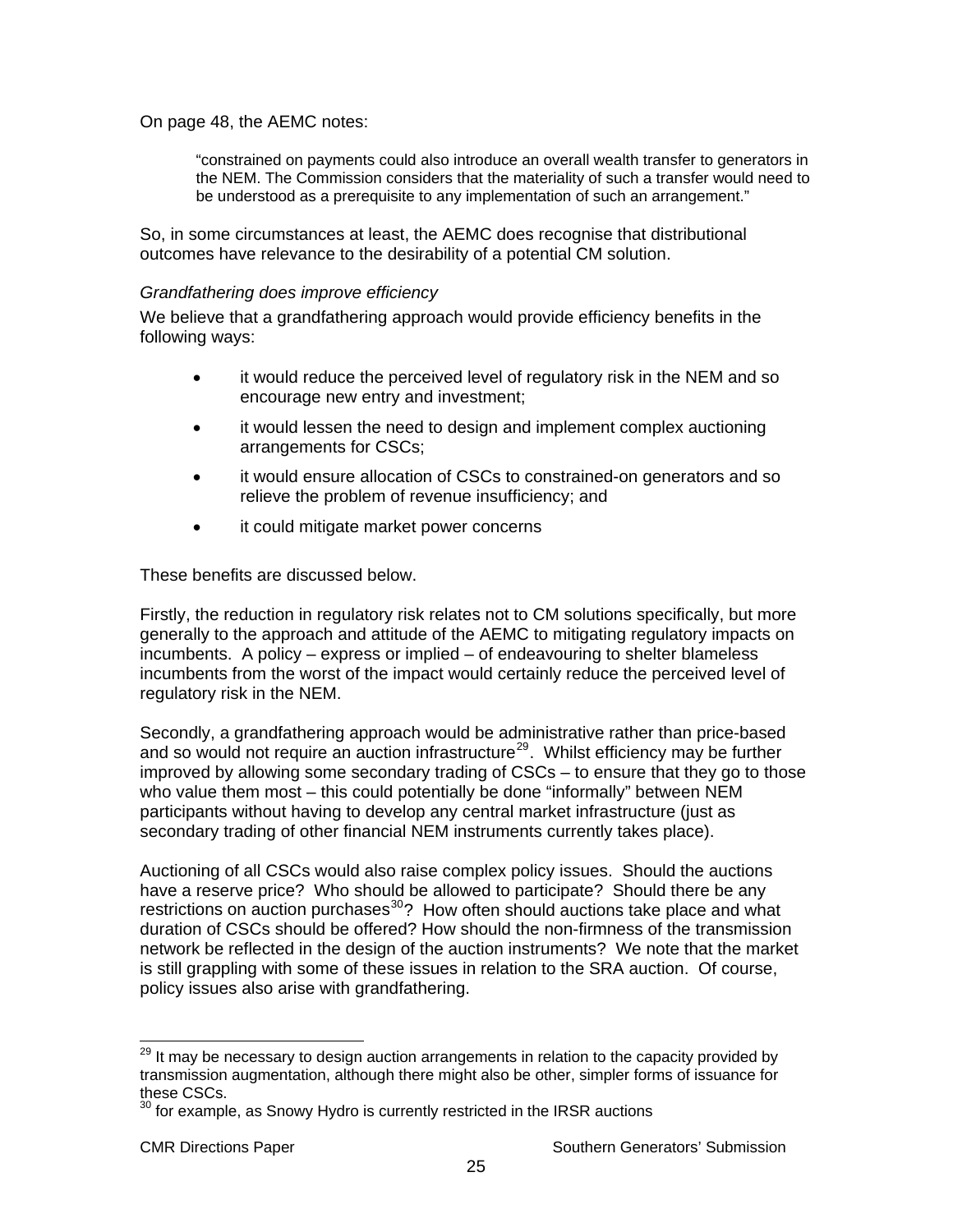Thirdly, auctioning CSCs with negative value may be problematic. The AEMC notes, on pages 71-72 of the directions paper, that:

"not all CSCs would have a positive value, so not all CSCs could be sold in this manner. This suggests that there may be a funding shortfall that would need to be somehow recovered."

We agree that this problem would arise with auctioning and note how negative cashflows associated with auctioned instruments have created – and continue to create – problems in relation to IRSRs. This problem would not arise under grandfathering, where we envisage that grandfathered allocations would be mandated under NEM Rules, so incumbent generators would not have the right to reject negatively-valued CSC allocations.

Finally, grandfathered CSC allocations would also mitigate concerns that the introduction of CSPs could provide the opportunity for generators to exercise transient market power. This is because the grandfathering would ensure that a generator continued to receive the RRP for the majority of its output and the opportunity and motivation to exert market power to manipulate CSPs would only apply to the remainder. Auctioning does not provide mitigation, since a generator can simply decide not to bid for a CSC if this were against its interests or, alternatively, may be able to purchase CSCs at auction which actually *increased* its market power.

#### *Alternative allocation methodologies*

The AEMC notes, on page 72 of the directions paper, that "any allocation mechanism for CSCs is likely to be controversial, regardless of how straightforward the methodology appears to be in theory". We agree, and note further that the controversy is likely to stem primarily from the consequential distributional impacts rather than the efficiency impacts. In this respect, a grandfathering methodology is likely to be the least controversial of all allocation approaches because it minimises the extent to which there are "winners" and "losers".

Of course, there may be some controversy about how the details of how the grandfathering principles are applied. We believe this should be an area of focus for the remainder of the CMR.

#### *Summary*

We think that the AEMC is wrong to dismiss grandfathering. Without grandfathering, new CM mechanisms which contribute to NEM efficiency could, at the same time, have adverse commercial impacts on blameless incumbents, negatively influencing the stability and integrity of the NEM arrangements.

Furthermore, grandfathering arrangements can themselves contribute to NEM efficiency by reducing perceived regulatory risk, diminishing the reliance on expensive auction infrastructure, mitigating problems of revenue sufficiency and restricting generator market power.

Finally, a grandfathering approach is likely to be the least contentious of all possible CSC allocation methodologies, since it minimises the extent of winners and losers.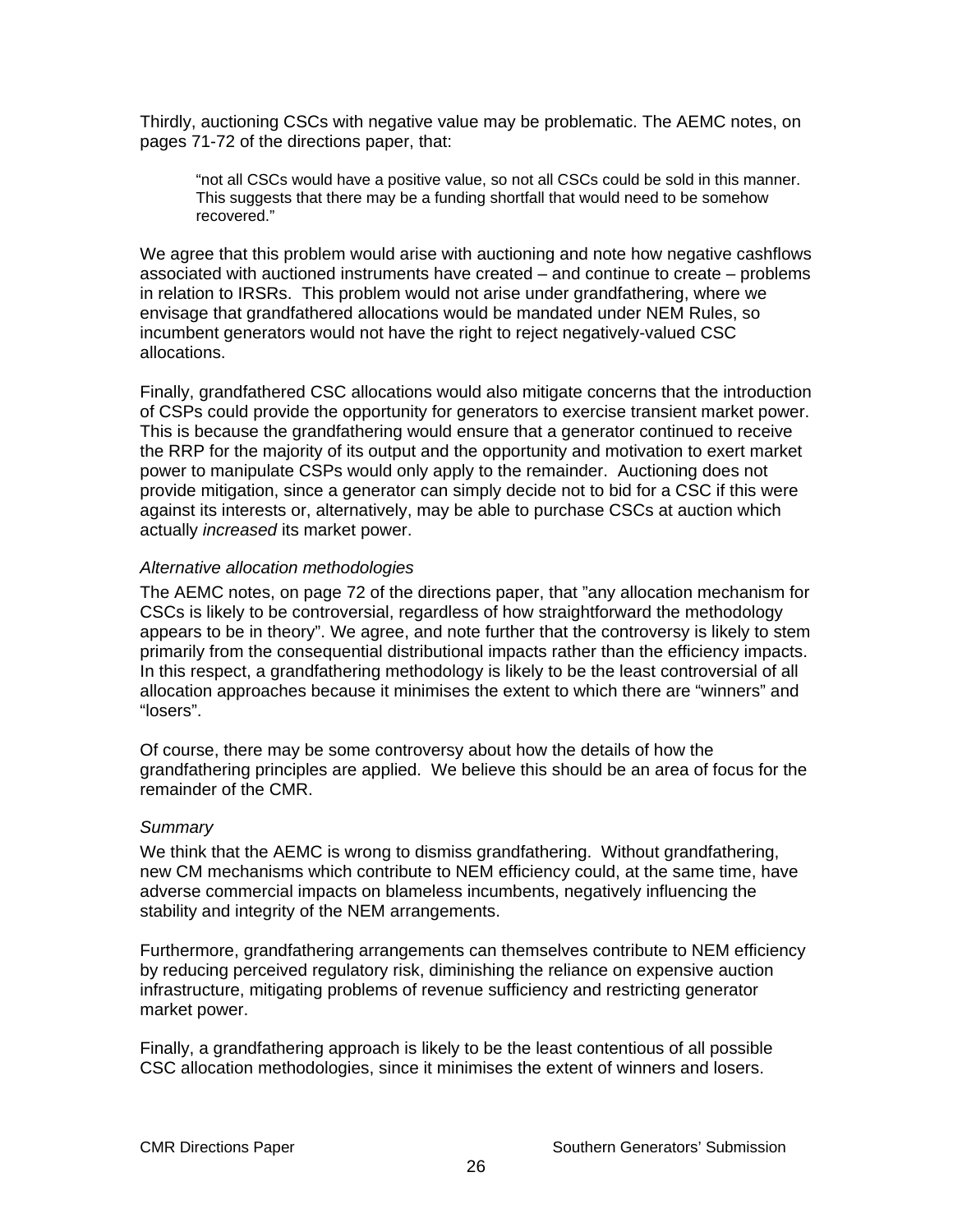# <span id="page-30-0"></span>**3.5. Incentives on New Entrant Generators**

#### *Overview*

In section 2.2, we noted that changes to dynamic efficiency were typically much higher – up to an order of magnitude – than changes to static efficiency. This suggests that the AEMC should be considering CM mechanisms which beneficially impact dynamic efficiency. However, the directions paper instead seems to focus on static efficiency.

Indeed, the only proposal that we can see that is intended specifically to promote dynamic efficiency is the provision of additional congestion information. Otherwise the emphasis seems to be on ensuring that new CM mechanisms do not *worsen* dynamic efficiency. Proposals which are specifically targeted to improving dynamic efficiency – for example the Delta proposal – are rejected.

We think it is a mistake to focus on static efficiency. Recall that the need for the CMR has arisen from the change in MCE regions policy. In the original NEM design, regional pricing was intended not just to affect static efficiency – through congestion management and pricing – but also to affect dynamic efficiency through incentives on new generators to locate in generation-short regions where prices would be higher. If these incentives are not to be provided entirely by regional pricing, new incentive mechanisms are needed.

#### *Incentives under a Grandfathering Approach*

The AEMC notes, on page 82 of the directions paper, that:

"Another approach, suggested by the LATIN Group, is for incumbent generators to receive CSCs according to a methodology based on historical dispatch output levels, (under peak demand and network system normal conditions). As these generators are already located where they are, this approach would not encourage (new) generators to locate in constrained parts of the grid"

However, the LATIN proposal is not only that incumbents are allocated CSCs, but also that new entrants are *not* allocated CSCs where these are not able to be supported by the existing transmission network. Thus, new generators are discouraged from locating in generation-rich areas where insufficient network capacity means that they will simply create or exacerbate congestion.

As our focus has been on constrained-off generation, our earlier submission did not directly address the issue of encouraging generators to locate in generation-short areas. However, appropriate incentives in this respect would be introduced if new generators were not issued CSCs, since these generators would then receive the relevant CSP and so be paid at a price higher than the local RRP.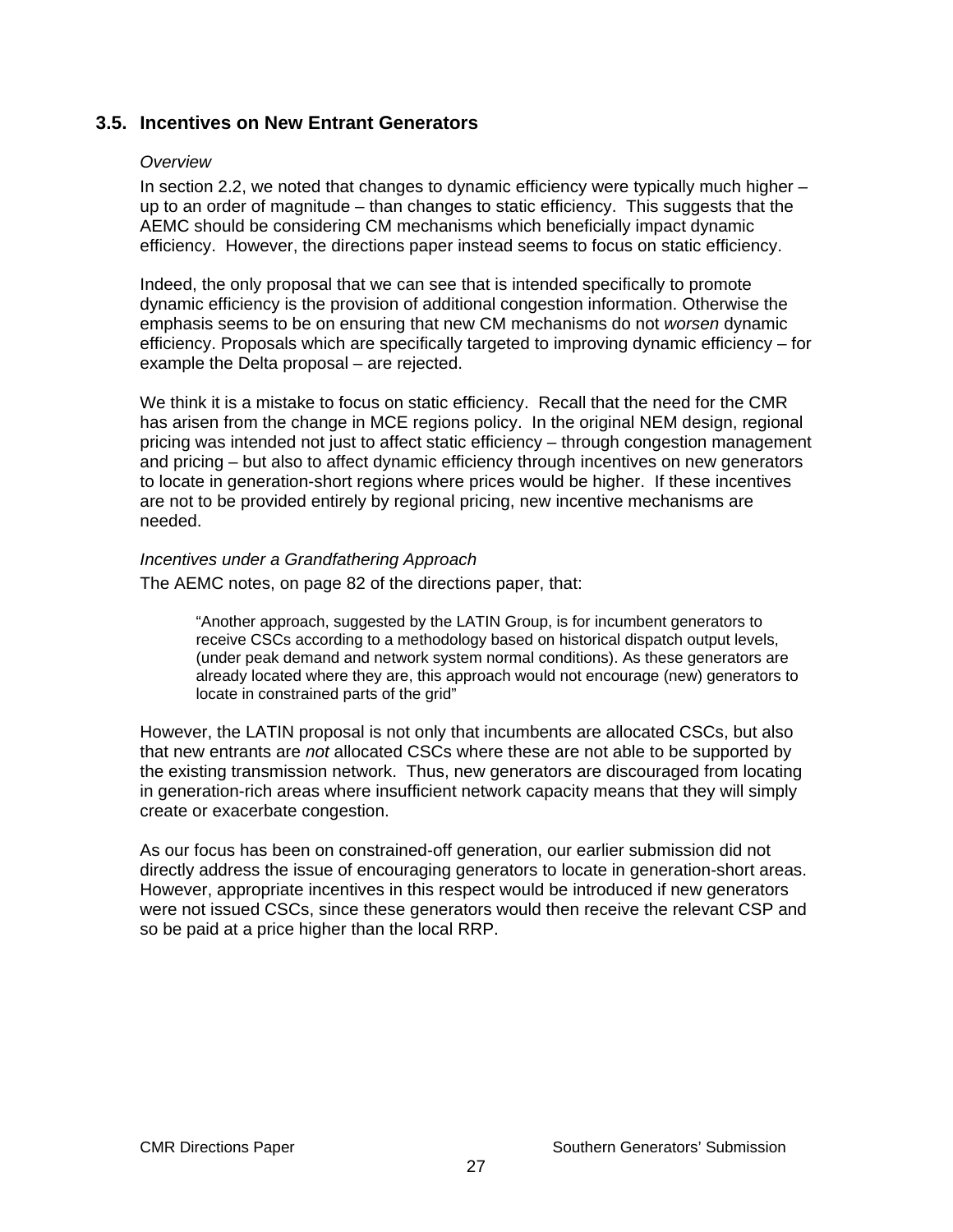#### *Entry Barriers*

The AEMC notes, on page 72 of the directions paper, that:

"The Commission would be particularly concerned to ensure that whatever means of allocation is applied does not lead to the creation of barriers to entry to new generation investment."

We agree with this view as it is consistent with promoting dynamic efficiency. However, if the AEMC intends to imply (as it has previously asserted) that allocation of CSCs to incumbents creates a barrier to new entry, then we would disagree. Under our proposal, any cost to a new entrant of acquiring CSCs would reflect the cost either of developing additional transmission capacity or of creating or exacerbating congestion. Such costs are not "barriers" but efficient incentives for potential generators to properly consider these costs when deciding on a location.

Indeed, as we have argued elsewhere $31$ , the most significant barrier to new entrants is the uncertainty over financial access to the RRN, particularly given that – under current rules – a future entrant can create congestion where none currently exists and there are no price signals to discourage a future entrant from doing this.

We believe that such an entry barrier may have efficiency implications that are larger than the static efficiency concerns that are the focus of the directions paper. For this reason, the CMR should consider how CM mechanisms can be applied to mitigating these concerns.

#### *Summary*

We believe that the major impact of congestion on NEM efficiency is likely to be through the incentives – or disincentives – it creates for potential generation entrants in relation to where, when and whether to invest. However, the focus of the directions paper appears to be on static efficiency (especially dispatch efficiency) which, though important, is subsidiary to dynamic efficiency concerns.

<span id="page-31-0"></span> $31$  "Barriers to New Generation Entry: Why Transmissions rights are the solution, not the problem", submission to the AEMC, November 2006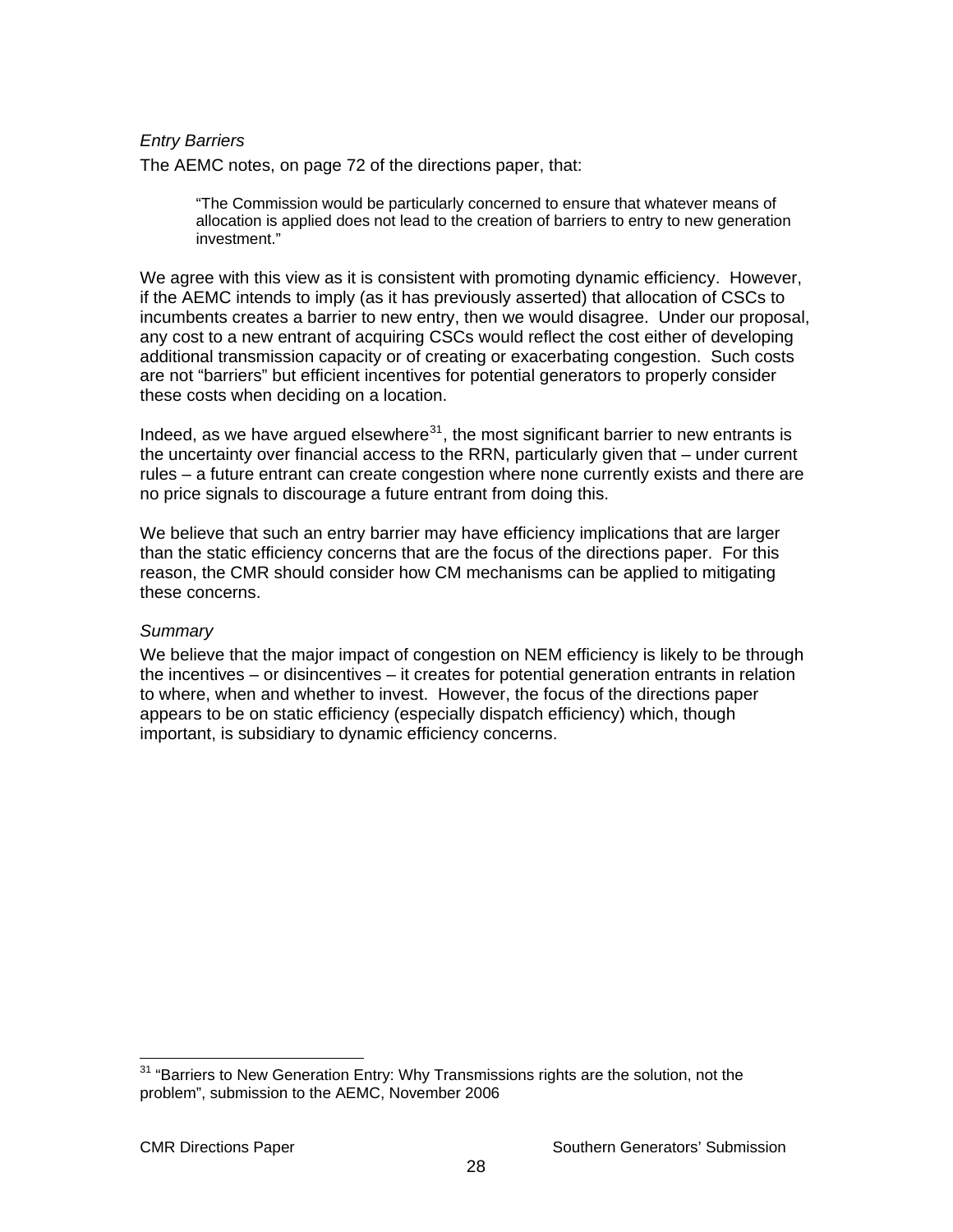# <span id="page-32-0"></span>**4. Options for Change**

## **4.1. Overview**

In general, we have fewer concerns about what options are proposed to be considered than over the options which are being excluded. The options proposed each have their strengths and weaknesses and we expect these to be identified and analysed in the course of the review.

The directions paper identifies a number of conceptual issues arising with each option. However, what has not been done to date is to consider the costs of implementing and operating these options. As noted previously, the materiality of congestion must be gauged by comparison with these costs, as well as to the effectiveness of the solutions in managing congestion risks. Therefore, there is also a need to examine the cost of these options.

In general, we would rather the AEMC focus on fundamental changes than incremental changes. This is not to say that fundamental change is necessary or justified, simply that an MCE-directed review provides a rare opportunity to consider fundamental changes and the wide-ranging impacts that they can have on many aspects of market design and behaviour. Incremental changes, on the other hand, can and generally should be considered through the rule change process, since their impacts will generally be simpler and narrower.

Having said that, we acknowledge that the merits of fundamental change must be gauged against the merit of incremental alternatives and so are comfortable that both types of change are being considered.

# **4.2. Fundamental Changes**

#### *Overview*

We have already considered issues associated with CSP, CSC and deep connection charges. The remaining options for fundamental change discussed in the directions paper are:

- limited forms of nodal pricing.
- changes to IRSRs,
- constraint-based residues,
- intervention rules,
- transmission investment and
- transmission operation.

These are briefly commented on below

#### *Limited forms of nodal pricing*

We agree that full nodal pricing should not be considered further. However, this is not because of concerns that "complete" solutions are out of scope; it is simply because the MCE has explicitly excluded it in earlier policy statements.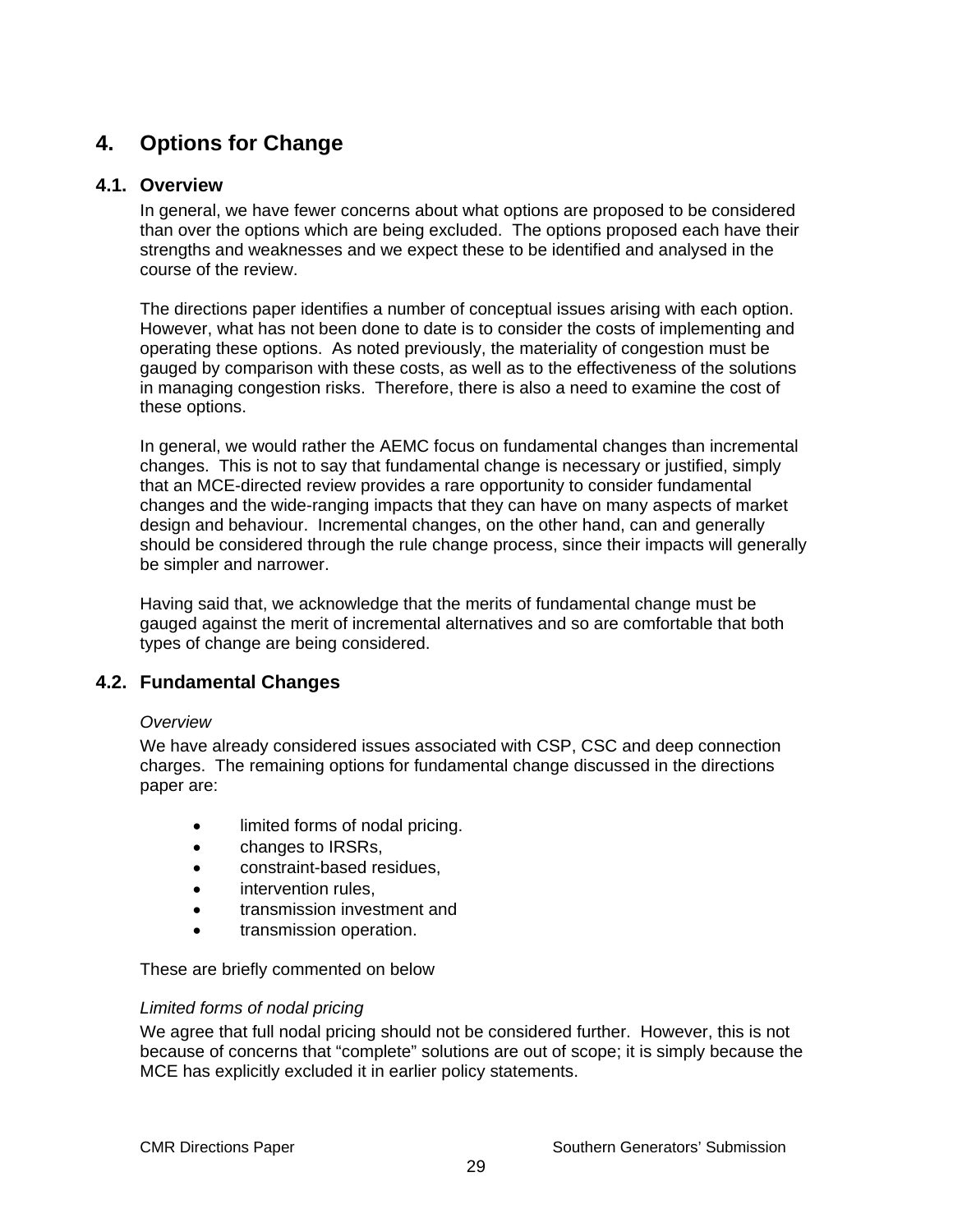Generator nodal pricing, however, *is* within the scope. Having said that, we do not support it, preferring a full CSP/CSC mechanism. Whilst both options provide similar price signals to generation at the margin, the full CSP/CSC option also provides a mechanism for grandfathering incumbent generators against the commercial impacts of moving to nodal prices.

We consider the reference to "local generation pricing" may be something of a misnomer. Where a constraint that is priced lies on a loop, all generators on that loop will see a different nodal price. Thus, the extent of the nodal pricing will not necessarily be localised.

We note that, under "local" generator nodal pricing, it is proposed that the demand-side may pay a volume-weighted average of the nodal prices. This might significantly complicated the setting of this price and the processes need to hedge against it. We would prefer to see the demand-side price remain as the RRP. However, we recognise that this could, theoretically, lead to a settlement shortfall and the materiality of this risk would need to be assessed.

#### *Changes to IRSRs*

We agree that there are potential difficulties with the definition or firmness of IRSRs in the presence of loop flows and intra-regional constraints. We would suggest addressing the three circumstances listed in the directions paper (p70) in different ways:

- where mispricing of intra-regional constraints can cause counterprice flows, this is best addressed directly by fixing the mispricing (ie by pricing the intra-regional congestion) rather than changing the IRSRs;
- where physical loops occur across region boundaries (eg Snowy-Vic), counterprice flows may be a consequence of correct pricing at the RRN. The problem arises in the settlement process. The solution, therefore, lies in correcting the settlement process so that counterprice flows (and negative IRSRs) can be tolerated, rather than by changing the IRSR definition. The IRSR serves as an inter-regional hedge: if the inter-regional price difference is negative, the IRSR cashflows should be negative too;
- where loops must be introduced into the regional model, this will cause some profound changes in many areas of dispatch, pricing and settlements. However, at present, there is no prospect of such loops. Indeed, it is conceivable that the new region change process might prohibit such loops. Therefore, it appears premature to seek solutions to hypothetical circumstances which might never occur in practice.

# *Constraint-based Residues*

We find Darryl Biggar's proposals to be an interesting thought experiment, which can clarify and make rigorous the definitions of CSCs, nodal prices, FTRs etc. However, given the many of thousands of constraints in the NEMMCO constraint library – which is being updated and changed constantly – we do not think it would be a practical proposition for CBRs to be allocated and traded individually, despite the theoretical benefits this might provide in terms of improving hedging of congestion.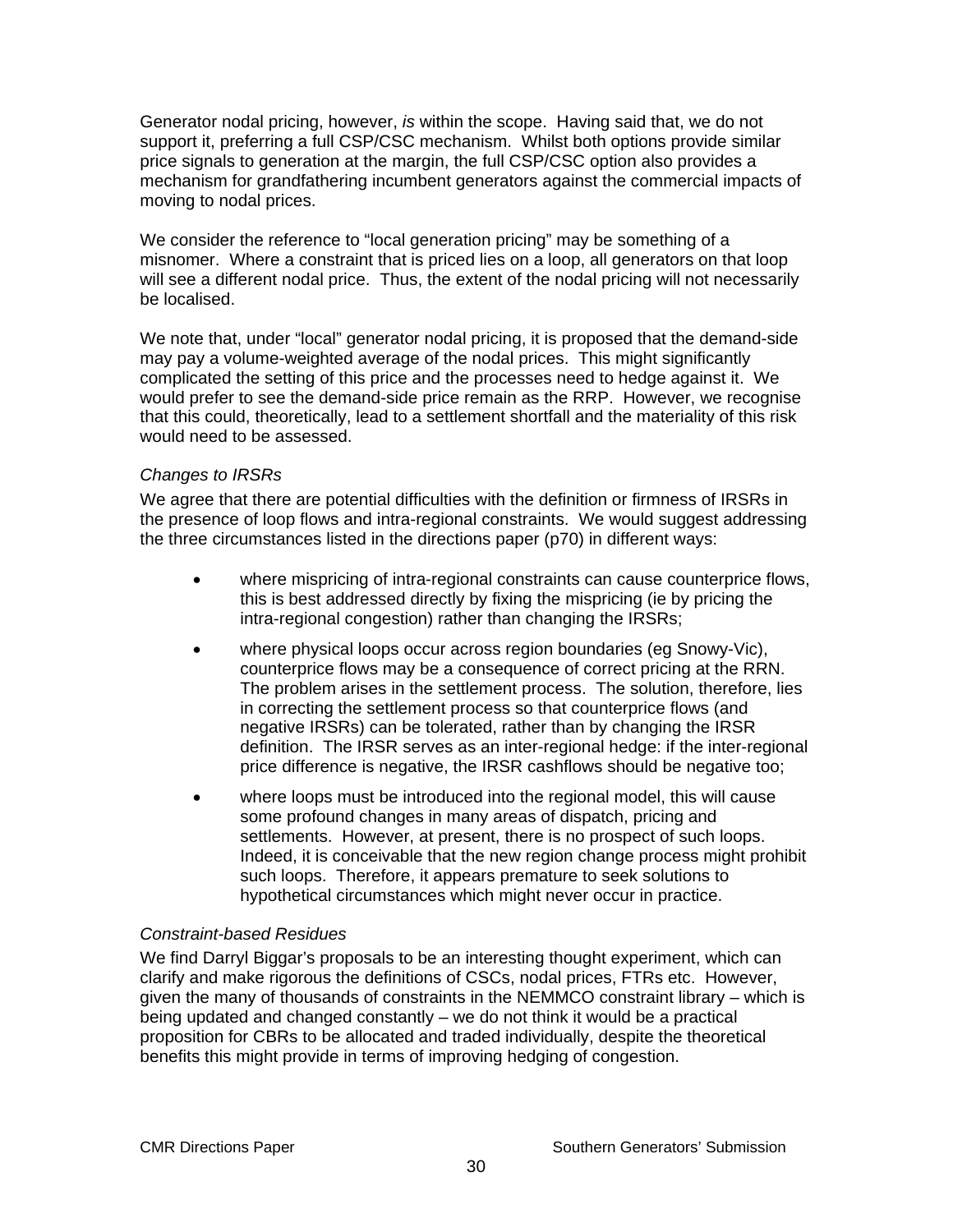We would also point out that, although portfolios of CBRs can be created that provide firm intra- or inter-regional hedges (more commonly referred to as firm FTRs), the overall availability of these hedges is limited not by the design of the trading arrangements but by the physical capacity of the network, particularly under outage conditions.

Our concerns in relation to a "partial" CBR approach are similar to those relating to the partial CSP/CSC: that is the ongoing cost and regulatory risk and the likelihood that a large proportion of congestion will not be captured by such arrangements.

#### *Intervention Rules*

The MCE policy (as articulated in the May 2005 Transmission Statement) made it clear that NEMMCO intervention should only be considered as an interim solution to congestion management. Therefore, proposing it as a fundamental solution would seem to be contrary to MCE policy and out of scope. As noted above, there are alternative approaches to addressing the problems of negative IRSR which do not involve distortions to the dispatch process.

In particular, the suggestion that, in the context of hybrid constraints, priority might be given to interconnector flows, runs counter to MCE policy that "fully optimised" constraint formulations should be used throughout the NEM. Whilst we are sympathetic to the concerns arising under optimised-constraint formulation in the current NEM pricing arrangements, this should be addressed by fixing the pricing problems, not intervening in dispatch.

#### *Transmission Investment*

The directions paper notes that the regulatory framework governing transmission investment has "undergone extensive review in the recent past" and the new regime should be "given time to operate" before further reform.

However, the Chapter 6 review did not directly consider the relationship of this regulatory framework to congestion management. Indeed, the AEMC noted in that review that some aspects of the framework may be further changed in the light of the CMR.

Furthermore, the CMR ToR explicitly require that the review should take account of and articulate the relationship between the constraint management regime and (*inter alia*) the regulatory test and TNSP incentive arrangements.

For these reasons, we think that the framework for transmission investment – and its relationship to the emergence and management of congestion – should be considered further within the CMR.

#### *Transmission Operation*

Again, we do not see why this is out of scope of the CMR, although we accept that it is both very complex and is less pertinent to congestion than the other issues discussed. We think that this area should also be considered further in the CMR.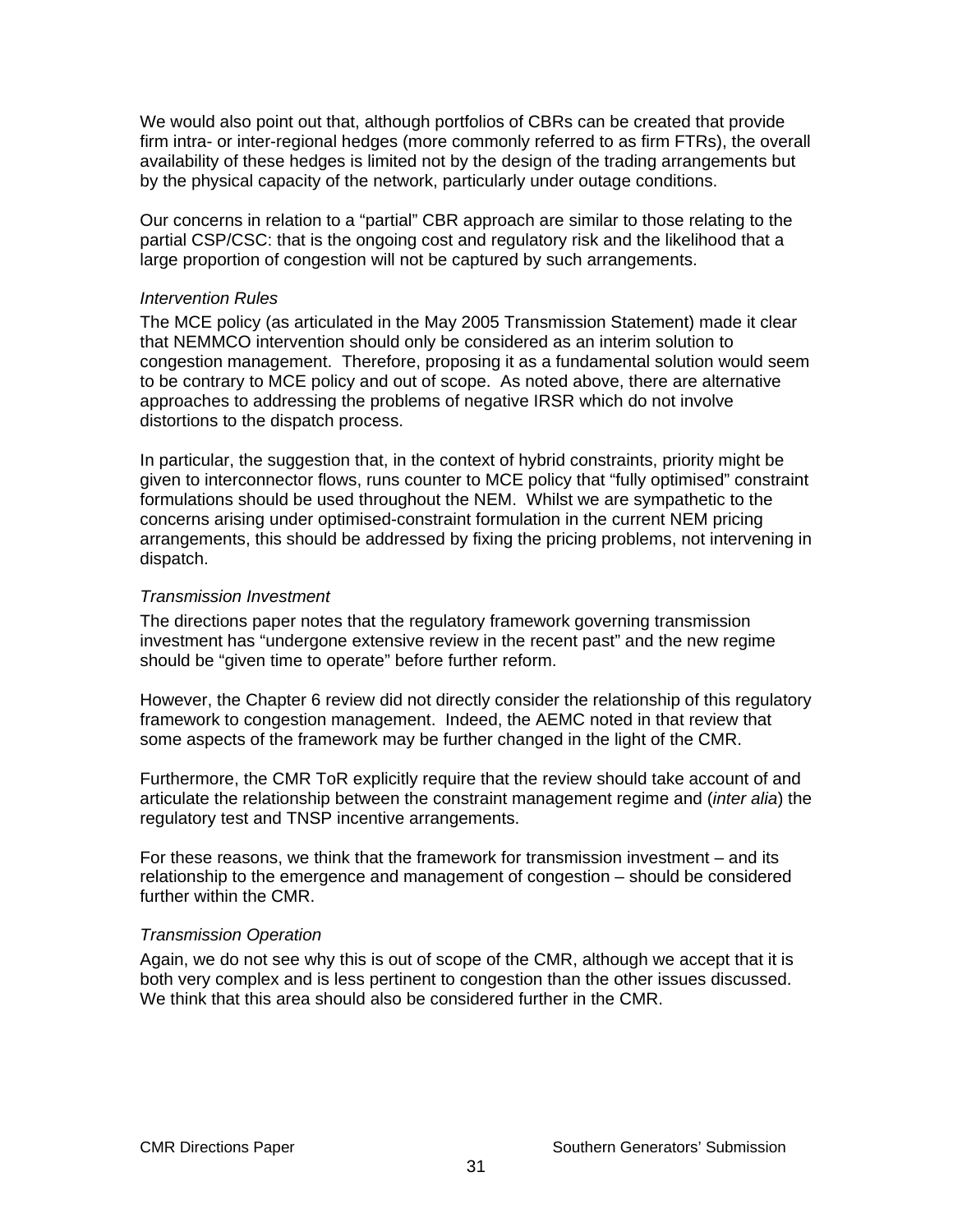# <span id="page-35-0"></span>**4.3. Incremental Changes**

#### *Overview*

As noted earlier, we do not think that incremental change should be the focus of the CMR. Certainly, scarce resources should not be diverted from the more complex and wide-ranging issues arising under fundamental change.

The comments in the section should be read in the context that incremental changes are being proposed. Where these issues are the subject of more fundamental change our position may be different.

#### *Dispatch Rules*

We would support the proposal that the requirement for NEMMCO to formulate constraints as "fully optimised" should be moved to Chapter 3 of the Rules.

#### *Region Change*

We agree that the criteria and processes for region change are outside the scope of the CMR. However, we would note that the ultimate design of these processes will impact on the appropriateness and effectiveness of the various options considered in the CMR. In particular, we would envisage a significant probability – if not a likelihood – that no further region change will occur once issues around the Snowy region have been settled. The AEMC should factor that possibility into their considerations.

#### *Pricing for Constrained-on Generation*

We agree that current arrangements for provisions of payments to constrained-on generation may lead to NEM inefficiencies. This is a specific instance of the general problem of regional pricing in the presence of intra-regional constraints: that the price paid to a generator may not reflect its value to the market.

Generation may be constrained on in two different circumstances:

- where a generator is located in a "load pocket": a load centre remote from the RRN which due to inadequate transmission cannot be supplied entirely by remote generation: for example Far North Queensland; and
- where a generator is located on or close to an interconnector and may act as a "gatekeeper" limiting or enhancing flows on the interconnector: for example Tumut (pre-Snowy Trial) when Murray-Tumut is constrained northwards

In a load pocket, a generator's output may be required to maintain reliability/security and even to prevent load shedding, so its value to the market may be as high as VoLL. Therefore, whilst it is vital that the generator is incentivised to produce, it may have substantial transient market power if allowed to set its own price for doing so. A gatekeeper's output, on the other hand, can typically be substituted by generation in the importing region, so its value to the market and its market power are both lower. These fundamental differences suggest that different solutions may be appropriate.

Indeed, in the "load pocket" context, there are two existing mechanisms to provide payments to constrained-on generators over and above the RRP: network support

CMR Directions Paper **Southern Generators'** Submission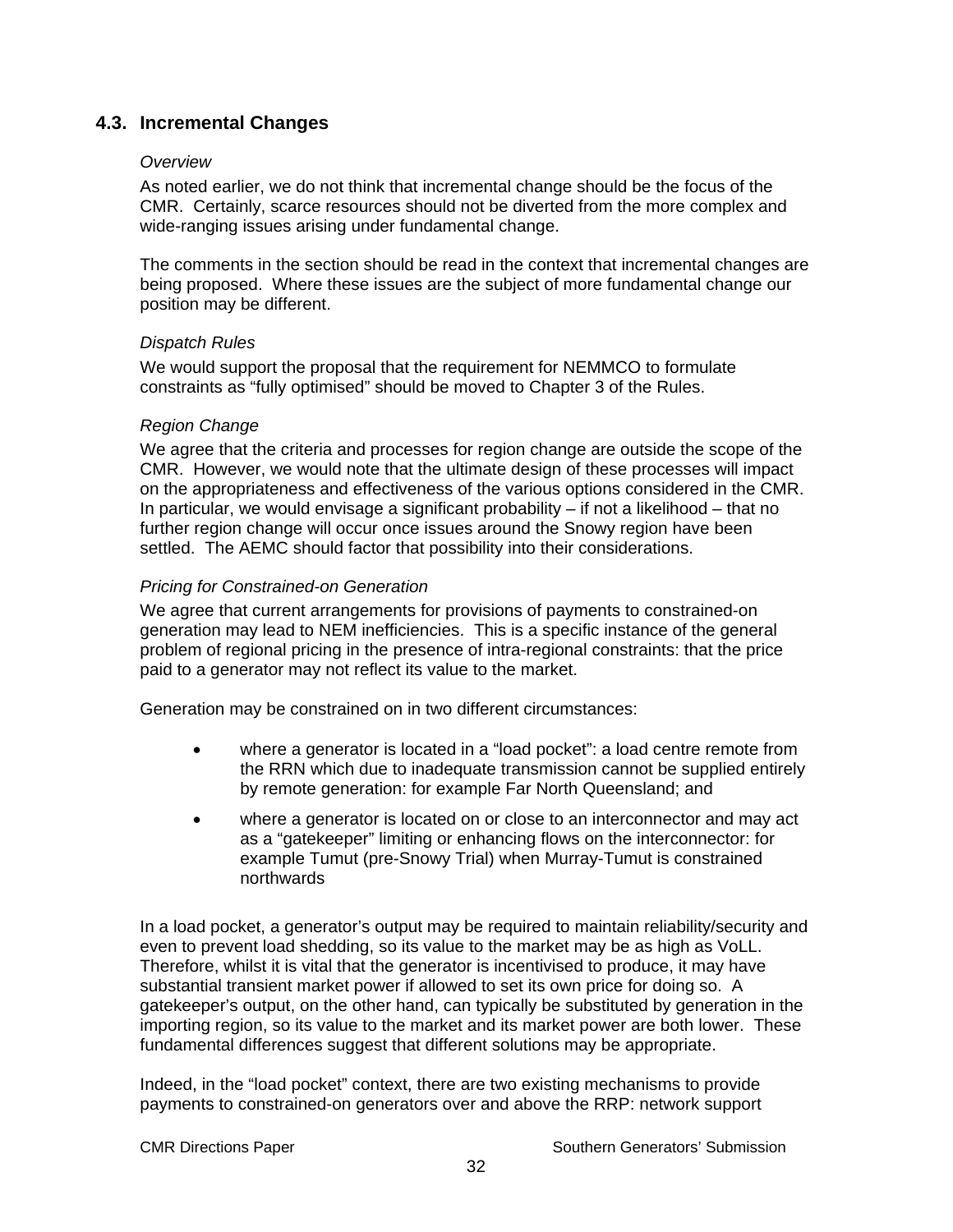agreements with the local TNSP and the directions compensation arrangements. We acknowledge that these processes are imperfect: the former lacking transparency and providing unclear incentives for TNSPs to behave efficiently; the latter giving rise to some *de jure* (if not *de facto[32](#page-36-0)*) uncertainty to directed generators, and being somewhat clunky in that a generator must first declare itself unavailable in order to receive compensation. There may be some incremental changes that would make these processes more effective.

However, a change to these arrangements to allow a load-pocket generator to be paid its offer price would simply hand windfall gains to such generators, without obviously improving efficiency. Indeed, it might actually worsen efficiency if it means that TNSPs can no longer justify augmenting the network or entering into network support agreements to maintain reliability in the load pocket.

In the gatekeeper context – at least in the typical situation where the constrained-on generator's output does not affect reliability – these existing mechanisms do not apply. We believe here that the inefficiencies are best addressed through a CSP/CSC arrangement which applies generally to both constrained-on and constrained-off generators. Thus, for example, the Snowy Trial has been effective at encouraging Tumut to produce more efficiently. A CSP/CSC arrangement is preferred to a narrower constrained-on payments approach as:

- it corrects pricing inefficiencies for both constrained-on and constrained-off generation;
- CSCs can be applied to limit the degree of commercial disruption to generators affected by the new mechanism; and
- the mechanism is essentially self-funding, so there is no funding shortfall passed through to retailers or TNSPs.

On the other hand, recognising the inefficiencies created by the lack of compensation for constrained-on gatekeepers, introducing constrained-on payments as described in the directions paper would be a necessary second-best alternative if it were decided not to introduce an appropriate CSP/CSC mechanism.

#### *IRSR enhancements*

We agree that extending the duration of the IRSR auction instruments might, to some extent, provide greater medium-term certainty for inter-regional trading. However, this is limited by the medium-term uncertainty of the IRSR cashflows themselves, particularly in the face of potential region change or introduction of new CSP/CSCs or other CM mechanisms<sup>[33](#page-36-1)</sup> which draw upon the IRSR revenue.

Thus, it is of higher priority to address those other issues first. Region change should become clearer once a determination is made on the MCE's "reform of regional boundaries" rule change proposal and on the various Snowy region rule change

<span id="page-36-0"></span> $32$  The methodology for determining a "fair payment price" is fairly well established, if not yet codified

<span id="page-36-1"></span><sup>33</sup> For example, possible extension of the "southern generators rule" for managing negative residues.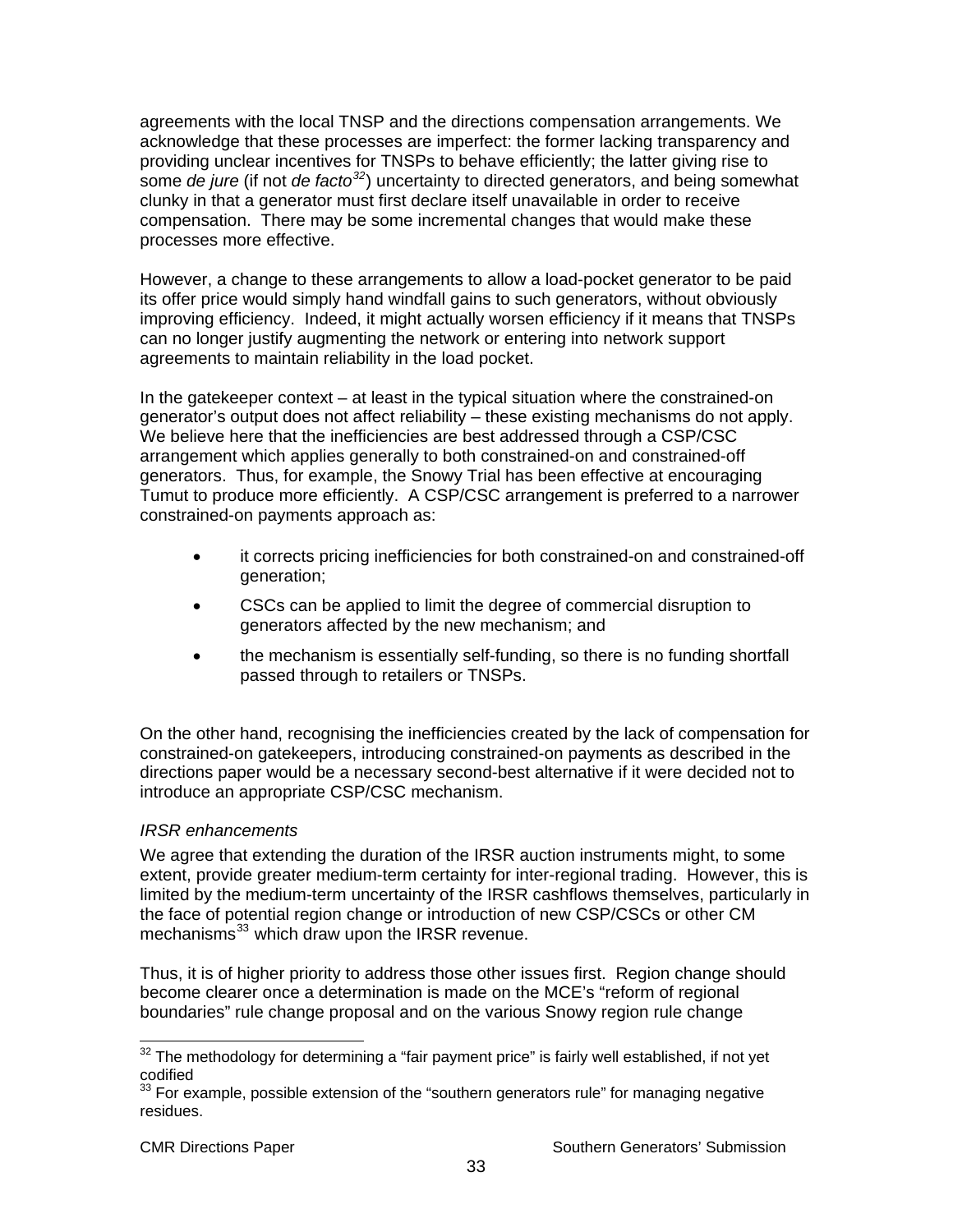proposals. The CSP/CSC issue should be clarified by the CMR. Once these pieces of the jigsaw are in place, it would then make sense to address the specifics of the IRSR auction design, perhaps through a further rule change proposal from interested stakeholders.

## *Recovery of negative residues*

We agree that this issue should be addressed by the CMR. As noted in previous generator submissions on this rule change $34$ , we do not support the process through which negative residues are first used to offset positive residues within the same billing week. We therefore believe that the existing Rule should be extended by removing the sunset date, and that the Rule should be expanded to apply the same funding mechanism consistently across all timeframes, discontinuing NEMMCO's practice of netting negative from positive residues within a billing week.

## *Information Rules for Managing Congestion*

We generally support the publication of additional information. We are not clear exactly what the AEMC means by the "nodal prices" that it proposes to publish. Presumably, these would be the RRP, adjusted by the CSPs arising from all binding intra-regional constraints and also adjusted by the intra-regional static loss factors. If this is the case, these are the same prices that generators would see at the margin under a full CSP/CSC scheme.

We would also caution that the significance of the nodal prices is diluted by the fact that generators are not actually exposed to the price. Indeed, one would expect regularly to see -\$1,000 nodal prices as a result of constrained-off generators seeking to maximise their dispatch levels. Such prices would not be seen if they were effective Therefore, whilst publishing nodal prices should improve transparency overall, there should be appropriate caveats to ensure that they are not misinterpreted, particularly by potential entrants who may be unfamiliar with the idiosyncrasies of NEM pricing.

#### *Transmission Investment and Operation Rules*

We consider that providing the appropriate incentives to TNSPs to minimise congestion is likely to significantly reduce the cost and impact of that congestion. For that reason, we support the AER-initiatives to develop market-based incentives. However, given that this work is underway, we are comfortable that the AEMC does not seek to duplicate it in the CMR.

<span id="page-37-0"></span>  $34$  Submission from the National Generators Forum dated 1<sup>st</sup> March 2006 on the Draft Rule Determination: National Electricity Amendment (Recovery of Negative Inter-regional Settlements Residue) Rule 2006, AEMC.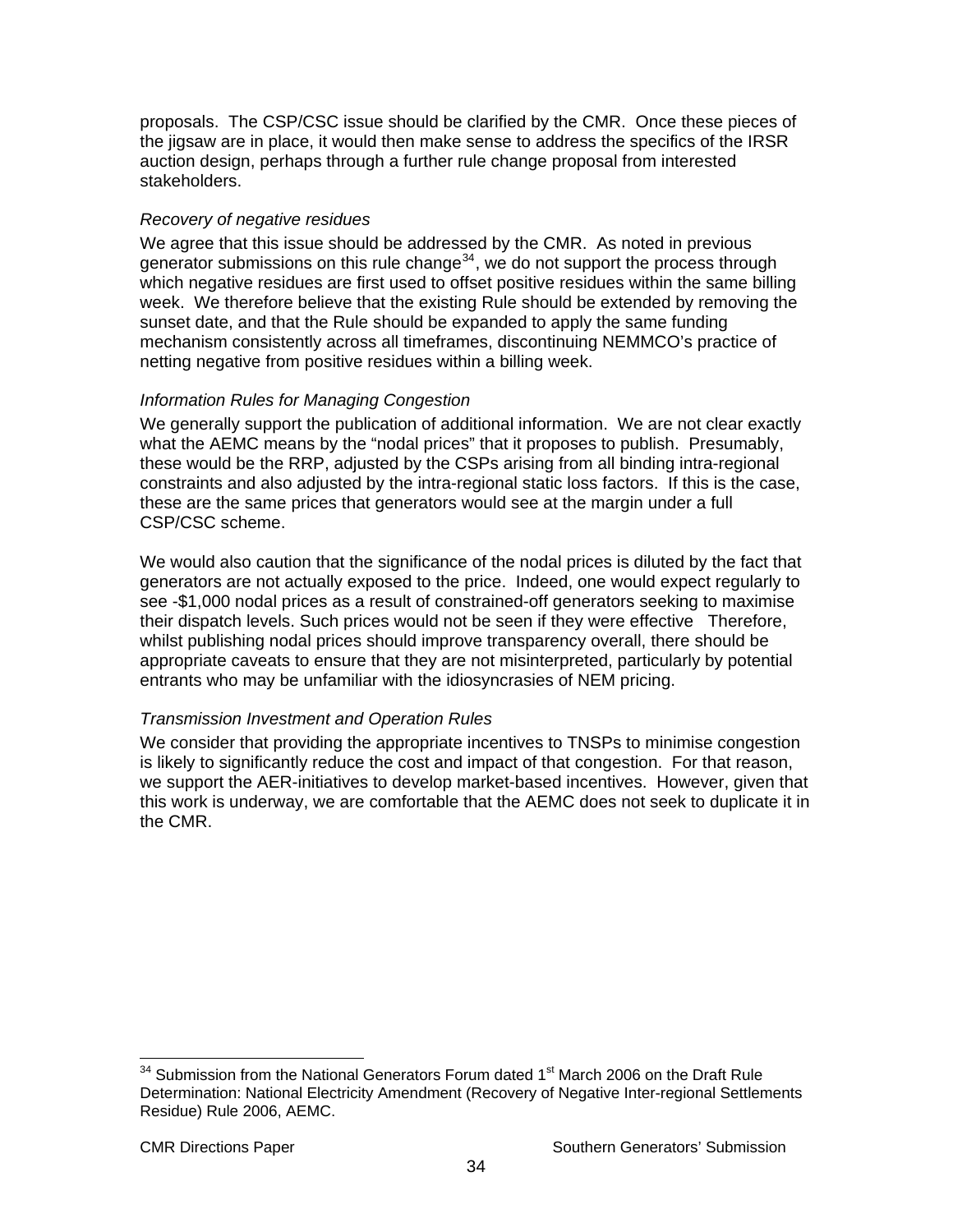#### *Information Rules for Reducing Congestion*

Again, we support the provision of additional information. However, this does not address the fundamental lack of access certainty that a new generator faces. Thus:

- information indicating the amount of additional generation injection that a network can accept, will only indicate whether the new entrant on its own will create congestion. It provides no guarantees that future entrants will not locate nearby and create their own congestion
- information on the cost of network augmentation will allow a new entrant generator to factor in the cost of any funded augmentation, but it does not provide any rights to that generator to use that augmentation to guarantee access to the RRN.

Therefore, the provision of such information may have limited effectiveness unless accompanied by the more substantial changes needed to provide greater access certainty.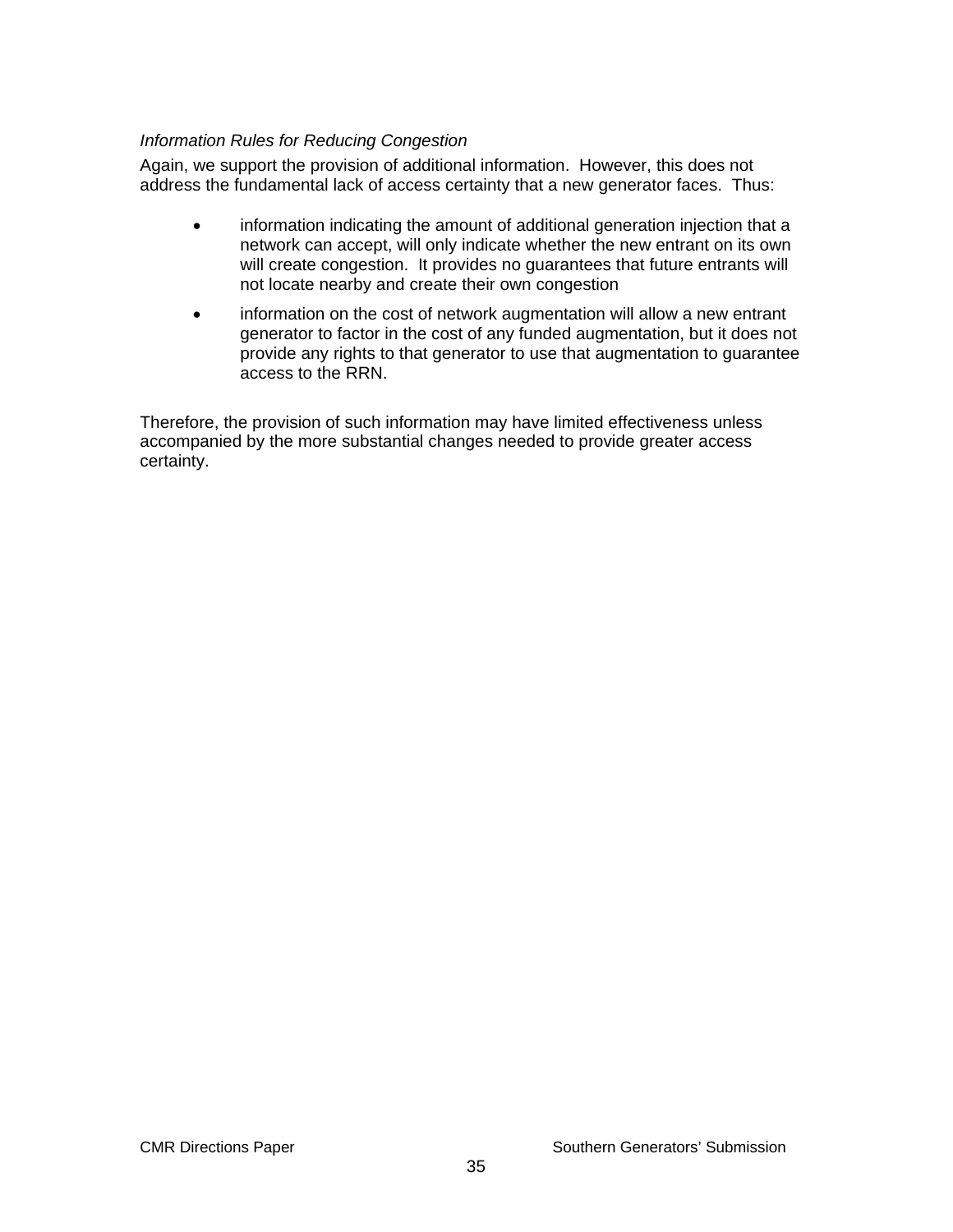# <span id="page-39-0"></span>**5. Conclusions**

We conclude the following:

- 1. We agree with the AEMC that the measurement and analysis of the materiality of congestion is an essential part of the CMR. We would not wish to see changes to NEM arrangements proposed whose costs outweigh their benefits.
- 2. However, it is important to remember that "materiality" must be predicated on the cost and effectiveness of potential CM solutions. Thus, low cost solutions might be introduced even if the impact of congestion is relatively low, whereas higher cost solutions would only be justified if the impact of congestion is high. This may seem obvious, but the directions paper makes statements about the materiality of congestion despite no estimation of the potential cost of mechanisms to manage it. It is really not possible to be definitive about materiality without an understanding of the cost and effectiveness of all potential CM solutions.
- 3. Conceptually, we would expect that the extent of intra-regional congestion will trend higher as the NEM transitions from state-based grids to a "fully national" grid. Thus, historical analysis of congestion may have limited relevance to the measurement of future congestion impacts.
- 4. However, such historical analysis does suggest that intra-regional congestion is unpredictable and diverse and, conceptually, we would expect these characteristics to continue into the future. Such characteristics may militate against the effectiveness of "partial" CM solutions which rely on specific instances of congestion to be identified before applying bespoke mechanisms to manage them.
- 5. Despite this, the AEMC is proposing to exclude from the scope of the CMR "complete" CM solutions which automatically manage future instances of congestion, wherever and whenever it occurs. We accept that the relative costs and benefits of "partial" compared to "complete" solutions are unclear, but believe that both should be considered further in the CMR.
- 6. We also disagree with the AEMC's dismissal of "grandfathering" arrangements to minimise the commercial impact of any new CM mechanisms on blameless NEM participants. As a policy principle, we think that grandfathering enhances the perceived stability and integrity of NEM regulation and should be used to the extent that it does not interfere with or compromise other regulatory objectives. In any case, grandfathering may in some instances lead to a lower-cost or more effective solution.